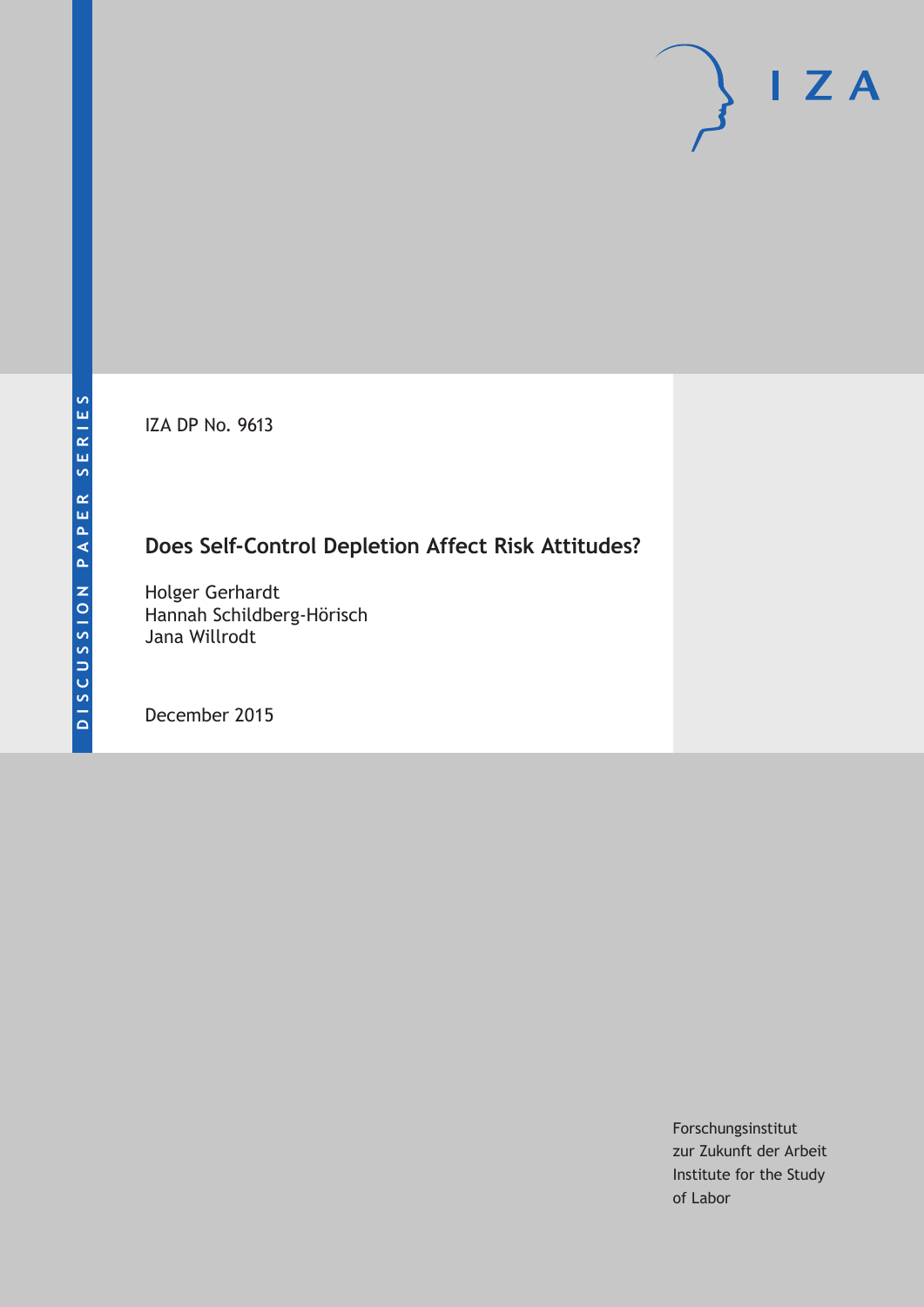# **Does Self-Control Depletion Affect Risk Attitudes?**

# **Holger Gerhardt**

*University of Bonn* 

# **Hannah Schildberg-Hörisch**

*University of Bonn and IZA* 

## **Jana Willrodt**

*University of Bonn*

Discussion Paper No. 9613 December 2015

IZA

P.O. Box 7240 53072 Bonn Germany

Phone: +49-228-3894-0 Fax: +49-228-3894-180 E-mail: iza@iza.org

Any opinions expressed here are those of the author(s) and not those of IZA. Research published in this series may include views on policy, but the institute itself takes no institutional policy positions. The IZA research network is committed to the IZA Guiding Principles of Research Integrity.

The Institute for the Study of Labor (IZA) in Bonn is a local and virtual international research center and a place of communication between science, politics and business. IZA is an independent nonprofit organization supported by Deutsche Post Foundation. The center is associated with the University of Bonn and offers a stimulating research environment through its international network, workshops and conferences, data service, project support, research visits and doctoral program. IZA engages in (i) original and internationally competitive research in all fields of labor economics, (ii) development of policy concepts, and (iii) dissemination of research results and concepts to the interested public.

IZA Discussion Papers often represent preliminary work and are circulated to encourage discussion. Citation of such a paper should account for its provisional character. A revised version may be available directly from the author.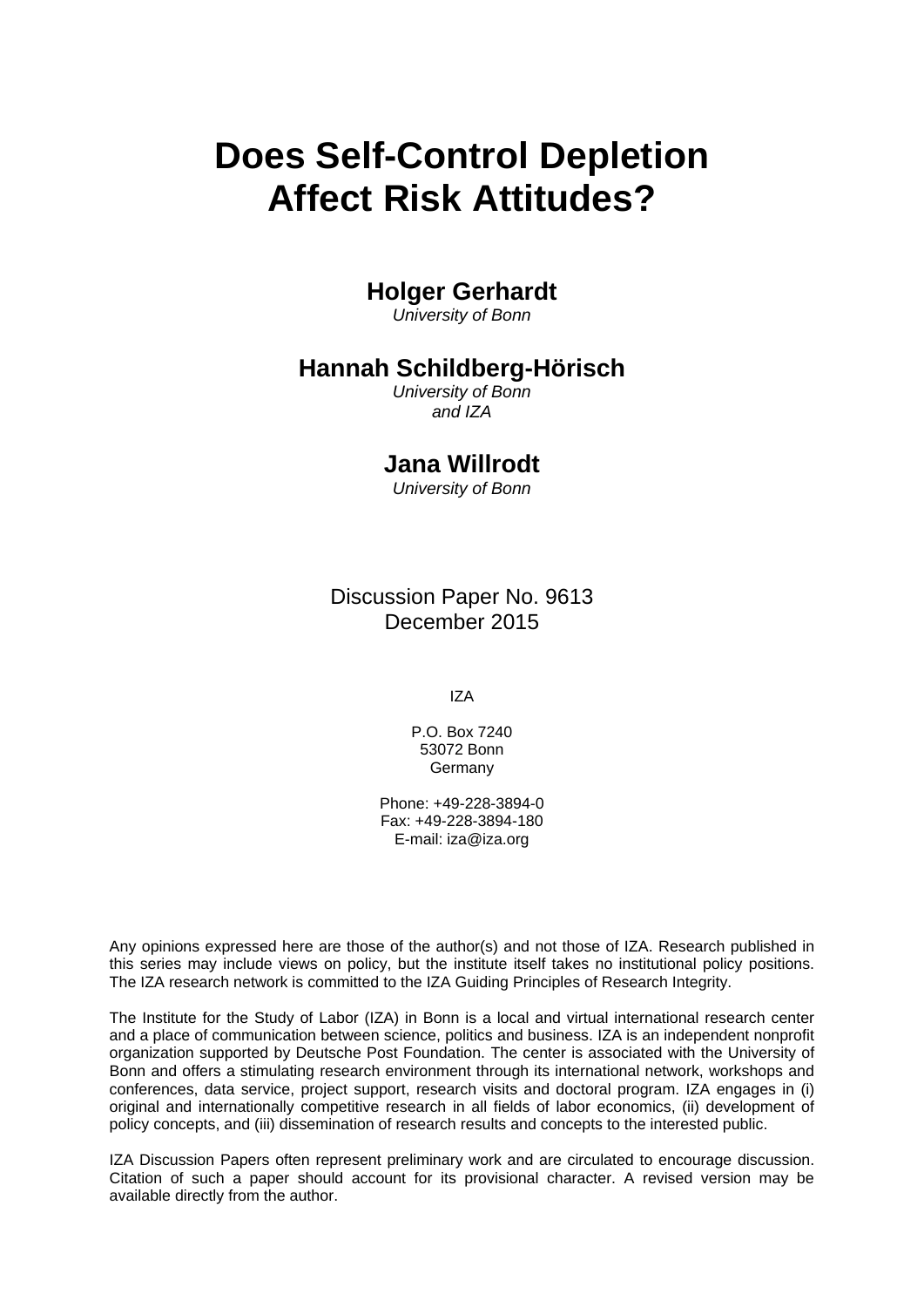IZA Discussion Paper No. 9613 December 2015

# **ABSTRACT**

# **Does Self-Control Depletion Affect Risk Attitudes?\***

A core prediction of recent "dual-self" models is that a person's risk attitudes depend on her current level of self-control. While these models have received a lot of attention, empirical studies tailored to testing their core prediction are lacking. Using two prominent models, we derive precise hypotheses for choices between risky monetary payoffs in a state of low selfcontrol, compared to regular self-control; in particular, lower levels of self-control should induce stronger risk aversion for stakes within a particular range. We test the hypotheses in a lab experiment with a large number of subjects ( $N = 308$ ), using a well-established selfcontrol depletion task and measuring risk attitudes via finely graduated choice lists. While independent manipulation checks document the effectiveness of our depletion task, we do not find any evidence for increased risk aversion after self-control depletion. Our findings have important implications for the future modeling of decision making under risk.

JEL Classification: D03, D81, C91

Keywords: risk attitudes, self-control, ego depletion, dual-self models, experiment

Corresponding author:

 $\overline{a}$ 

Hannah Schildberg-Hörisch Department of Economics University of Bonn Adenauerallee 24-42 53113 Bonn Germany E-mail: schildberg-hoerisch@uni-bonn.de

<sup>\*</sup> We would like to thank Carlos Alós-Ferrer, Simon Dato, Thomas Dohmen, Armin Falk, Drew Fudenberg, Wilhelm Hofmann, George Loewenstein, Sebastian Schaube, Martin Strobel, Matthias Sutter, and Joël van der Weele, as well as participants of the IMEBESS 2015 conference, the "Motivation, Self-Control, and Economic Behavior" seminar at the University of Cologne, and the M-BEES 2015 conference for helpful comments and discussion. Financial support by the German Research Foundation (Deutsche Forschungsgemeinschaft, DFG) through the Collaborative Research Center SFB/TR 15 and the Bonn Graduate School of Economics (BGSE) is gratefully acknowledged. We declare no competing financial interests.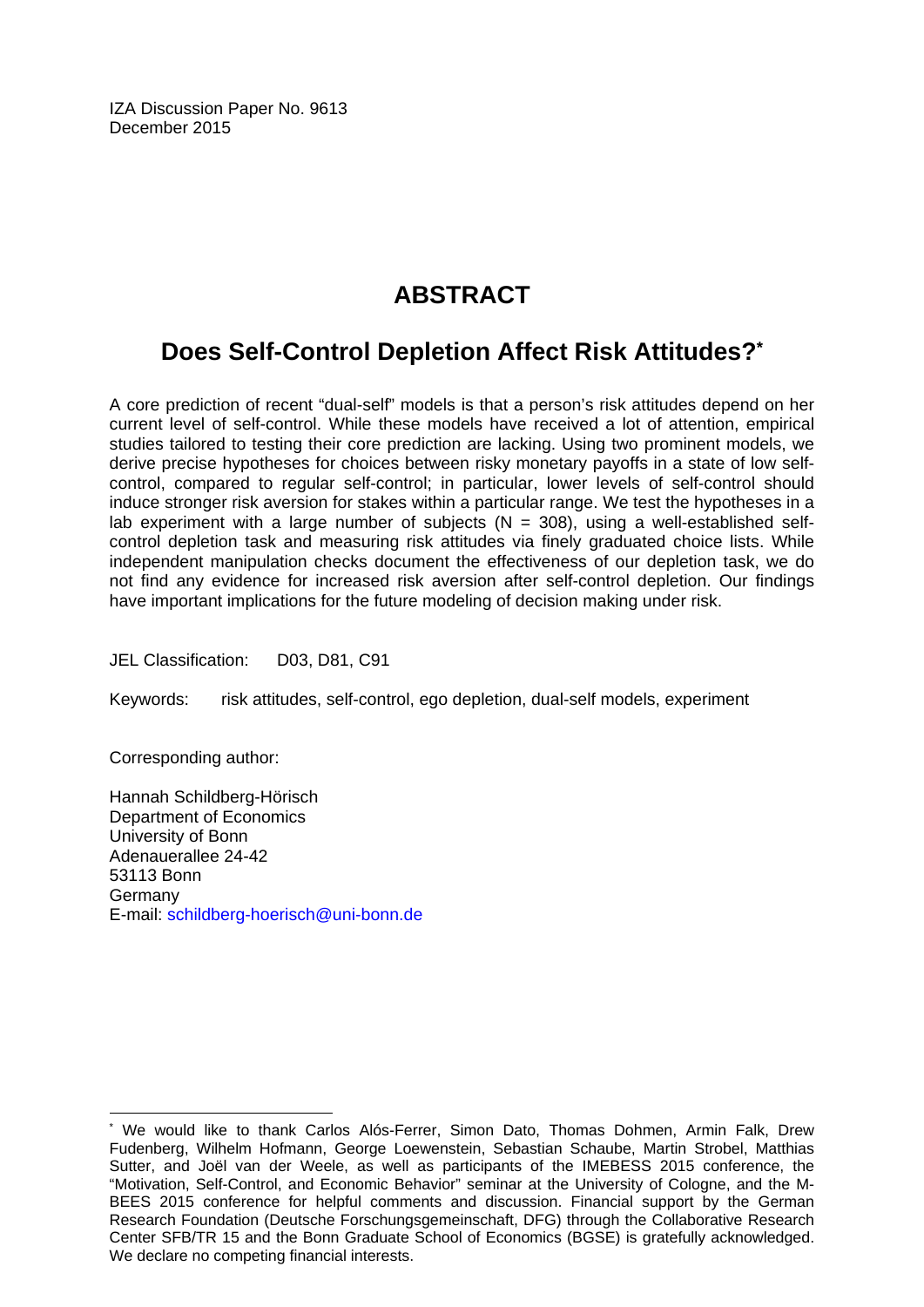#### <span id="page-3-0"></span>**1 Introduction**

A decision maker's attitude towards risk is a core component of her "economic personality". According to economic theory, risk preferences affect individual decisions whenever outcomes are not deterministic. Empirical evidence documents that risk attitudes are an important predictor of both economic and health outcomes. For instance, a higher willingness to take risks is positively correlated with being self-employed, investing in stocks, and not having insurance, as well as being a smoker, drinking heavily, and being overweight (Anderson and Mellor, [2008;](#page-36-0) Barsky et al., [1997;](#page-36-0) Dohmen et al., [2011;](#page-37-0) Kimball et al., [2008\)](#page-38-0).

Given the central role of risk attitudes in economic theory and their predictive power for individual behavior, a better understanding of factors that potentially influence risk attitudes is of great importance to economists. Inspired by the difficulty of expected-utility theory to explain several empirical phenomena, various recently developed models build on insights from psychology and posit that risk attitudes are shaped by the interaction of "dual selves" (a long-run and a shortrun self; Fudenberg and Levine, [2006,](#page-37-0) [2011,](#page-37-0) [2012\)](#page-37-0) or "dual systems" (a deliberative and an affective system, respectively; Loewenstein and O'Donoghue, [2005\)](#page-38-0). In this framework, "self-control" amounts to the long-run self imposing restrictions on the short-run self. Consequently, a crucial determinant of a decision maker's risk attitude is her current level of self-control resources. In particular, the prominent Fudenberg–Levine model predicts that lower levels of self-control induce stronger risk aversion for stakes within a particular range.

In this paper, we first derive three explicit hypotheses on the relationship between self-control and risk preferences, using the model by Fudenberg et al. [\(2014\)](#page-38-0). Their model is a simplified version of the original Fudenberg–Levine model and specifically addresses decision making under risk in the case of pairwise lottery choice. The hypotheses refer to choices among pairs of two-outcome lotteries, choices among a safe payoff and two-outcome lotteries (all paid out immediately) as well as choices among pairs of two-outcome lotteries that will only be paid out with delay. We adopt a fourth hypothesis directly from Loewenstein and O'Donoghue [\(2005\)](#page-38-0); their model predicts that self-control depletion leads to more pronounced probability weighting (p. 28). We then test these hypotheses in a laboratory experiment.

The purpose of the experiment is to provide causal evidence on the link between self-control and risk preferences. We exogenously manipulate the level of self-control across treatments using ego depletion, a concept from psychology (Baumeister et al., [1998\)](#page-36-0). In doing so, we also provide sound empirical evidence on the effect of ego depletion on risk attitudes.

Our experiment uses a between-subject design with two conditions. At the beginning, subjects in the treatment group perform a so-called ego depletion task that is well-established in the literature and has been found to induce low selfcontrol in numerous studies (see the meta-analysis by Hagger et al., [2010\)](#page-38-0). Deple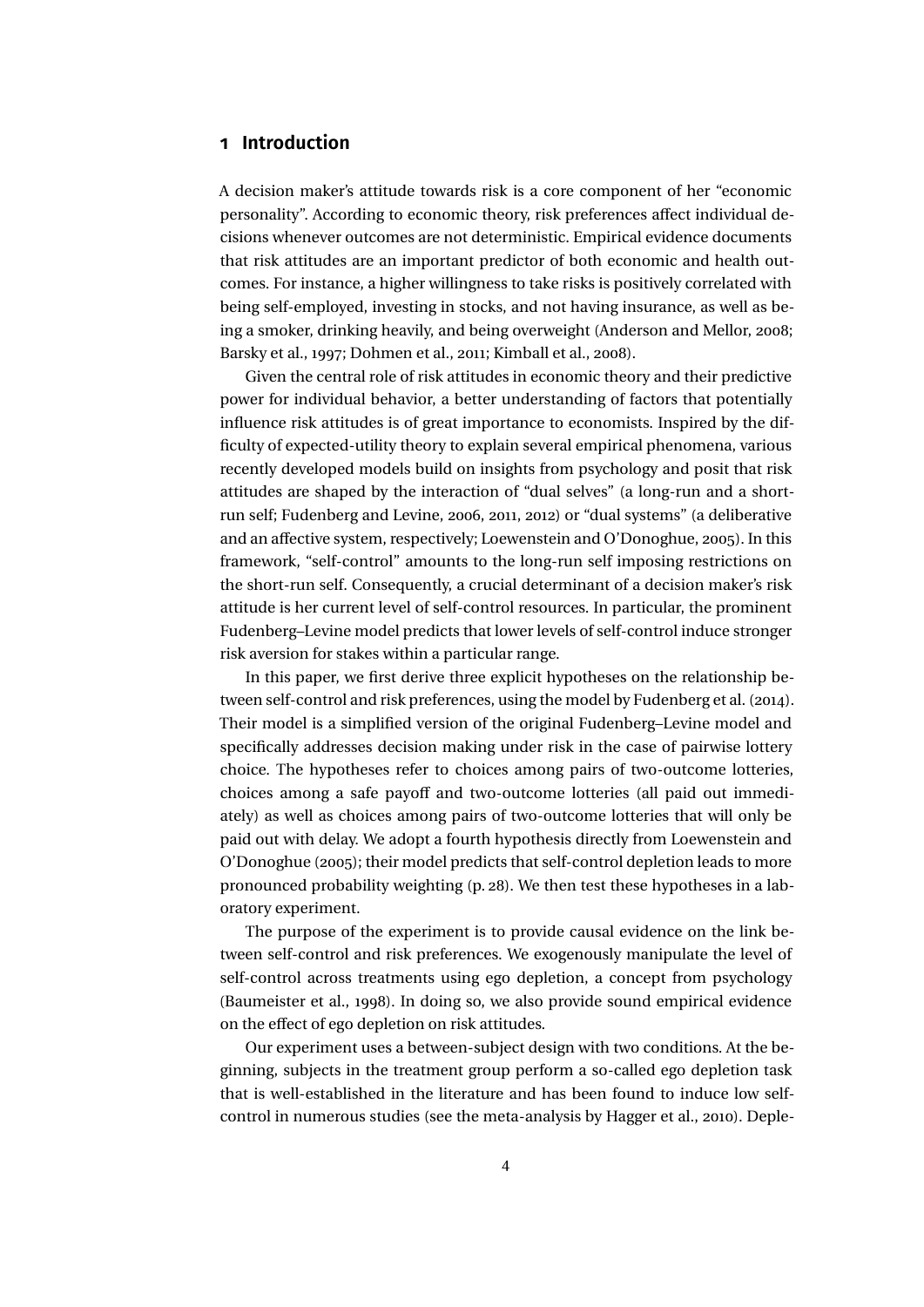<span id="page-4-0"></span>tion tasks are based on the notion that the exertion of self-control in one activity consumes self-control resources, thereby increasing self-control costs in subsequent activities (Baumeister et al., [1998\)](#page-36-0). The control group performs a similar, though non-depleting task, i.e., a task that does not reduce self-control resources.

Immediately following the respective task, we obtain precise measures of subjects' risk attitudes. Our measures are based on finely graduated choice lists, one for each of the four hypotheses. Each row of the choice lists consists of a choice between two two-outcome lotteries. Inspired by Eeckhoudt and Schlesinger [\(2006\)](#page-37-0) and Ebert and Wiesen [\(2014\)](#page-37-0), we chose one lottery to be a mean-preserving spread of the other, with a sure payoff (a risk premium) being added or subtracted. A noteworthy feature of this method is that it allows quantifying subjects' risk attitudes without assuming a specific utility function. This is particularly important in our case, since the Fudenberg–Levine model contains several functions of unknown parametric form as well as unobservable, difficult-to-estimate quantities.

Contrary to the predictions that we derive from the model by Fudenberg et al. [\(2014\)](#page-38-0), we do not find any evidence for increased risk aversion after ego depletion. For all of our four choice lists, subjects in the depletion group even exhibit a slight tendency towards less risk-averse choices, compared to the control group. This effect is, however, not statistically significant. Thus, also evidence for increased probability weighting (which would have resulted in lower risk aversion for particular pairwise choices), as predicted by Loewenstein and O'Donoghue [\(2005\)](#page-38-0), is all but absent.

Since our independent manipulation checks document the effectiveness of our self-control manipulation and since our large sample size (*N* = 308) yields sufficient power to document even small effect sizes, we consider our results to be clean and powerful null findings. Moreover, we find no evidence that subjects behave in a more random manner under depletion. Depleted subjects also do not decide more quickly, as one would expect if they relied on heuristics to a stronger extent. Finally, self-control as a character trait (as opposed to the temporary level of selfcontrol resources) cannot explain heterogeneity of risk attitudes across individuals. Overall, we deem our empirical results on the absence of a link between selfcontrol and risk attitudes informative for the future modeling of decision making under risk.

In principal, we have no doubt that economics can benefit from incorporating psychological concepts in general and self-control in particular. Just as much, we acknowledge the potential of dual-self models to explain behavior in neighboring areas like intertemporal choice and economic theories of addiction. However, different levels of self-control do not seem to induce different risk attitudes. This suggests that risk attitudes and intertemporal choice are less interrelated than the "unified explanation" offered by Fudenberg and Levine [\(2006\)](#page-37-0) implies.

In general, our paper contributes to a highly active field of research that investigates whether characteristics of the decision environment that go beyond incentives and constraints—such as self-control, cognitive load, emotions, or stress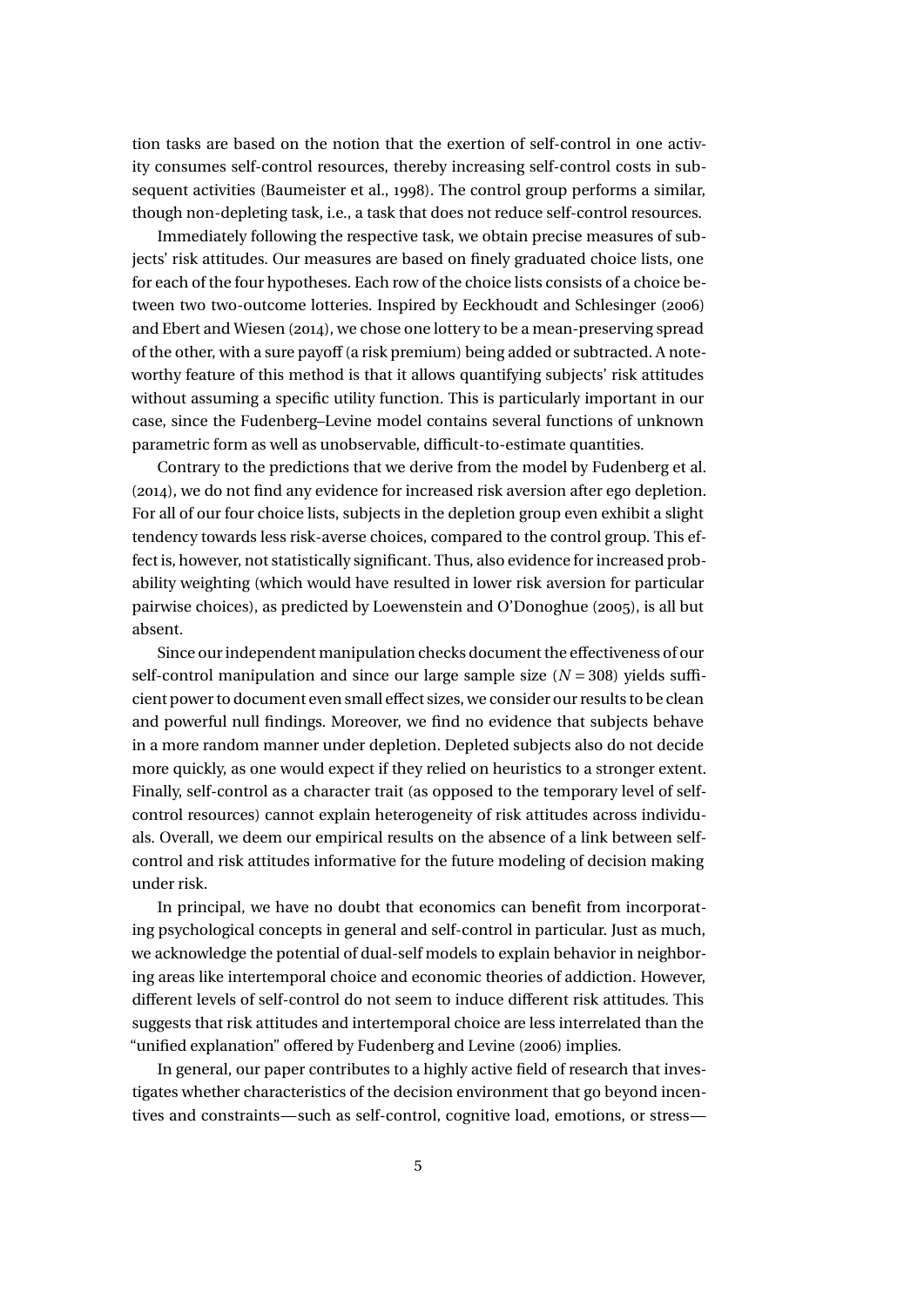<span id="page-5-0"></span>induce systematic, but temporary variations in risk attitudes.<sup>1</sup> Taking a broader perspective, this line of research challenges the stability of an individual's preferences over time—one of the basic tenets that has shaped economics since Stigler and Becker [\(1977\)](#page-39-0)'s famous paper, "De Gustibus Non Est Disputandum". In this context, our results on the absence of a causal link between ego depletion and risk attitudes provide evidence on one element of the decision environment by which risk preferences are unaffected; hence, the standard view of stable preferences holds at least with regard to risk preferences and self-control.

**Related literature.** Traditionally, economics has modeled decision makers without any reference to psychological concepts like "self-control". However, in some cases, the standard models of economic choice—expected-utility theory and the discounted-utility model—have difficulties explaining observed behavior both in the field and in the laboratory. To remedy these problems, numerous theoretical models have been developed recently which capture the notion that some economic decisions may involve a competition between conflicting motives. Resolution of the conflict depends on the use of "self-control" (e.g., Gul and Pesendorfer, [2007;](#page-38-0) Dekel et al., [2009\)](#page-37-0).

In particular, models involving "multiple selves" or "multiple systems" have become increasingly popular in economics. These "selves" or "systems" are either conceived of as diverging motives held by a decision maker at different points in time (e.g., Laibson, [1997;](#page-38-0) Diamond and Kőszegi, [2003;](#page-37-0) Heidhues and Kőszegi, [2009\)](#page-38-0) or as conflicting motives that are present in a decision maker simultaneously (e.g., Loewenstein and O'Donoghue, [2005;](#page-38-0) Brocas and Carrillo, [2008;](#page-36-0) Fudenberg and Levine, [2006,](#page-37-0) [2011,](#page-37-0) [2012;](#page-37-0) Fudenberg et al., [2014\)](#page-38-0). While the most common application of these models is temporal discounting, the dual-self model by Fudenberg and Levine [\(2006,](#page-37-0) [2011\)](#page-37-0) as well as the "dual-system" models by Loewenstein and O'Donoghue [\(2005\)](#page-38-0) and Mukherjee [\(2010\)](#page-39-0) also explicitly address decision making under risk.

A particular strength of the model by Fudenberg and Levine is that it offers a "unified explanation" (Fudenberg and Levine, [2006,](#page-37-0) p. 1449) for several commonly observed discounting-related phenomena such as time inconsistency and risk-related phenomena such as the Rabin paradox<sup>2</sup> (Rabin, [2000\)](#page-39-0) and the Allais paradox (Allais, [1953\)](#page-36-0). More specifically, a core prediction of the Fudenberg– Levine model is that lower levels of self-control induce more risk-averse behav-

<sup>1</sup> For instance, the results of Cohn et al. [\(2015\)](#page-37-0), Guiso et al. [\(2014\)](#page-38-0), Schulreich et al. [\(2014\)](#page-39-0), and Schulreich et al. [\(forthcoming\)](#page-39-0) are based on emotional priming and suggest that sadness and fear induce stronger risk aversion. In contrast, the results of Conte et al. [\(2013\)](#page-37-0) indicate that sadness, fear, anger, and joviality induce risk-seeking behavior. Benjamin et al. [\(2013\)](#page-36-0) and Deck and Jahedi [\(2015\)](#page-37-0) find that cognitive load increases risk aversion. Concerning stress, Kandasamy et al. [\(2014\)](#page-38-0) find that induced stress increases risk-averse behavior, while Buckert et al. [\(2014\)](#page-36-0) observe stronger risk proclivity for gains, however only for a relatively small subgroup of participants.

<sup>2</sup> This paradox refers to the observation that the levels of small-stakes risk aversion observed in laboratory experiments are too high to be reconciled with behavior for higher stakes when assuming that decision makers care only about final wealth.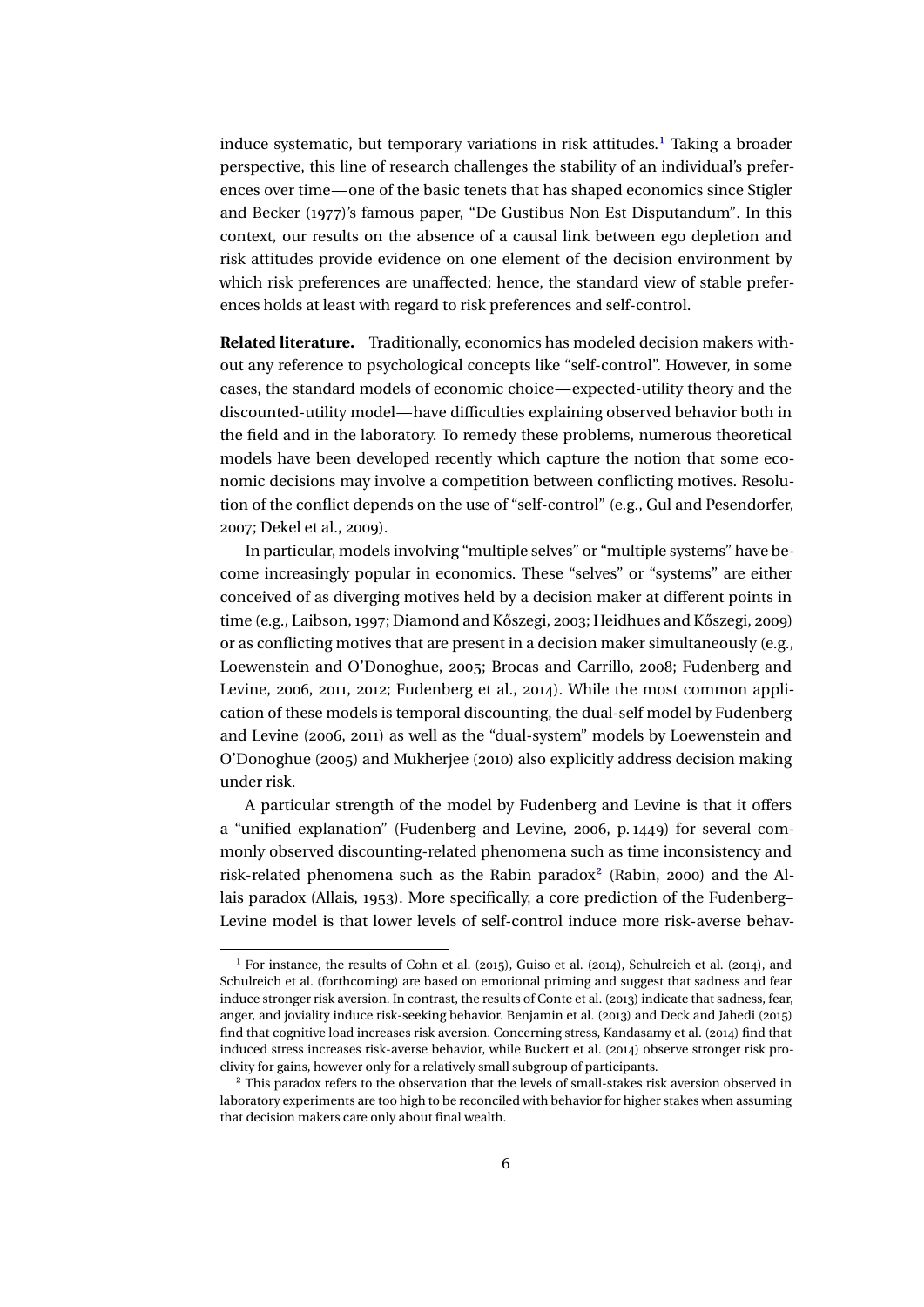<span id="page-6-0"></span>ior for stakes within a specific range. However, empirical evidence on this particular relationship between self-control and risk attitudes is scarce. This paper aims at providing the first direct test of a central prediction of the Fudenberg–Levine model.

Fudenberg and Levine [\(2006,](#page-37-0) p. 1467), Fudenberg et al. [\(2014,](#page-38-0) p. 66), and especially Fudenberg and Levine [\(2012,](#page-37-0) p. 3) motivate characteristics of their dual-self model by referring to the so-called "strength model" of self-control. This model was introduced to the psychology literature by Baumeister et al. [\(1998\)](#page-36-0). The strength model is based on the idea that exerting self-control consumes self-control resources that can be depleted. As a consequence, use of self-control in one task reduces the availability of self-control resources in a subsequent task. This process is referred to as "self-control depletion", "willpower depletion", or "ego depletion" (in analogy to the Freudian *ego* that controls the *id*). The strength model has also found its way into the economics literature. Not only does it serve as the basis of the models by Fudenberg and Levine [\(2012\)](#page-37-0) and Ozdenoren et al. [\(2012\)](#page-39-0); it is also part of the motivation of the analysis of resource allocation in the human brain by Alonso et al. [\(2014\)](#page-36-0).

The foundations and implications of the strength model of self-control have been empirically investigated by both psychologists and economists numerous times.<sup>3</sup> Benjamin et al. [\(2013\)](#page-36-0) provide experimental findings that they interpret as being compatible with "two-systems" models, but emphasize that "there are other possible explanations for [their] results as well" (p. 1252). Concerning the link between ego depletion and decision making under risk, the existing evidence is inconclusive. Moreover, it is not tailored to testing the predictions of the Fudenberg–Levine dual-self model. Using hypothetical choices, De Langhe et al. [\(2008\)](#page-37-0) observe increased risk aversion following ego depletion. Similarly, Unger and Stahlberg [\(2011\)](#page-39-0) report that depleted subjects make more risk-averse decisions. In their strongly framed investment experiment, subjects were asked to imagine they were managers making a decision on behalf of their firm which implies that subjects' decisions do not necessarily reflect only their own risk preferences. Kostek and Ashrafioun [\(2014\)](#page-38-0) examine a setup in which the treatment variation is a combination of ego depletion and prior losses. Under those circumstances, they also find a higher degree of risk aversion. Measuring risk attitudes via choice lists, but with a sample size of only  $N = 54$ , Stojić et al. [\(2013\)](#page-39-0) find that subjects tend to become more risk-averse under ego depletion—however, not significantly so.

In contrast, two further psychological studies (Bruyneel et al., [2009;](#page-36-0) Freeman and Muraven, [2010\)](#page-37-0) find increased "risk taking" under ego depletion. Here, however, either (unincentivized) vignettes or tasks with unknown probabilities were used, such that subjects decided under ambiguity instead of risk.<sup>4</sup> Friehe and

<sup>3</sup> See Hagger et al. [\(2010\)](#page-38-0) for an extensive overview and meta-analysis.

<sup>4</sup> In line with much of the economics literature, we use the term "risky" for a situation in which all payoffs and associated probabilities are known to the decision maker, while we refer to a situation in which at least one of these components is unknown as "ambiguous".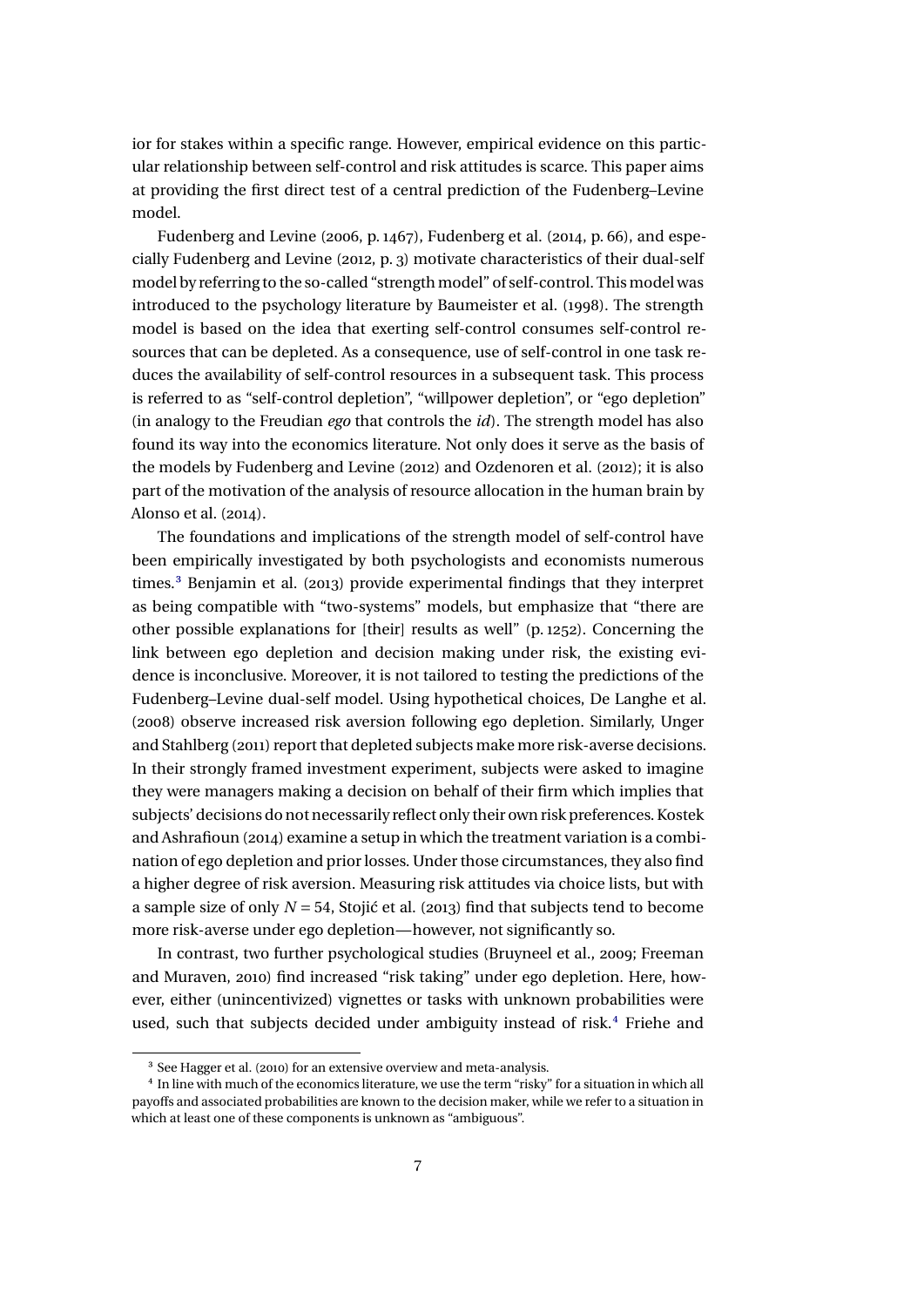<span id="page-7-0"></span>Schildberg-Hörisch [\(2014\)](#page-37-0) find that depleted subjects tend to be less risk-averse. Their measure of risk attitudes, however, only captures risk-averse up to riskneutral behavior and does not cover the domain of risk proclivity.

Our study goes beyond the existing literature in that it tests the role of selfcontrol guided by the theoretical frameworks of Fudenberg and Levine [\(2006\)](#page-37-0) and Loewenstein and O'Donoghue [\(2005\)](#page-38-0). Additionally, we provide particularly clean evidence regarding the effect of ego depletion on risk attitudes. For this purpose, several aspects of the design of our experiment are crucial. We use (i) incentivized choices, (ii) ego depletion is the only manipulation, and (iii) all probabilities associated with the payoffs are known to subjects. Our risk measure (iv) covers the entire domain of possible risk attitudes and (v) enables us to detect even small effect sizes. (vi) We take restrictions on the magnitude of the involved payoffs, as they follow from the Fudenberg–Levine model, into account. Moreover, we use several survey and behavioral responses of our subjects to provide an independent manipulation check, showing that subjects in the treatment group were more depleted than subjects in the control group.

Finally, our sample size  $(N = 308)$  yields sufficient statistical power to document relevant effect sizes. The average effect size (Cohen's  $d$ ) is  $d = 0.62$  in the meta-analysis by Hagger et al. [\(2010\)](#page-38-0) that is based on a total of 83 papers containing 198 independent studies. Carter and McCullough [\(2014\)](#page-36-0) reevaluate the same ego depletion literature and find evidence for small-study effects. In order not to fall prey to this issue, our study features a comparatively large sample size  $(N = 308;$ this exceeds the sample size of all but one of the 198 studies covered by Hagger et al., [2010\)](#page-38-0). Given our large number of observations, a power analysis shows that each of our choice lists has a power of over 99.9% for detecting an effect size of *d* = 0.62 with a *t*-test at a significance level  $\alpha$  = 0.05. Even a smaller effect size of  $d$  = 0.4 would be detected with at least 92.3% probability for all choice lists.

The rest of the paper is structured as follows. Section 2 presents the model by Fudenberg et al. [\(2014\)](#page-38-0) and derives hypotheses for the impact of a self-control manipulation on decision making under risk. [Section 3](#page-11-0) describes the design and procedural details of our laboratory experiment. [Section 4](#page-18-0) presents the results. [Sec](#page-22-0)[tion 5](#page-22-0) discusses our findings and concludes.

#### **2 Theory and hypotheses**

In the psychology literature, it has been argued that depletion induces an increased propensity to engage in risk-seeking behavior (Freeman and Muraven, [2010\)](#page-37-0). The dual-self model by Fudenberg and Levine [\(2006,](#page-37-0) [2011\)](#page-37-0) makes the opposite prediction: typically, we should observe more pronounced risk aversion under depletion. Fudenberg et al. [\(2014\)](#page-38-0) explicitly model self-control as a determinant of choices between lotteries. Thus, their model allows us to derive precise hypotheses on the influence of ego depletion on pairwise lottery choice between two-outcome lotteries (as we use in our experiment).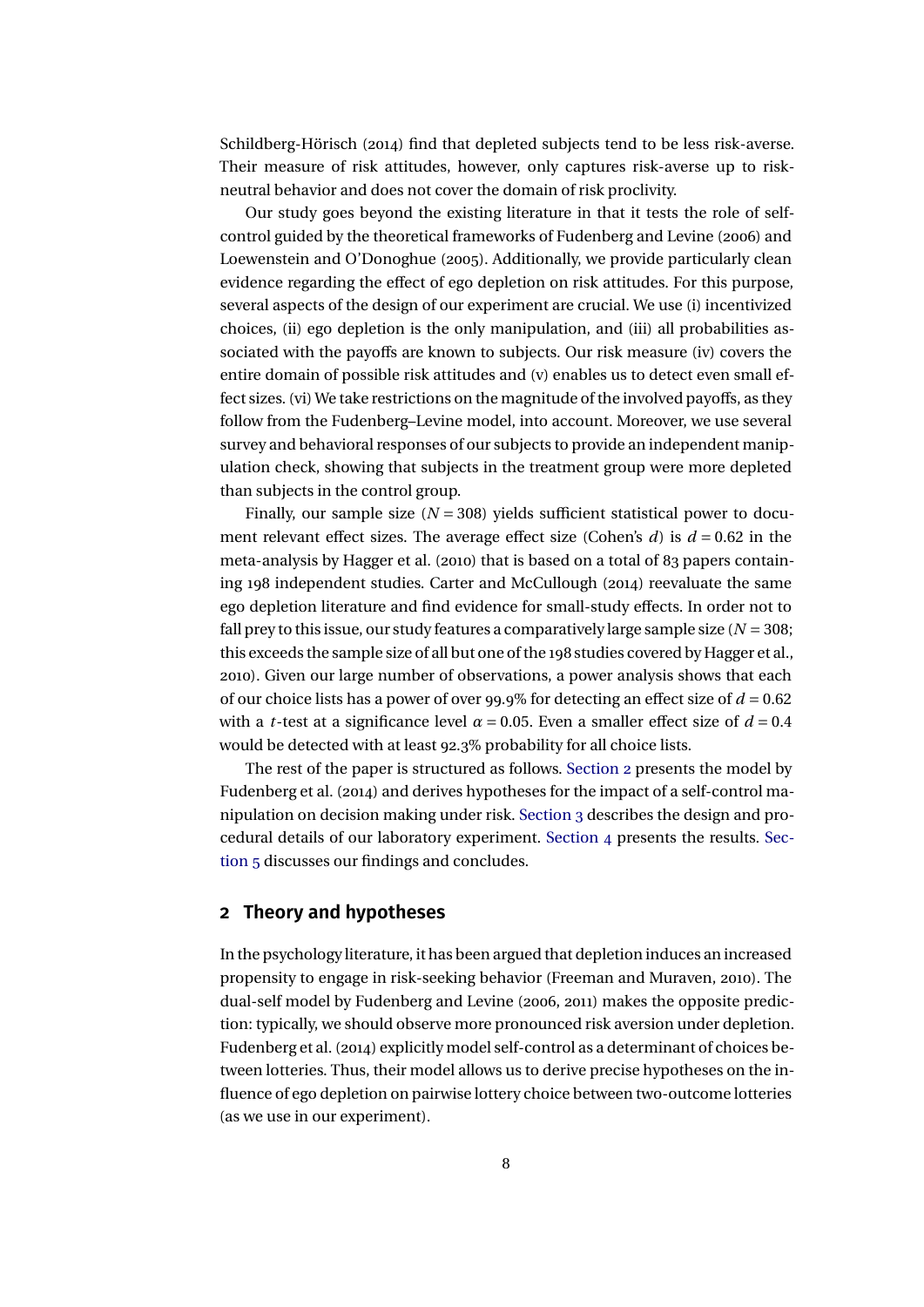#### <span id="page-8-0"></span>**2.1 Overview of the model**

In all variants of the Fudenberg–Levine model, decision making is the outcome of the interaction of a short-run and a long-run self. One might think of the interaction between the two selves as that of a "planner" (the long-run self) and a "doer" (the short-run self ), a terminology introduced by Thaler and Shefrin [\(1981\)](#page-39-0). Both "selves" have the same per-period utility function, which is assumed to be monotonically increasing and concave. They differ, however, in the way they regard the future. The short-run self is completely myopic, i.e., it cares only about same-period consumption.5 Consequently, it prefers to spend all available income immediately. Having a concave per-period utility function, the short-run self is risk-averse. The long-run self, in contrast, also derives utility from consumption in future periods and discounts them exponentially. Combined with its concave per-period utility function, this creates a preference for smoothing consumption over time. As a consequence of spreading consumption over a large number of periods, the long-run self is (very close to) risk-neutral (for a formal derivation, see Fudenberg and Levine, [2011,](#page-37-0) p. 44).

The short-run self's preference for immediate consumption and the long-run self's consumption-smoothing motive generate a conflict of interest. By exerting self-control, the long-run self can restrict the short-run self to a consumption level below the latter's desired consumption level.<sup>6</sup> Exertion of self-control is assumed to be costly. This cost increases in the difference between the short-run self's utility derived from the consumption that the long-run self "allows" and the short-run self's preferred course of action, i.e., spending the entire period income immediately. To fit "the psychological evidence that self-control is a limited resource" as well as to explain the Allais paradox, the self-control cost function has to be convex, as Fudenberg and Levine (2006, p. 1467; 2011; 2012, pp. 3, 16) argue.

In order to improve its applicability, Fudenberg et al. [\(2014\)](#page-38-0) approximate the original model. Their main simplifying assumption is linearity of the long-run value function. This means that the marginal utility of saving is constant, such that the long-run self is completely risk-neutral. In Appendix[A,](#page-25-0) we use this approximate version of the dual-self model to formally derive Hypotheses 1, [2,](#page-9-0) and [3.](#page-9-0) Below we present the hypotheses and provide some intuition for them.

#### **2.2 Hypotheses**

**Hypothesis 1** *Ego depletion leads to greater risk aversion for choices between lotteries if at least one of the lotteries contains a small payoff below and another larger payoff above a cutoff value z*ˆ*.*

<sup>5</sup> In Fudenberg and Levine [\(2012\)](#page-37-0), the authors allow for an only partially myopic short-run self.

<sup>6</sup> In the model by Fudenberg and Levine, the described conflict of interest only arises for *unanticipated* income. *Anticipated* income does not create a need to exert self-control: Based on foreseeable income, the long-run self allocates a budget to the short-run self of each period, and the short-run selves spend exactly that budget.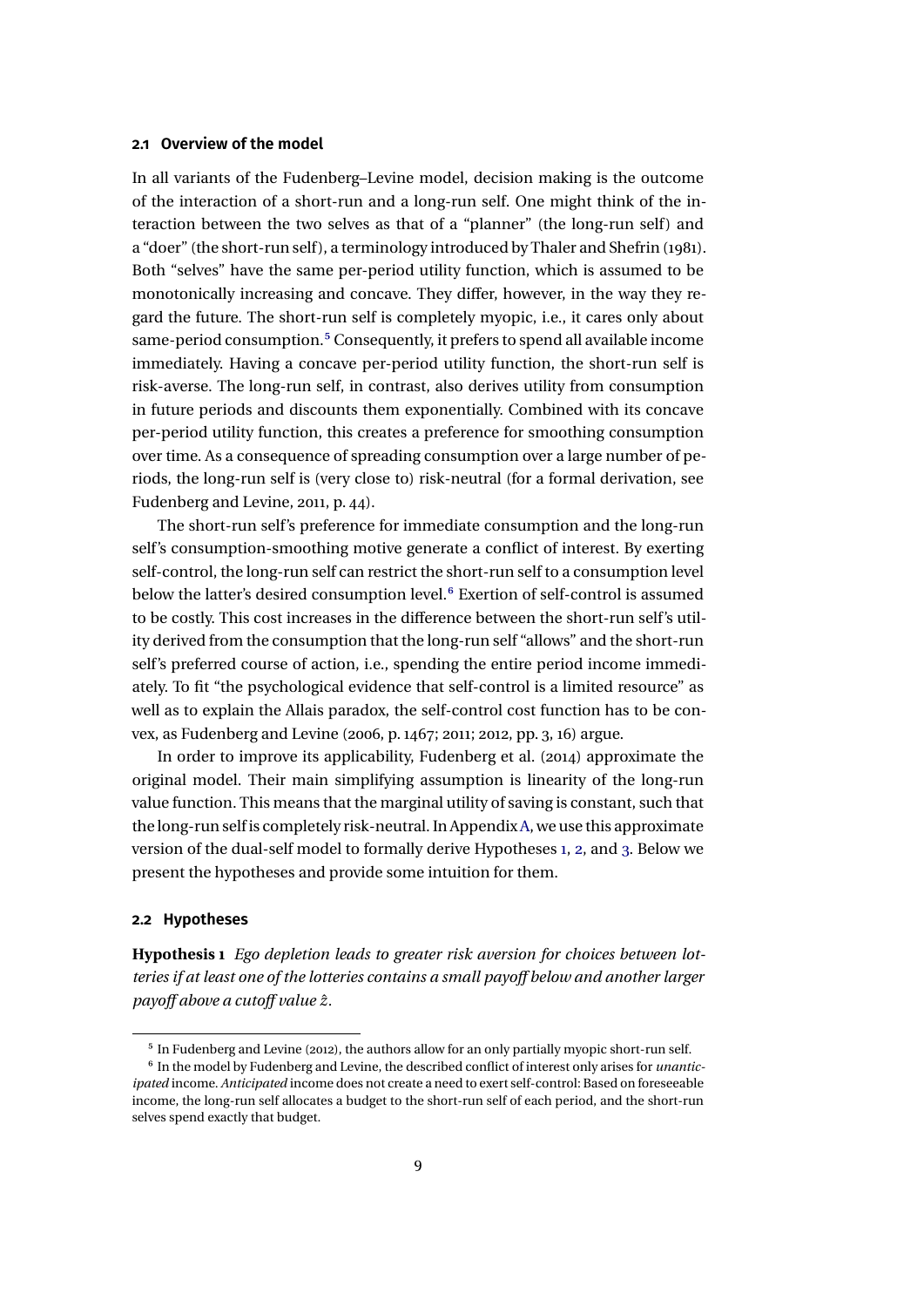<span id="page-9-0"></span>In the notation of Fudenberg et al. [\(2014\)](#page-38-0),  $\hat{z}$  denotes a threshold such that monetary lottery payoffs below  $\hat{z}$  are spent completely, while any part of a payoff that exceeds  $\hat{z}$  is saved for future consumption. The threshold  $\hat{z}$  is endogenously determined by the interplay of the long-run self and the short-run self. It depends on the lottery under consideration, the menu of lotteries as well as the marginal cost of self-control. Therefore, ego depletion—which increases the marginal cost of selfcontrol if the cost function is convex—shifts the balance of power in favor of the risk-averse short-run self, resulting in an increase in the degree of risk aversion expressed by the lottery choice. This is due to two effects: First, for a given  $\hat{z}$  and a lottery with one payoff below and one payoff above *z*ˆ, the relative contributions of the short-run self's and the long-run self's utility to the expected utility of this lottery change, with the effect that the combined preferences exhibit increased risk aver-sion (see Appendix [A\)](#page-25-0). Second, the threshold  $\hat{z}$  increases. As a consequence, there are decisions which the short-run self is entirely in charge of under depletion even though the long-run self would have exerted self-control under non-depletion.

### **Hypothesis 2** *The effect of ego depletion (i.e., increased risk aversion) is stronger when one "lottery" is a sure payoff.*

When the per-period utility function is concave, a sure payoff leads to higher utility than a lottery with the same expected value. Consequently, self-control costs are higher in case the long-run self actually exerts control over the short-run self. Compared to a decision among two two-outcome lotteries, this amplifies the increase in risk aversion due to ego depletion.7

#### **Hypothesis 3** *When payoffs are delayed, ego depletion has no effect.*

In case we observe the effects of ego depletion that we predict in Hypotheses [1](#page-8-0) and 2, these need not necessarily be caused by a decrease in self-control resources. Other channels—for instance, a change in the propensity to rely on heuristics could generate the same effects. Our third hypothesis thus serves to distinguish an influence of self-control from other possible explanations.

For this purpose, we exploit a particular feature of the dual-self model, namely that the short-run self cares only about the current period. Although Fudenberg and Levine [\(2006\)](#page-37-0) do not specify the length of one period—i.e., the time horizon for one short-run self—it should not exceed a few days.<sup>8</sup> Thus, when both lotteries exclusively feature payoffs that occur in the future—i.e., beyond the short-run self's time horizon—self-control does not affect decisions. Therefore, self-control costs or an increase in self-control costs will not make a difference for risk attitudes over future payoffs.<sup>9</sup> If, however, ego depletion affected risk attitudes through

<sup>7</sup> See also Fudenberg and Levine [\(2011,](#page-37-0) pp. 35, 46, 66).

 $^8$  "[T]he horizon of the short-run self is on the order of a day to a week" (Fudenberg and Levine, [2011,](#page-37-0) p. 39).

<sup>9</sup> See also Fudenberg and Levine [\(2011,](#page-37-0) p. 48) for the implication that Allais-type paradoxes disappear "if the results of gambles are delayed long-enough that they fall outside the time horizon of the short-run self."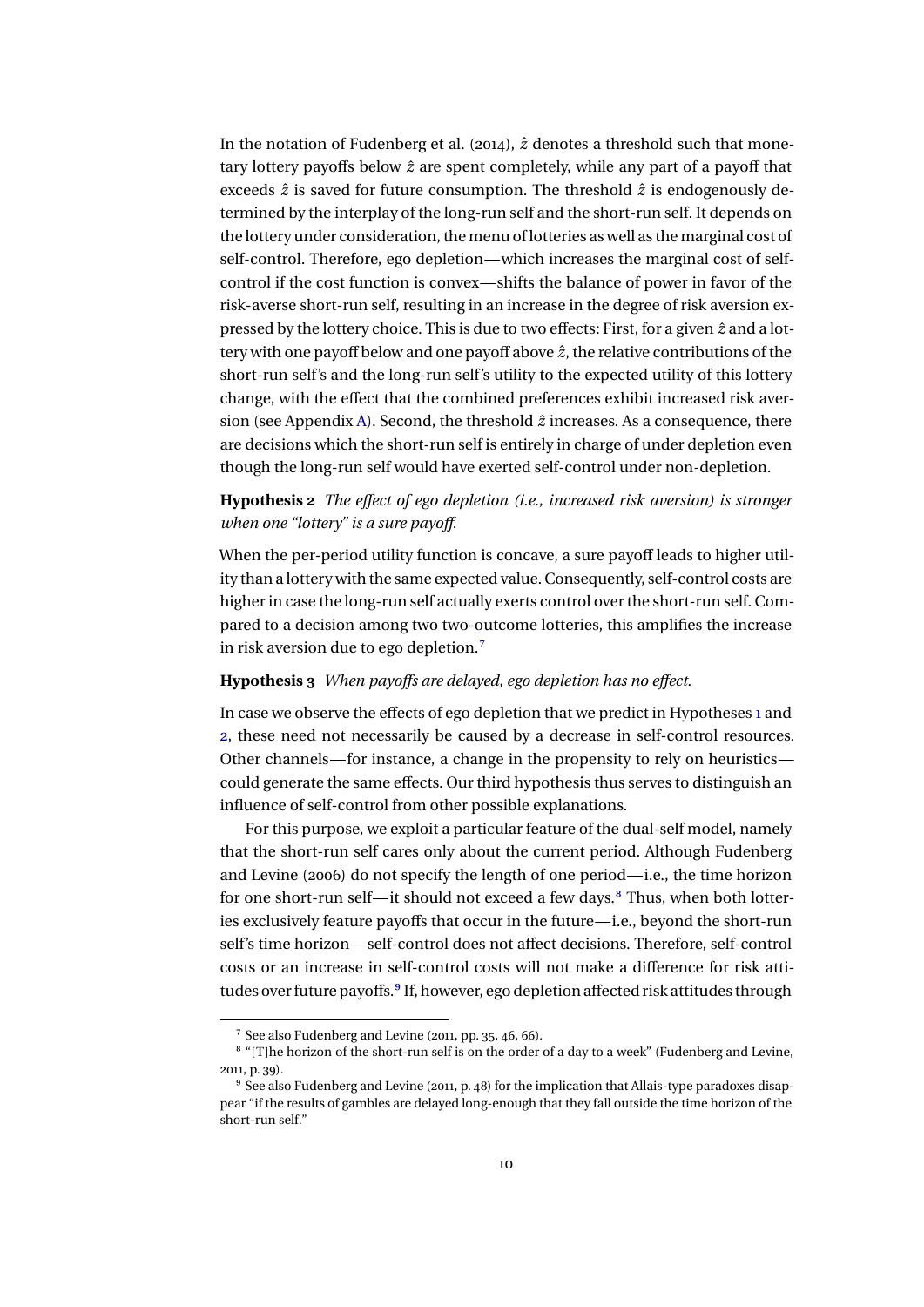<span id="page-10-0"></span>the increased use of heuristics, this would also be the case for choices concerning the future. Thus, according to this alternative hypothesis, we would find the same change in risk aversion when payoffs are delayed as when they are immediate.

#### **Hypothesis 4** *For a long shot, ego depletion leads to a lower degree of risk aversion.*

A long shot is a lottery that offers a low probability of obtaining a high payoff and a high probability of obtaining a low payoff.<sup>10</sup> Hypothesis  $4$  is based on the idea that the decision maker overweights small probabilities and that this distortion becomes more pronounced under ego depletion. Overweighting the small probability of winning a large amount makes a long shot subjectively attractive despite its being relatively risky. A stronger distortion of the small probability in the direction of ½ under ego depletion should thus make risk-averse decision makers less risk-averse, and risk-seeking decision makers more risk-seeking.

Hypothesis 4 is a direct implication of Loewenstein and O'Donoghue [\(2005,](#page-38-0) p. 28). It deviates from the Fudenberg–Levine model in that Fudenberg and Levine assume the absence of probability weighting and a strictly risk-averse short-run self. The background of this hypothesis is empirical evidence that many subjects exhibit risk proclivity for long shots (Harbaugh et al., [2010\)](#page-38-0). A common explanation for this phenomenon is probability weighting, in particular overweighting of small probabilities that are associated with large payoffs (as modeled by cumulative prospect theory, Tversky and Kahneman, [1992\)](#page-39-0). Probability weighting is modeled explicitly as the outcome of the interaction of a deliberative and an affective system by both Loewenstein and O'Donoghue [\(2005\)](#page-38-0) and Mukherjee [\(2010\)](#page-39-0). In both models, the preferences of the deliberative system can be represented by expected-utility maximization, i.e., the deliberative system takes probabilities at face value. In contrast, the affective system assigns identical weight to all possible outcomes (i.e., ½ in the case of two-outcome lotteries) instead of using the associated probabilities. The interplay of both systems then results in an inverse-Sshaped probability weighting function. Loewenstein and O'Donoghue [\(2005,](#page-38-0) p. 28) explicitly state that "if a person's willpower is depleted ..., then she should exhibit a more [inverse-]S-shaped probability weighting function". Thus, for long shots, we expect reduced risk aversion or increased risk proclivity, respectively, under depletion, because attaching a higher probability weight to the large payoff makes picking the long shot more attractive.<sup>11</sup>

<sup>10</sup> Long shots are sometimes also referred to as "\$-bets".

 $11$  The same prediction would follow from the model by Mukherjee [\(2010\)](#page-39-0) if one assumed that the strength (*γ*) of the affective system relative to the deliberative system in his model depended on selfcontrol resources.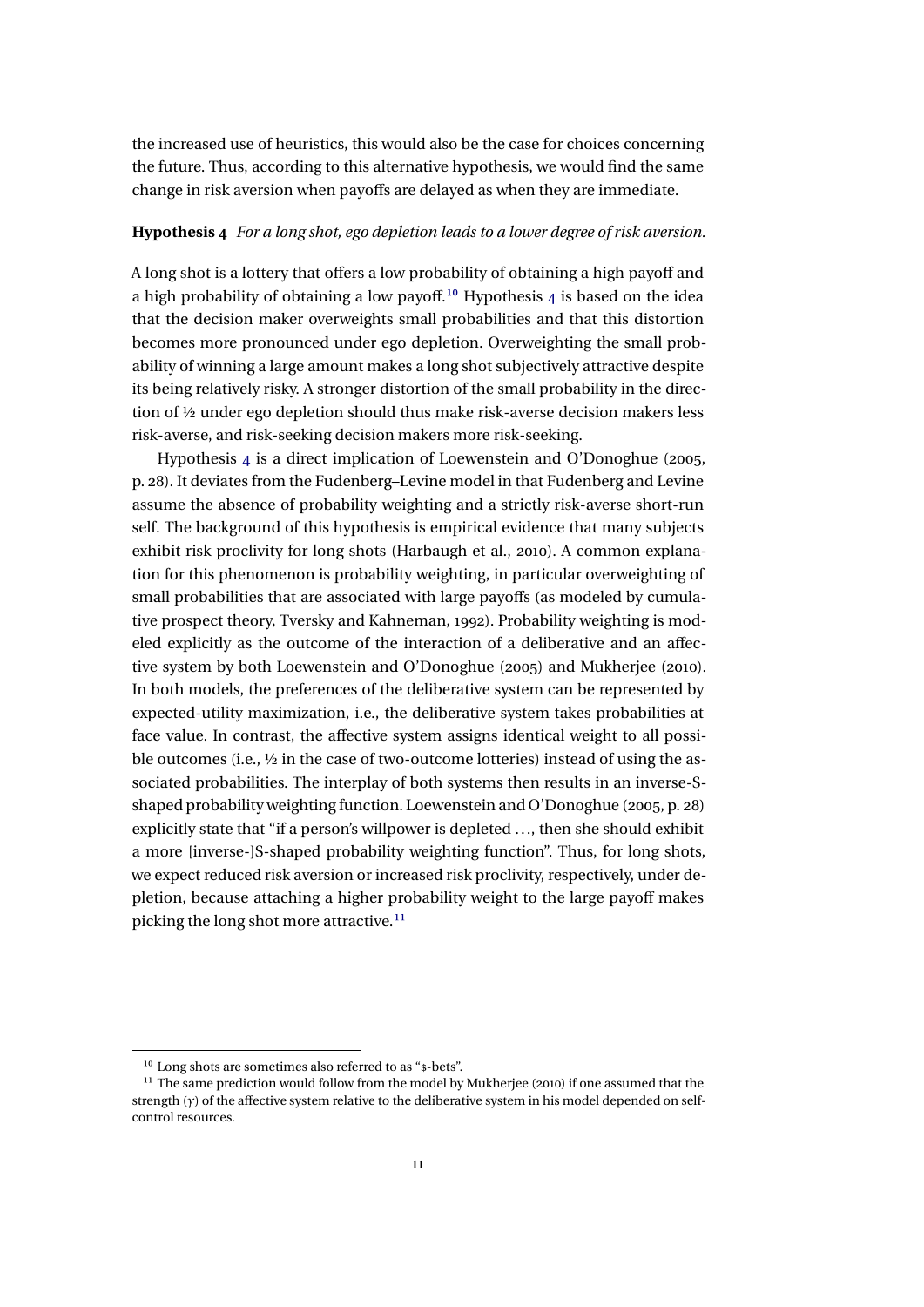### <span id="page-11-0"></span>**3 Experiment**

#### **3.1 General setup**

Our objective is to test whether there is a causal effect of the current level of selfcontrol on risk attitudes. We employ a between-subject design with two treatments in which we exogenously vary the level of self-control using an ego depletion task.12 More specifically, subjects in the depletion and in the control treatment work on different versions of a task that bring about different levels of self-control capacity. Subsequently, we measure subjects' risk attitudes via incentivized choices between lotteries.

#### **3.2 Depletion task**

In our experiment, the depletion task serves as the source of exogenous variation between the two treatments. Being such a vital part of the experiment, we required it to be both well established and as effective as possible in inducing low self-control. The task of our choice, the crossing-out letters task, meets both criteria and is also easily implementable in the lab. According to the meta-analysis of Hagger et al. [\(2010\)](#page-38-0) the crossing-out letters task is the most effective of all ego depletion tasks. It has been used successfully to induce changes in outcomes like persistence in watching a boring movie, resistance to persuasion, advice on risk taking given to others in a vignette-style questionnaire, and offers made in a dictator game (Baumeister et al., [1998;](#page-36-0) Wheeler et al., [2007;](#page-39-0) Freeman and Muraven, [2010;](#page-37-0) Achtziger et al., [2015,](#page-36-0) respectively).

In the depletion treatment, the task works as follows. Subjects are first given a printed text spanning 22 rows and are asked to cross out all instances of the letter "e" (including the uppercase letter "E").<sup>13</sup> Subjects work on this task for three minutes. Immediately afterwards, they are given a different text spanning 44 rows. This time they are asked to cross out all instances of the letter "e" except when there is a vowel right after the "e" or two letters away (in either direction). Subjects work on this second part of the task for seven minutes. The rationale why this task depletes self-control is that it requires the constant cognitive suppression of an automatic impulse—the impulse to cross out the letter "e" that was built up in the first part of the task.

The control treatment also follows the standard of the literature. Here, subjects work on the same texts for the same time intervals but are only required to cross

<sup>&</sup>lt;sup>12</sup> A within-subject design would have had the advantage of providing us with a baseline measure of risk attitudes at the individual instead of group level. However, we would have needed to present subjects the same lottery choices before and after the self-control manipulation. This would have been a severe drawback because subjects are likely to remember their earlier choices. Paired with a preference for consistency (Falk and Zimmermann, [2014\)](#page-37-0), recalling previous choices might counteract any depletion effect.

<sup>&</sup>lt;sup>13</sup> We chose a text that we expected to be irrelevant and uninteresting to most subjects. It was taken from the appendix of a statistics text book and described criteria for the choice of statistics software in a very general way.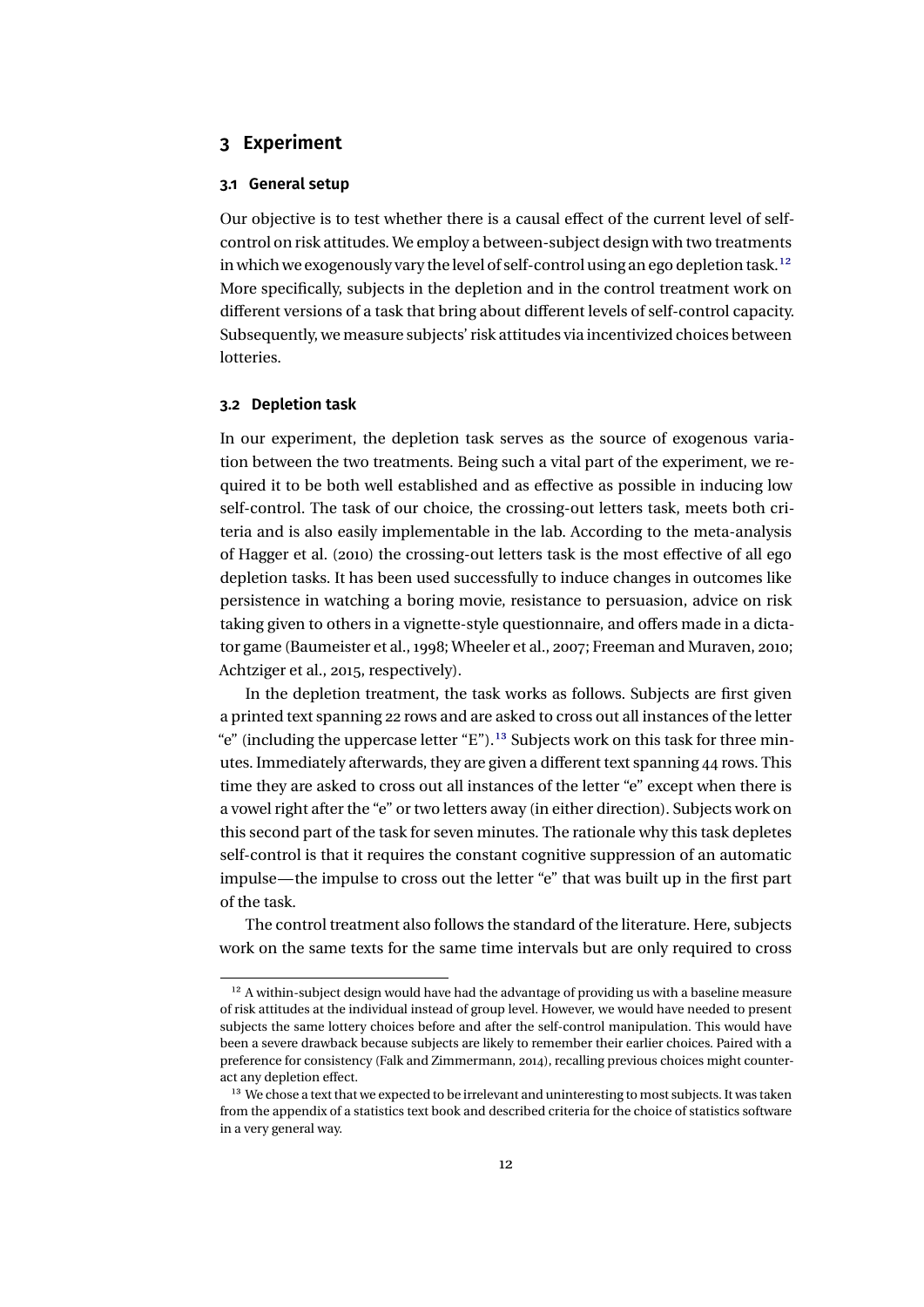<span id="page-12-0"></span>out all "e"s in both parts. Hence, there is no self-control–consuming impulse suppression in the control treatment.

We deliberately chose not to pay subjects for this task because there is evidence that receiving payment for a task counteracts ego depletion (Muraven and Slessareva, [2003\)](#page-39-0). In addition to announcing and providing private feedback on performance at the end of the experiment, the instructions asked subjects to work on the task conscientiously. The data show that the vast majority of subjects did.14

#### **3.3 Measure of risk attitudes**

We used the following criteria to choose the method for quantifying subjects' risk attitudes:

- $\bullet~$  It does not require to assume a specific utility function or choice model.<sup>15</sup>
- Lotteries of various types, including long shots (lotteries with a low probability of winning a high prize) and safe choices (degenerate lotteries), need to be implementable.
- It has to allow for the measurement of risk aversion, risk neutrality, and risk proclivity—ideally in a single decision situation.
- It should provide a sufficiently fine measure of risk attitudes to enable us to detect small effect sizes.

Following these criteria, we chose a measure using two-outcome lotteries and mean-preserving spreads of these lotteries. Our method was inspired by Ebert and Wiesen [\(2011,](#page-37-0) [2014\)](#page-37-0) whose experimental measures are based on the model-independent concept of risk apportionment (Eeckhoudt and Schlesinger, [2006\)](#page-37-0). Ebert and Wiesen [\(2014\)](#page-37-0) classify an individual as risk-averse if she prefers a lottery  $L = (c_{L,1}, p_{L,1}; c_{L,2}, p_{L,2}) = (x - r, 50\%; x - k, 50\%)$  over the lottery  $M =$  $(c_{M,1}, p_{M,1}; c_{M,2}, p_{M,2}) = (x - r - k, 50\%; x, 50\%)$ , where *x*, *r*, and *k* are monetary payoffs.16 Note that this coincides with preferring a lottery to a mean-preserving spread of that lottery. In case the individual prefers *M* over *L*, she is classified as risk-seeking.

To measure the intensity of a subject's risk attitude, we determine the monetary amount *m* (compensation or "risk premium") that is needed to make her indifferent between the lotteries L and  $M + m$ . To this purpose, we use a choice list format,

<sup>&</sup>lt;sup>14</sup> For the first paragraph of the first part of the task (which was the same for both treatments) 85% of subjects reported the correct value or a value within the 10% interval around the correct value (typically below the correct value).

<sup>&</sup>lt;sup>15</sup> Please note that we did not design our experiment to enable us to estimate the model's parameters, since this would require simultaneous estimation of utility function *u* as well as self-control gain function *h*. This is very difficult to achieve due to several unobservable quantities, and it would have to rely on rather strong assumptions.

<sup>&</sup>lt;sup>16</sup> In general, i.e., with arbitrary probabilities  $p_{L,1}, p_{L,2}$ , Lottery *M* is constructed by setting  $c_{M,1} =$  $x - (p_L/ p_L) r - k$ . This is needed for constructing the mean-preserving spread of the long shot.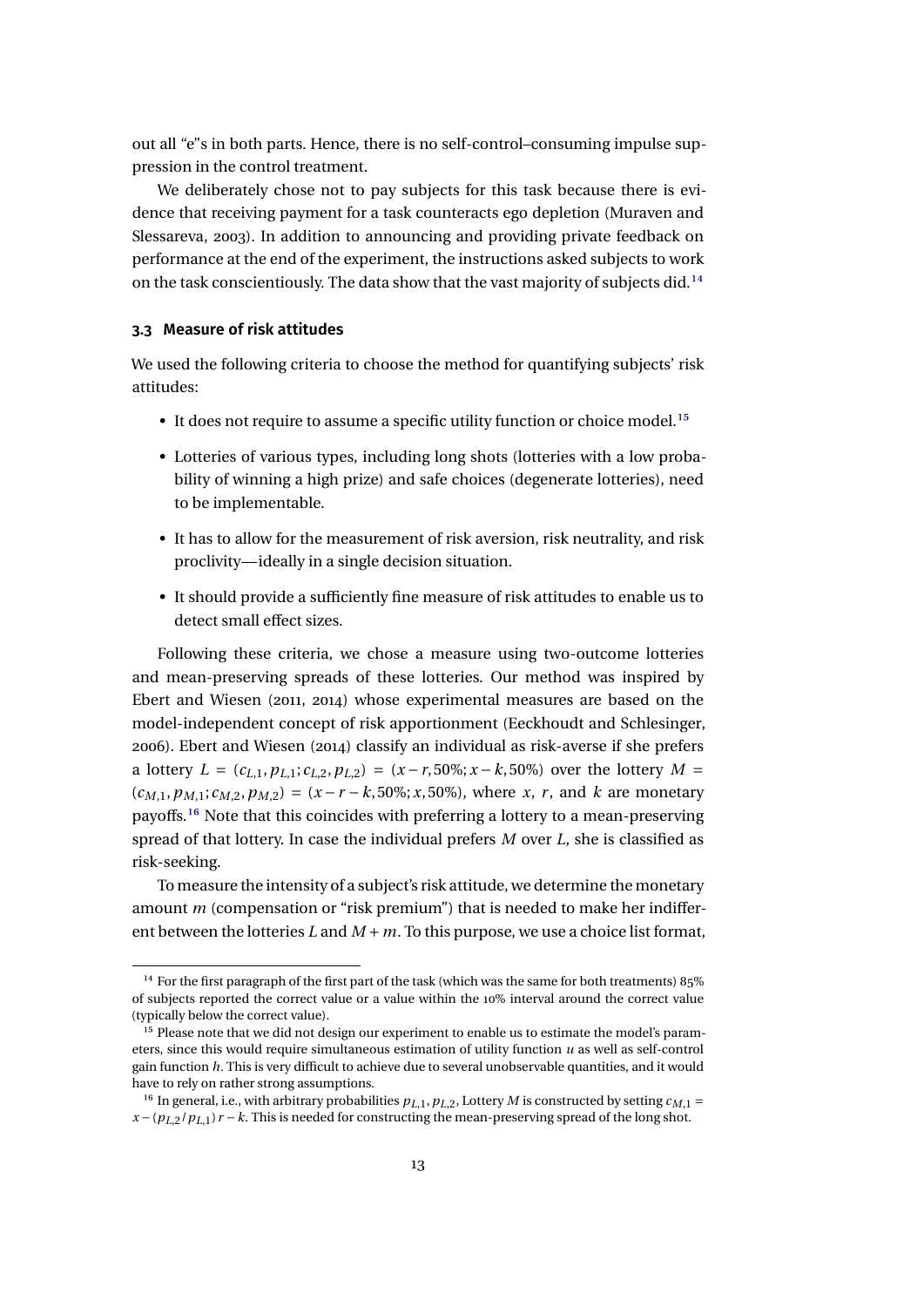<span id="page-13-0"></span>

|                                                                                                                            |           | Alternative A |           |                 | Alternative B |           |           |           |
|----------------------------------------------------------------------------------------------------------------------------|-----------|---------------|-----------|-----------------|---------------|-----------|-----------|-----------|
|                                                                                                                            | $C_{A,1}$ | $p_{A,1}$     | $C_{A,2}$ | PA <sub>2</sub> | $c_{B.1}$     | $p_{B,1}$ | $C_{B,2}$ | $p_{B,2}$ |
| Choice List A: Risky/Risky (x = €22.00, r = €7.50, k = €11.50; 25 rows)                                                    |           |               |           |                 |               |           |           |           |
| Top row                                                                                                                    | €3.00     | 50%           | €22.00    | 50%             | €3.00         | 50%       | €7.00     | 50%       |
| Center row                                                                                                                 | €3.00     | 50%           | €22.00    | 50%             | €9.00         | 50%       | €13.00    | 50%       |
| Row with $m = 0$                                                                                                           | €3.00     | 50%           | €22.00    | 50%             | €10.50        | 50%       | €14.50    | 50%       |
| Bottom row                                                                                                                 | €3.00     | 50%           | €22.00    | 50%             | €15.00        | 50%       | €19.00    | 50%       |
| Choice List B: Safe/Risky (x = €16.00, r = €5.00, k = €5.00; 19 rows)                                                      |           |               |           |                 |               |           |           |           |
| Top row                                                                                                                    | €11.00    | 100%          |           |                 | €11.00        | 50%       | €21.00    | 50%       |
| Center row                                                                                                                 | €11.00    | 100%          |           |                 | €6.50         | 50%       | €16.50    | 50%       |
| Row with $m = 0$                                                                                                           | €11.00    | 100%          |           |                 | €6.00         | 50%       | €16.00    | 50%       |
| <b>Bottom</b> row                                                                                                          | €11.00    | 100%          |           |                 | €2.00         | 50%       | €12.00    | 50%       |
| Choice List C: "Long Shot" (x = €14.00, r = $-$ €36.00, k = €7.00; 21 rows)                                                |           |               |           |                 |               |           |           |           |
| Top row                                                                                                                    | €7.00     | 90%           | €50.00    | 10%             | €7.00         | 90%       | €10.00    | 10%       |
| Row with $m = 0$                                                                                                           | €7.00     | 90%           | €50.00    | 10%             | €11.00        | 90%       | €14.00    | 10%       |
| Center row                                                                                                                 | €7.00     | 90%           | €50.00    | 10%             | €12.00        | 90%       | €15.00    | 10%       |
| Bottom row                                                                                                                 | €7.00     | 90%           | €50.00    | 10%             | €17.00        | 90%       | €20.00    | 10%       |
| Choice List D: Delayed Payoffs (x = $\epsilon$ 18.00, r = $\epsilon$ 6.00, k = $\epsilon$ 8.50, paid in one week; 20 rows) |           |               |           |                 |               |           |           |           |
| Top row                                                                                                                    | €9.50     | 50%           | €12.00    | 50%             | €9.50         | 50%       | €24.00    | 50%       |
| Above-center row                                                                                                           | €9.50     | 50%           | €12.00    | 50%             | €5.00         | 50%       | €19.50    | 50%       |
| Below-center row                                                                                                           | €9.50     | 50%           | €12.00    | 50%             | €4.50         | 50%       | €19.00    | 50%       |
| Row with $m = 0$                                                                                                           | €9.50     | 50%           | €12.00    | 50%             | €3.50         | 50%       | €18.00    | 50%       |
| <b>Bottom</b> row                                                                                                          | €9.50     | 50%           | €12.00    | 50%             | €0.00         | 50%       | €14.50    | 50%       |

**Table 1.** Overview of the choice lists presented to subjects.

as introduced by Holt and Laury [\(2002\)](#page-38-0). The switching row in the choice list delivers a proxy of the indifference-generating risk premium *m*∼(*L*,*M*). If *m*∼(*L*,*M*) > 0, the decision maker exhibits risk aversion for that particular lottery pair; conversely, *m*∼(*L*,*M*) < 0 indicates risk proclivity.

Table 1 provides an overview of all four choice lists (one per hypothesis) that we used, in the order in which they were presented to subjects.<sup>17</sup> In the instructions we referred to the choice lists as "tables". A sample screenshot displaying the exact representation that subjects saw is included in Appendix [B.](#page-32-0)

Each choice list starts from a first-order stochastically dominated choice and spans risk aversion, risk neutrality, and risk proclivity. To make the decisions easy for subjects to grasp, probabilities remain the same within a given choice list. Moreover, in all choice lists, the left lottery stays constant, while the right lottery's payoff changes in steps of €0.50 per row. Additionally, the expected value of "Alternative *A*" is similar (between  $\epsilon$ 10.75 and  $\epsilon$ 12.50) for all four choice lists.

<sup>&</sup>lt;sup>17</sup> Choice List A is designed to address Hypothesis [1,](#page-8-0) while Choice List B relates to Hypothesis [2,](#page-9-0) Choice List C to Hypothesis [4,](#page-10-0) and Choice List D to Hypothesis [3.](#page-9-0)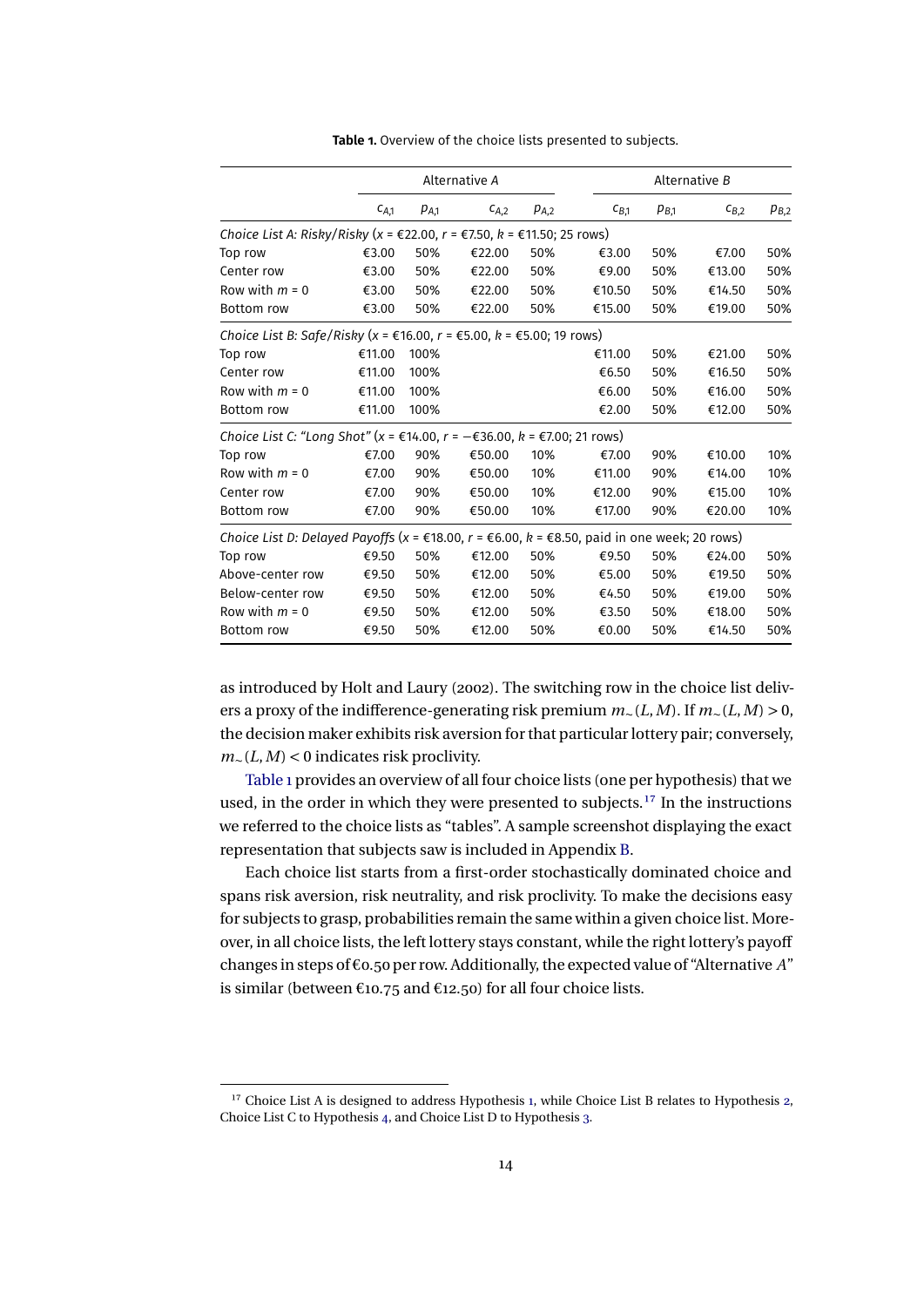<span id="page-14-0"></span>To address a recent criticism of choice-list–based measurement of risk attitudes by Andersson et al. [\(2013\)](#page-36-0), we put the expected median switching row in the control condition to the center of each list.<sup>18</sup>

Moreover, we balanced the exposition of our choice lists: in two of our choice lists, the dominated choice in the first row is on the left, and in the other two, it is on the right.

Obviously, there is a trade-off between the brevity of a choice list and the fineness and extent of measurement. Some experimenters solve this by using differently sized increments, i.e., smaller increments in intervals they expect to be most relevant. Since we were concerned that this might confound subjects' choices by steering the switching row in a certain direction, we used constant increments (of €0.50) throughout all choice lists. To be able to pick up finer depletion-induced changes in risk attitudes, switching points in four additional "small" choice lists were elicited after subjects had made their choices in all four "large" choice lists. These "small" choice lists consisted of six rows covering the switching range in the respective "large" choice lists and had increments of €0.10.

A particular feature of our computerized implementation of the choice lists is that, once a subject switches, all subsequent rows are automatically filled in.<sup>19</sup> This was done to let as little time as possible pass between the depletion task and the measurement of risk attitudes.<sup>20</sup>

A final aspect to consider is the value of *z*ˆ, the theoretical threshold above which all additional income is spent. At least one of the lotteries needs to be such that one outcome is above and one below *z*ˆ. As the "true" *z*ˆ is unobservable, we use two vignettes in the post-experiment questionnaire to gather some information about subjects' individual  $\hat{z}$ <sup>21</sup>. Median values of  $\hat{z}$  in the two vignettes are  $\epsilon$ 15 and  $\epsilon$ 20, respectively. Thus, our design of the choice lists ensures that, for most of the subjects, the vast majority of lottery choices under consideration should be affected by self-control depletion.

<sup>&</sup>lt;sup>18</sup> Andersson et al. [\(2013\)](#page-36-0) show that when subjects make mistakes that lead to random choice and their "real" risk attitude does not imply a switching row at the center of a choice list, a systematic measurement error towards indifference at the center of the choice list occurs. Thus, we designed our choice lists in such a way that the switching row for the median risk attitude that we expected in the control condition was at the center of the respective choice list. It turns out that our expectations were rather accurate. The median switching row in the control treatment was close to the center (one to three rows above the center) for all choice lists.

<sup>&</sup>lt;sup>19</sup> Subjects could still adjust their choices and had to press a "Continue" button to confirm their choices before moving on to the next choice list.

<sup>&</sup>lt;sup>20</sup> While it is typically assumed that self-control resources replenish after some time, we are not aware of any evidence on how long depletion effects last. Furthermore, we did not want to exhaust or annoy subjects, and thus possibly weaken data quality, by forcing them to make 85 clicks.

<sup>&</sup>lt;sup>21</sup> The vignettes asks subjects to imagine two scenarios. The first is going out with friends in the evening. It asks subjects for the minimal amount of money spent such that they would consider the evening "expensive". The second scenario is passing an item they would like to buy in a store. It asks subjects to state the minimal price of that item that would induce them to deliberate about the expenditure instead of buying the item immediately.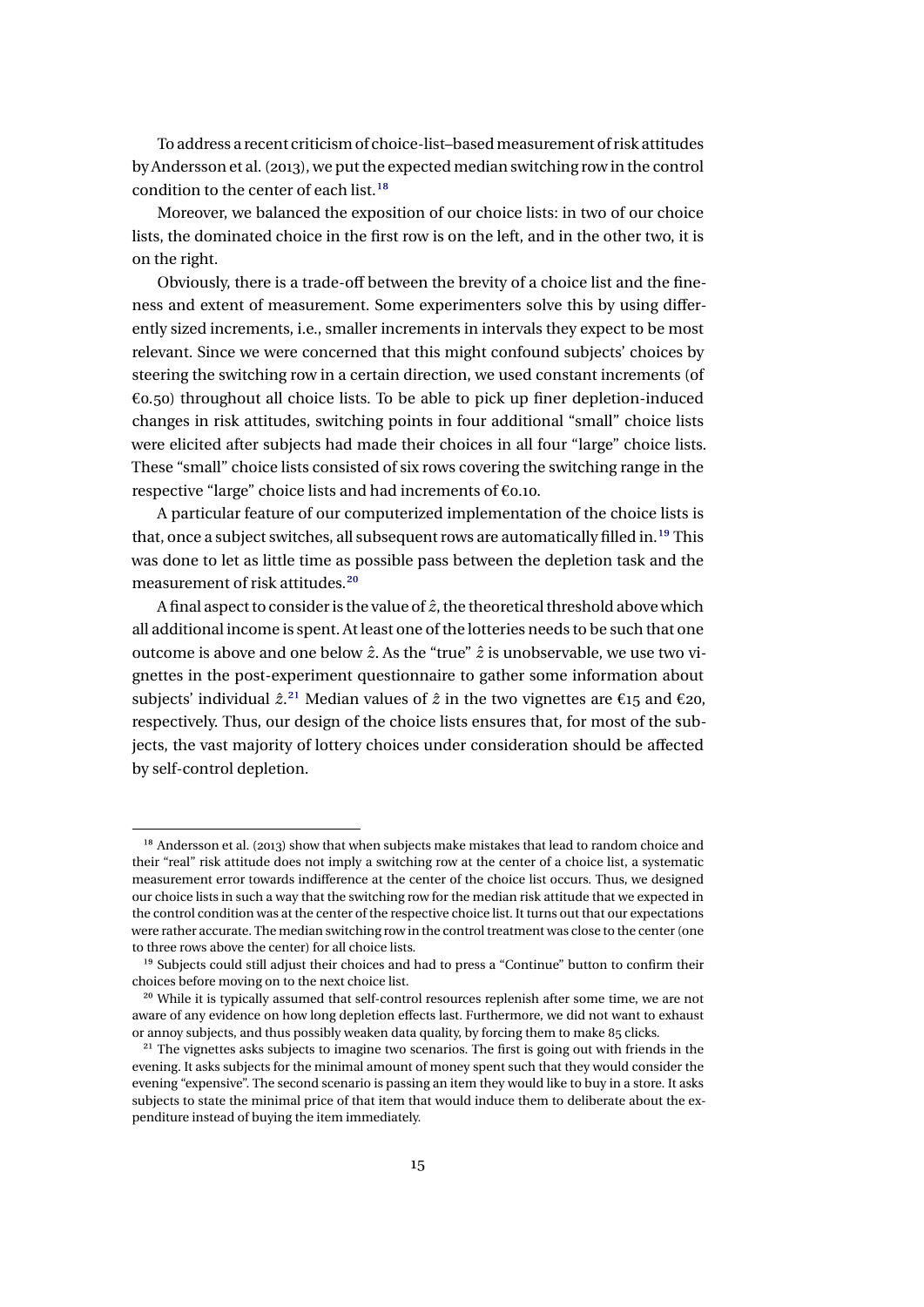#### <span id="page-15-0"></span>**3.4 Manipulation checks**

We include several manipulation checks in our experiment to be able to assess independently from possible treatment effects whether the depletion task did indeed induce variations in self-control.<sup>22</sup> Ideally, one would assess subjects' state of selfcontrol at the same time as measuring their risk attitudes. This is, of course, not feasible. One possibility would be to introduce a manipulation check in between the depletion task and the measurement of risk attitudes. Most candidates for manipulation checks (e.g., the Stroop test) are, however, likely to alter subjects' level of self-control themselves. We therefore include a short ad hoc manipulation check that we do not consider depleting right after the depletion task and a more comprehensive, but possibly depleting manipulation check right after measuring risk attitudes. Because self-control resources are generally thought to replenish over time, doing a manipulation check only after the main part of the experiment may have the disadvantage that self-control resources could have already replenished partly or completely.

Our first short ad hoc manipulation check consists of choosing the difficulty of a puzzle (on a scale from one to ten). Our conjecture was that depleted subjects would select an easier puzzle. Since the puzzle is solved only later, the mere choice of the its difficulty level should not affect subjects' level of self-control resources.

The second manipulation check, performed after risk attitudes have been measured, is a computerized version of the Stroop test (Stroop, [1935;](#page-39-0) MacLeod, [1991\)](#page-39-0). The Stroop test is well-established both as a depletion task and as a dependent variable in depletion studies (see Hagger et al., [2010\)](#page-38-0). In our computerized version, the name of a color appears in bold letters at the center of the screen. The letters themselves are also printed in color. In "congruent trials", this color corresponds to the word's meaning, while it differs from the word's meaning in "incongruent trials." Subjects' task is to indicate the color in which the letters are printed—and not the meaning of the color word. To this end, the screen shows six buttons that are labeled with color names and located on a circle around the bold color word. For a screenshot, see [Figure 1.](#page-16-0) Subjects have to click the button corresponding to the color in which the word is printed as fast as they can. Just as in the depletion task, in incongruent trials of the Stroop test, subjects have exert self-control to suppress an automatic impulse, namely clicking the button corresponding to the meaning of the word. Immediately after each button click, a new word appears. Subjects receive no feedback. In our experiment, subjects work on this task for three minutes. Widely used measures to check for depletion effects are average response times per

<sup>22</sup> Most studies using ego depletion do not include *independent* manipulation checks but simply rely on the effectiveness of the implemented depletion task based on the results of previous studies. We consider the use of independent manipulation checks particularly important in light of the current debate in psychology regarding the presence of small-study effects and publication bias in the ego depletion literature (Carter and McCullough, [2014;](#page-36-0) Hagger and Chatzisarantis, [2014;](#page-38-0) Carter et al., [2015\)](#page-36-0).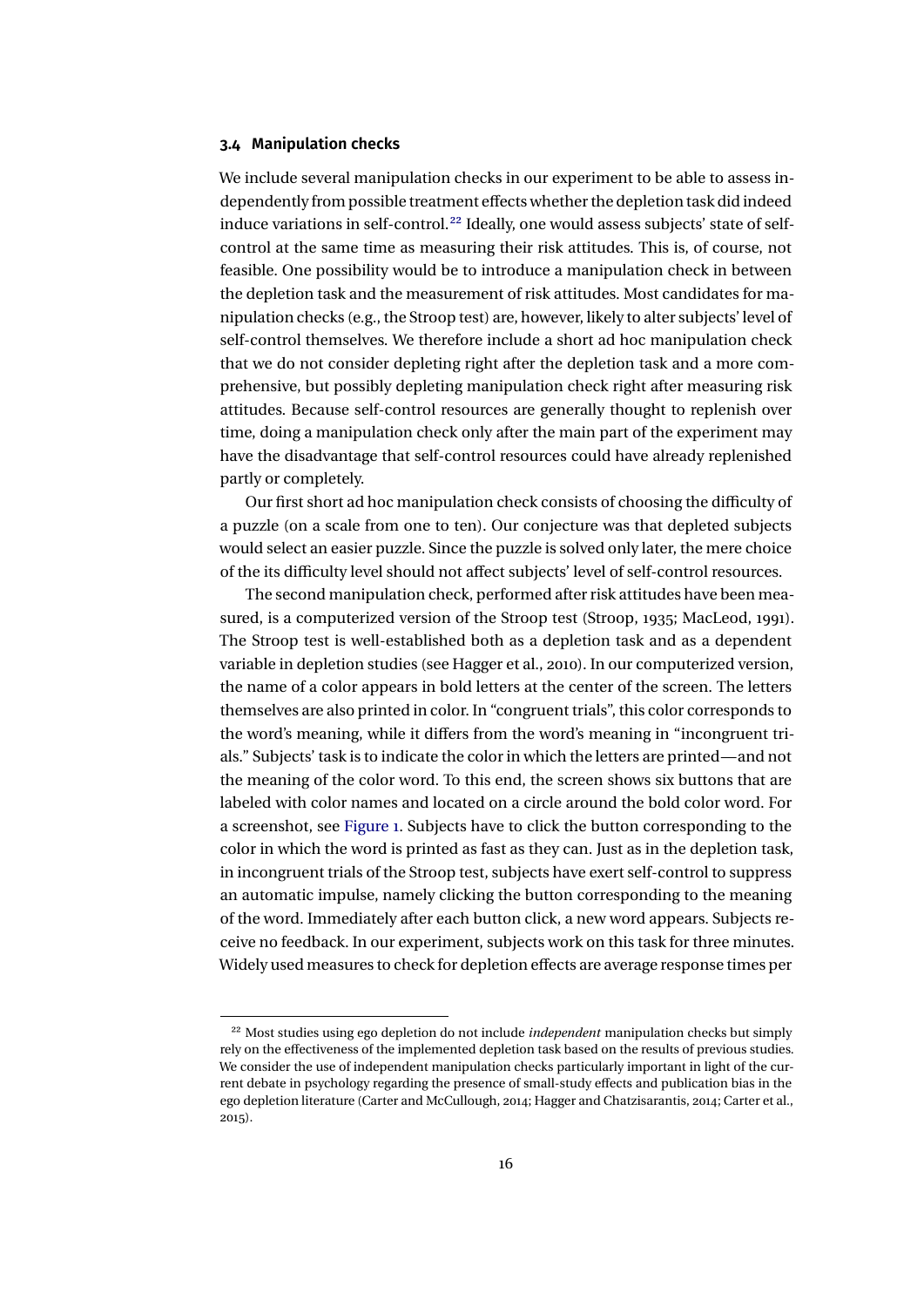<span id="page-16-0"></span>

**Figure 1.** Screenshot of the computerized Stroop [\(1935\)](#page-39-0) test. The screenshot depicts an incongruent trial, i.e., the meaning of the color word "rot" ("red") does not correspond to the color of the word (blue). Subjects would have to press the "Blau" ("Blue") button.

trial and the share of correct answers. We expect longer response times and a lower share of correct answers in the depletion compared to the control treatment.

As a third manipulation check that has also been employed in several other studies (see Hagger et al., [2010\)](#page-38-0), we asked subjects at the beginning of the final questionnaire how much they had to concentrate in each part of the depletion task and how exhausted they felt before the experiment and at the present moment. For both we calculate differences and compare them across treatments.

Based on these five independent measures of depletion effects (choice of difficulty of a puzzle, response times and share of correct responses in the Stroop test, difference in self-reported need to concentrate during the two parts of depletion task, and difference in self-reported fatigue at beginning and end of the experiment) that all have their distinct strengths and weaknesses, we construct a joint index of depletion by *z*-standardizing each of the five depletion checks, averaging over them, and again *z*-standardizing the result.

#### **3.5 Procedural details and implementation**

The detailed sequence of events in each session was as follows:

1. *Instructions.* Upon entering the lab, subjects drew a card containing a number and were asked to sit in the respective booth. They read the instructions, were encouraged to ask questions in private, and answered several control questions on the computer. (A translation of the instructions to English can be found in Appendix [C.](#page-32-0))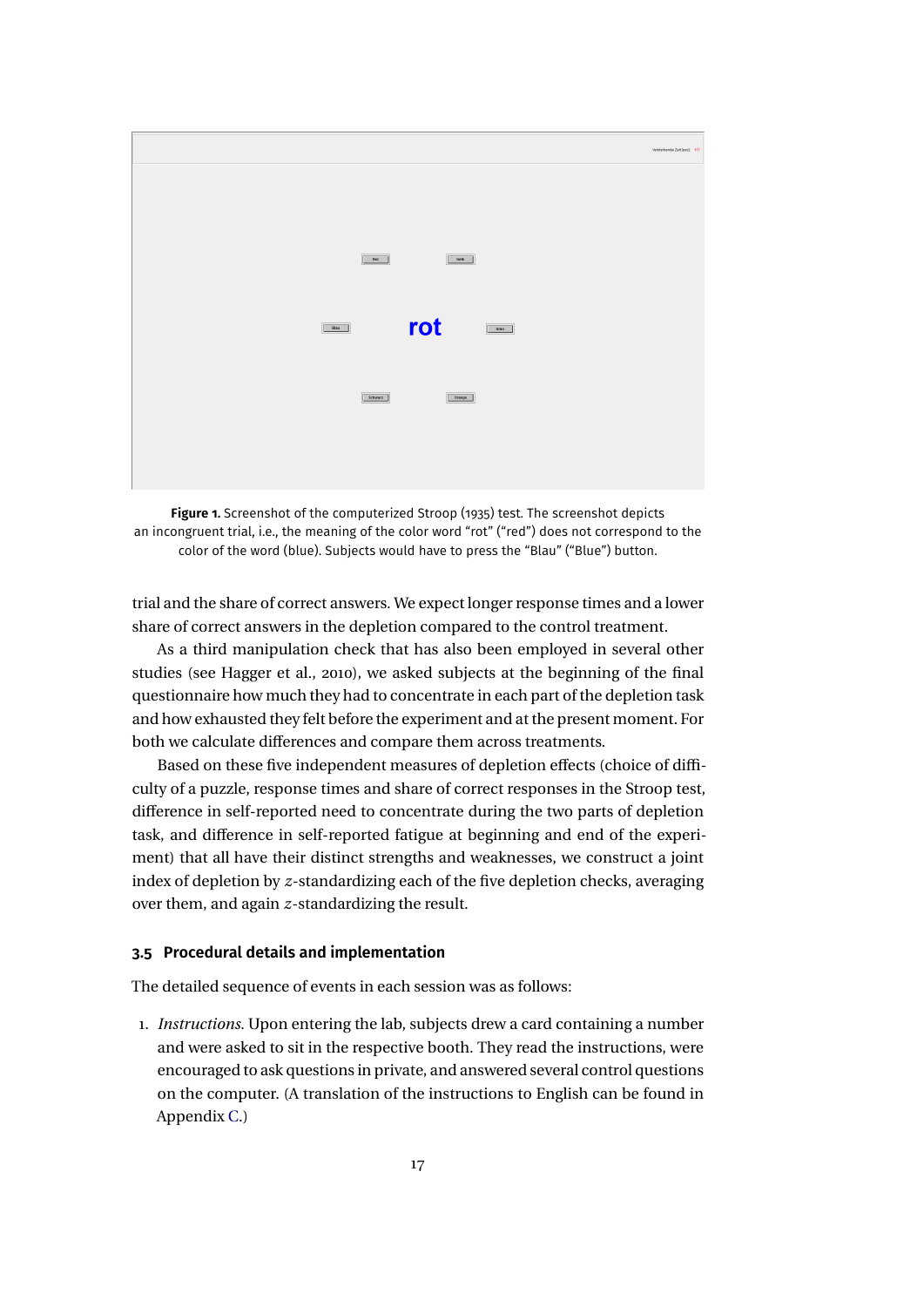- <span id="page-17-0"></span>2. *Depletion task.* Subjects participated in the treatment-specific version of the crossing-out letters task that either induced low self-control or left self-control unchanged.
- 3. *Manipulation Check 1.* Subjects chose the difficulty of a puzzle (on a scale from 1 to 10) that they solved at the end of the experiment.
- 4. *Measurement of risk attitudes.* Subjects made lottery decisions in the four choice lists.
- 5. *Manipulation Check 2.* Stroop test.
- 6. *Puzzle.* Subjects solved the puzzle with the chosen level of difficulty.
- 7. *Questionnaire*,23 including *Manipulation Check 3* (self-reported required concentration during each part of the depletion task and self-reported exhaustion before and after the experiment).

The experiment was conducted at the BonnEconLab. 308 subjects (152 in the depletion and 156 in the control treatment) participated, each in only one treatment. Most subjects (92%) were students and majored in various subjects. Age varied between 17 and 55 years (median age, 24; 93% in the range 19–30 years).<sup>24</sup> We used the software z-Tree (Fischbacher, [2007\)](#page-37-0) for conducting the experiment and ORSEE (Greiner, [2004\)](#page-38-0) for inviting subjects from the BonnEconLab's subject pool and recording their participation. The experiment took place in thirteen sessions in July and October 2014. Treatments were balanced with respect to day of the week and time of the day.25

In total, the experiment lasted about 75 minutes (including payment). Subjects received the outcome of one randomly drawn lottery decision (€12.25 on average) plus an additional  $\epsilon_1$  for filling out the questionnaire. Payments were made in a separate room to ensure privacy. Those subjects for whom the delayed lottery was drawn did not receive the lottery's payoff until a week later. They could choose between a dated bank transfer and collecting the amount in cash in person.

<sup>&</sup>lt;sup>23</sup> The post-experiment questionnaire measured socio-economic and demographic characteristics and assessed subjects' general attitudes towards risk and time, using questions from the SOEP questionnaire (German Socio-Economic Panel). Additionally, ten questions adapted those from Hauge et al. [\(2014\)](#page-38-0) aimed at measuring which system (the deliberative or the affective one) was involved in the decision-making process of the lottery choice. Subjects also answered a questionnaire on character trait self-control (Tangney et al., [2004;](#page-39-0) Bertrams and Dickhäuser, [2009\)](#page-36-0) as well as one on negative/positive affect in the present moment (Watson and Clark, [1999\)](#page-39-0).

<sup>&</sup>lt;sup>24</sup> Underage subjects have to provide written consent by their parents in order to participate in experiments at the BonnEconLab.

<sup>&</sup>lt;sup>25</sup> There is empirical work that suggests that both self-control and measured risk attitudes may exhibit a correlation with the time of the day (Kouchaki and Smith, [2014\)](#page-38-0).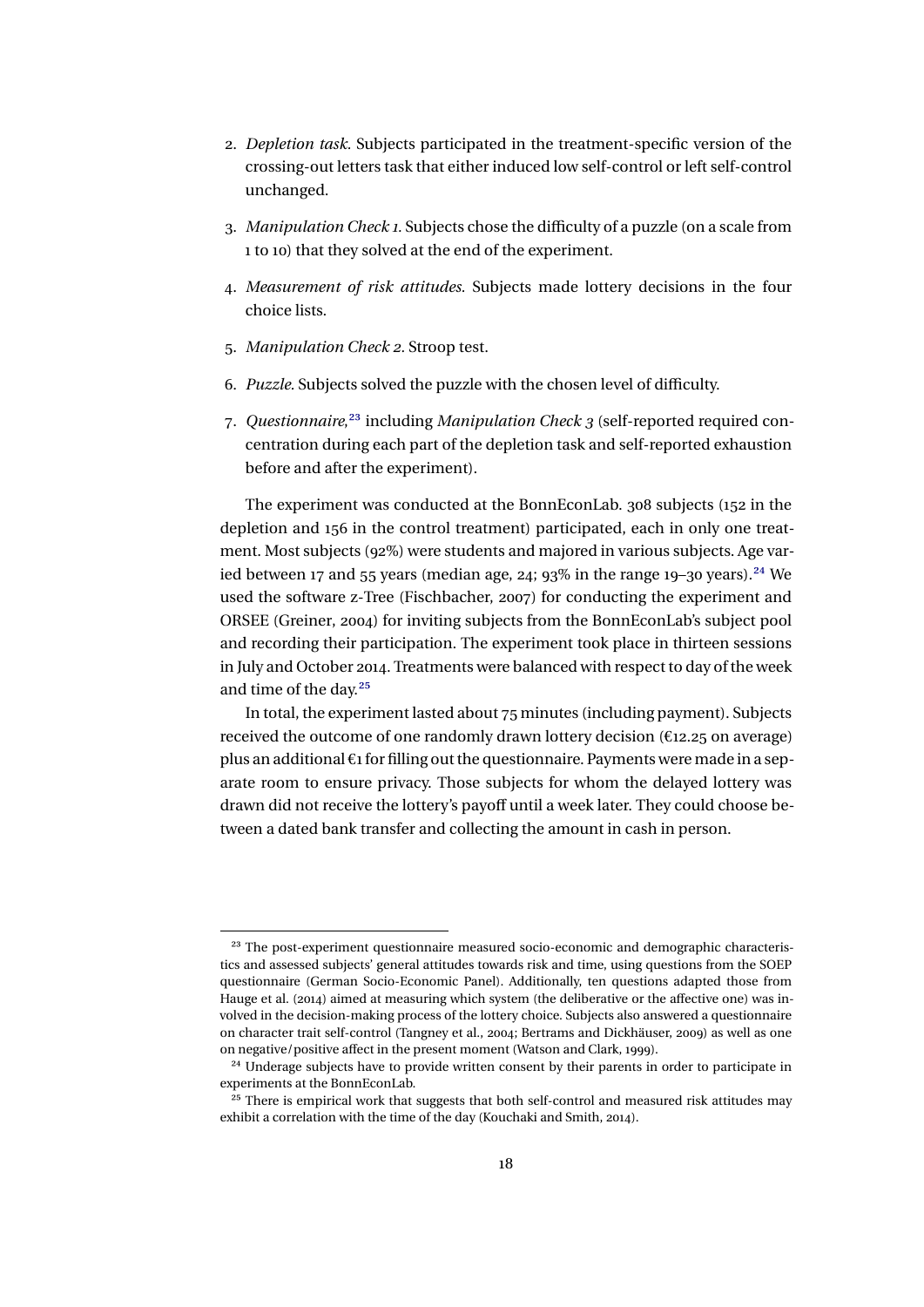#### <span id="page-18-0"></span>**4 Results**

#### **4.1 Manipulation checks**

Our manipulation checks indicate that subjects in the treatment group were significantly more depleted than their counterparts in the control group (two-sided *t*-test using the aggregate depletion index,  $p < 0.001$ ). We find Cohen's  $d = 0.74$ . which is comparable to the average effect size of  $d^+$  = 0.77 for the "crossing out letters" task reported in the meta-analysis by Hagger et al. [\(2010\)](#page-38-0).

#### **4.2 Descriptive statistics**

The switching row in each of the four choice lists measures an individual's risk attitude. More precisely, differences in expected values of the less risky lottery and its mean-preserving spread at the switching row measure an individual's "risk premium" *m*∼ that has to be added to the riskier lottery tomake that subject indifferent between the two lotteries. We calculate this risk premium as the average difference of the expected values in the two rows around the switching point; i.e., a subject who chooses the more risky lottery when the difference in expected values is  $\epsilon$ 2.60 but switches to the less risky lottery when it is  $\epsilon$ 2.50 is assigned a risk premium *m*<sup>∼</sup> = €2.55.

Based on these indifference-generating risk premia, we classify subjects' behavior into four categories: *risk-seeking*, *risk-neutral*, *risk-averse*, and *irrational*. The behavior of subjects whose risk premium is positive is classified as risk-averse, while a risk premium of zero implies risk neutrality, and a negative risk premium risk proclivity.26 A low percentage of subjects chose the dominated lottery in the first row. Those choices were classified as irrational and excluded from further analysis, since they do not fit any economic model of preferences over money.<sup>27</sup>

[Table 2](#page-19-0) displays the absolute and relative frequencies of choices in the choice lists. As expected, for Choice Lists A, B, and D, large percentages (80% to 89%) of subjects made risk-averse choices. For Choice List C, where one of the alternatives is a long shot, i.e., offers a low probability of winning a large prize, only 46% of subjects are classified as risk-averse. This shift in expressed risk attitudes due to the presence of a long shot is expected, based on the commonly observed fourfold pattern of risk attitudes (Harbaugh et al., [2010\)](#page-38-0) which is usually attributed to an overweighting of the small probability associated with the large payoff.

In addition, the size of the indifference-generating risk premia reacts to differences between the choice lists in a plausible manner: On average, subjects exhibit the highest risk premium ( $m_{\sim}^{\rm A}$  = €2.69) for Choice List A (risky vs. risky lottery), i.e.,

<sup>&</sup>lt;sup>26</sup> As we observe switching points instead of points of indifference, we cannot technically observe risk neutrality. We, thus, classify subjects as risk-neutral who switch at or immediately after the riskneutral row (*m*<sup>∼</sup> = 0.05 or *m*<sup>∼</sup> = −0.05). Subjects with *m*<sup>∼</sup> > 0.05 are classified as risk-averse and subjects with *m*<sup>∼</sup> < −0.05 as risk-seeking.

<sup>&</sup>lt;sup>27</sup> We do not exclude these subjects altogether but just their choices for specific lotteries. Our results are robust to excluding those subjects altogether.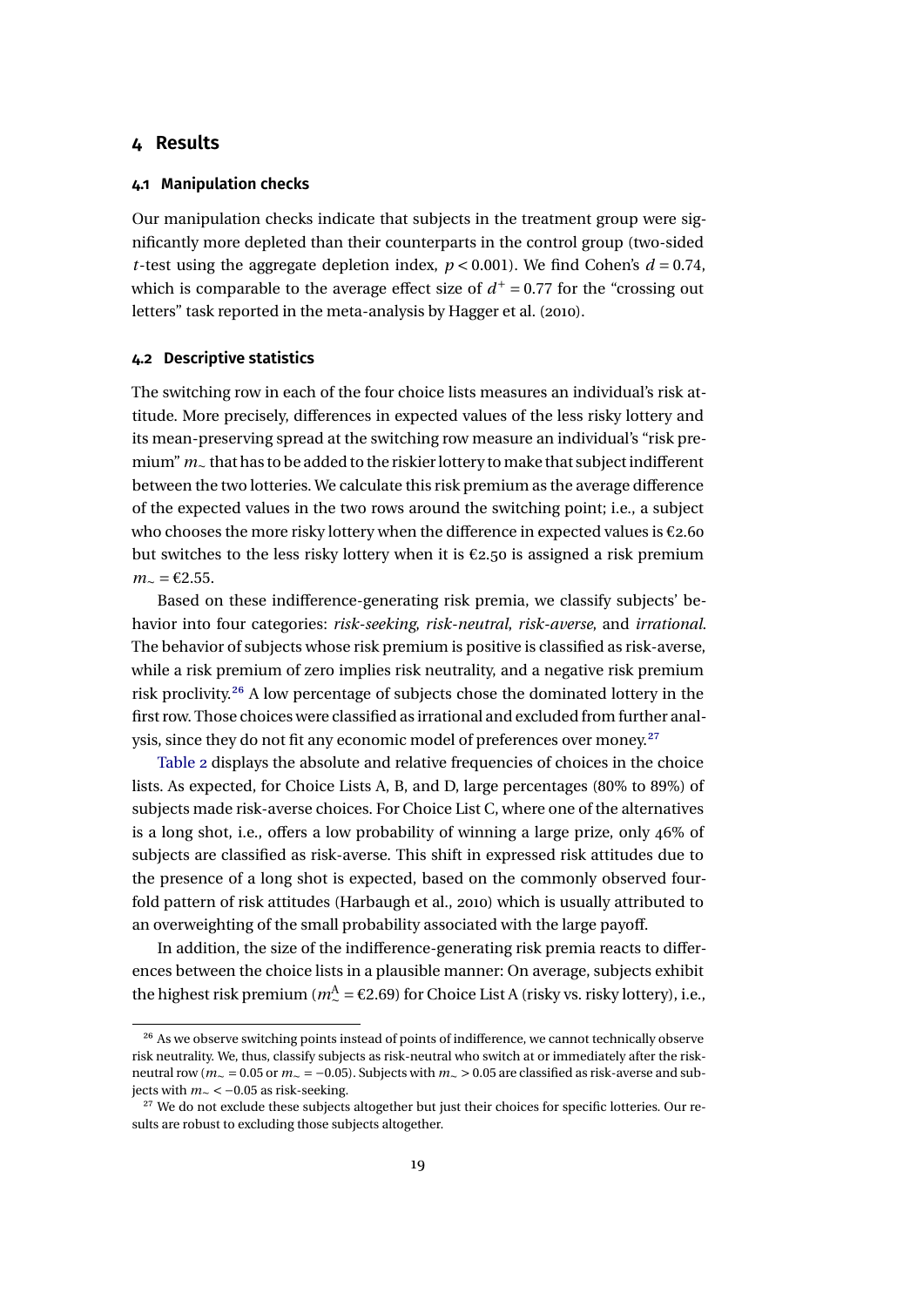<span id="page-19-0"></span>

|                                |                | Depletion |           | Control | Combined  |      |
|--------------------------------|----------------|-----------|-----------|---------|-----------|------|
|                                | Frequency      | %         | Frequency | %       | Frequency | %    |
| Choice List A: Risky/Risky     |                |           |           |         |           |      |
| Risk-seeking                   | 11             | 7.2       | 8         | 5.1     | 19        | 6.2  |
| Risk-neutral                   | 15             | 9.9       | 7         | 4.5     | 22        | 7.1  |
| Risk-averse                    | 124            | 81.6      | 138       | 88.5    | 262       | 85.1 |
| Irrational                     | $\overline{2}$ | 1.3       | 3         | 1.9     | 5         | 1.6  |
| Choice List B: Safe/Risky      |                |           |           |         |           |      |
| Risk-seeking                   | 10             | 6.6       | 11        | 7.1     | 21        | 6.8  |
| Risk-neutral                   | 12             | 7.9       | 10        | 6.4     | 22        | 7.1  |
| Risk-averse                    | 119            | 78.3      | 127       | 81.4    | 246       | 79.9 |
| Irrational                     | 11             | 7.2       | 8         | 5.1     | 19        | 6.2  |
| Choice List C: "Long Shot"     |                |           |           |         |           |      |
| Risk-seeking                   | 70             | 46.1      | 72        | 46.2    | 142       | 46.1 |
| Risk-neutral                   | 9              | 5.9       | 1         | 0.4     | 10        | 3.3  |
| Risk-averse                    | 68             | 44.7      | 75        | 48.1    | 143       | 46.4 |
| Irrational                     | 5              | 3.3       | 8         | 5.1     | 13        | 4.2  |
| Choice List D: Delayed Payoffs |                |           |           |         |           |      |
| Risk-seeking                   | 9              | 5.9       | 4         | 2.6     | 13        | 4.2  |
| Risk-neutral                   | 9              | 5.9       | 8         | 5.1     | 17        | 5.5  |
| Risk-averse                    | 133            | 87.5      | 141       | 90.4    | 274       | 89.0 |
| Irrational                     | 1              | 0.7       | 3         | 1.9     | 4         | 1.3  |

**Table 2.** Categorization of behavior.

the choice list with the largest difference between the spreads of the two lotteries. We measure an average risk premium of  $m_{\sim}^{\rm B}$  = €1.59 for Choice List B (safe vs. risky) and  $m$ <sup>D</sup> = €2.20 for Choice List D (delayed payoff). For the long shot, the average risk premium is  $m^{\text{C}}$  = −€0.36, indicating that on average subjects behave in a slightly risk-seeking manner.

The risk premia measured in the different choice lists exhibit significant and positive pairwise correlation coefficients (see[Table 3\)](#page-20-0). Hence, we are confident that our measures of risk attitudes pick up systematic variation in underlying individual risk attitudes. While the correlations of  $m_\sim^\mathrm{C}$ —the risk premium for Choice List C, the choice list that incorporates a long shot—with the other risk premia are smaller than the correlations among the risk premia measured in the "regular" Choice Lists A, B, and D, they are still positive. This implies that it is not predominantly so that those who are most risk-averse for the "regular" lotteries are most risk-seeking for the long shot.

#### **4.3 Treatment effects**

[Figure 2](#page-21-0) displays subjects' choices in detail and serves as a graphical representation of our main results. The variable on the horizontal axis is the indifferencegenerating "risk premium" *m*∼, i.e., the difference in expected values between the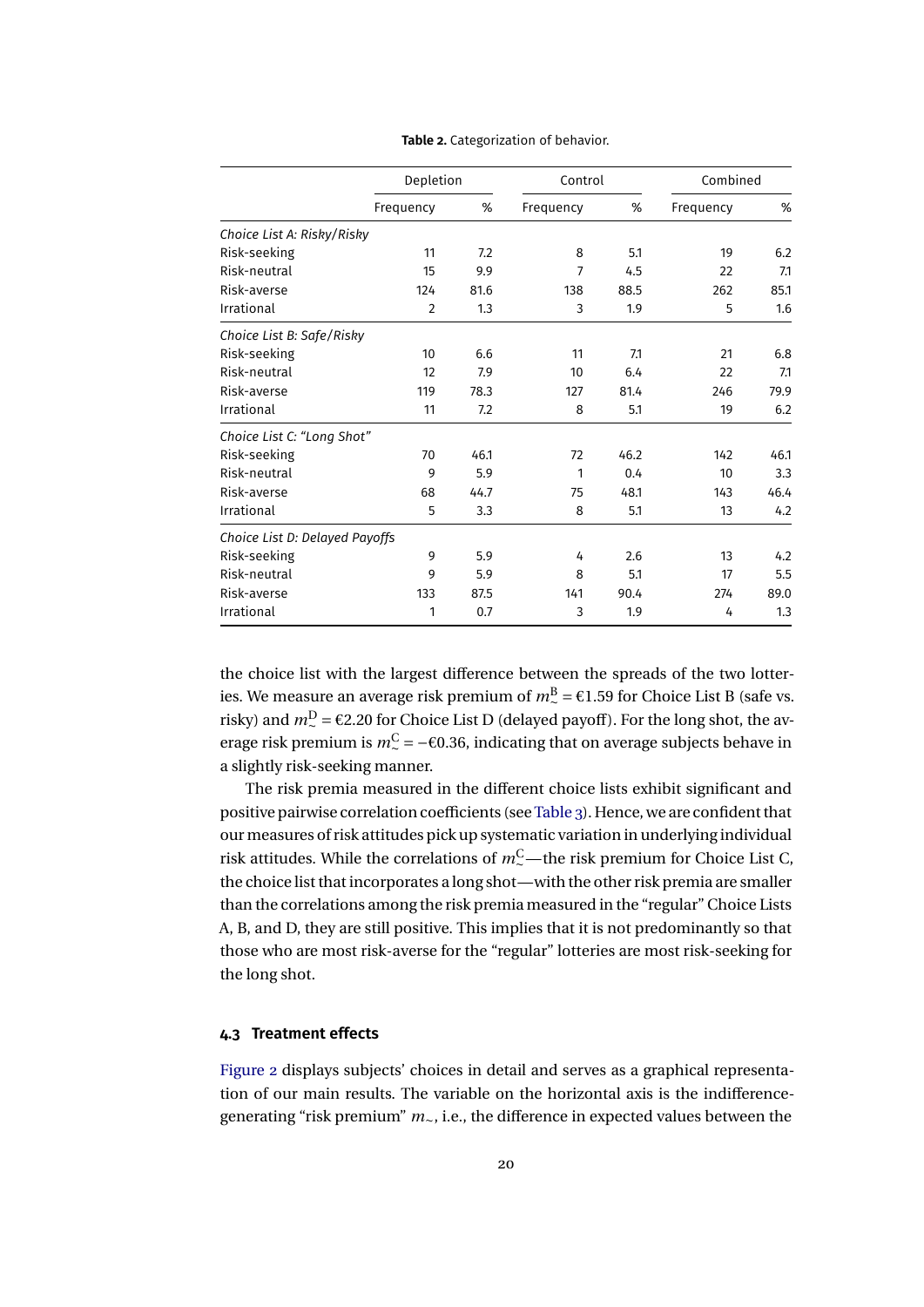|                       | $m^{\text{A}}_{\sim}$ | $m^{\text{B}}_{\sim}$ | $m^{\rm C}_{\sim}$ | $m_{\sim}^{\text{D}}$ |
|-----------------------|-----------------------|-----------------------|--------------------|-----------------------|
| $m^{\text{A}}_{\sim}$ | 1                     |                       |                    |                       |
| $m^{\text{B}}_{\sim}$ | 0.3830<br>(0.0000)    |                       |                    |                       |
| $m^{\rm C}_{\sim}$    | 0.3819<br>(0.0000)    | 0.2654<br>(0.0000)    | 1                  |                       |
| $m^D_{\sim}$          | 0.4173<br>(0.0000)    | 0.5660<br>(0.0000)    | 0.3481<br>(0.0000) |                       |

<span id="page-20-0"></span>**Table 3.** Pairwise Pearson's correlation coefficients between risk premia for different choice lists. *p*-values in parentheses.

lotteries in the switching row in euros. Thus, subjects to the right of zero are classified as risk-averse, while those to the left are classified as risk-seeking.

**Result 1 (Hypotheses [1](#page-8-0) and [2\)](#page-9-0)** *There is no increase in risk aversion under ego depletion.*

We do not observe an increase in risk aversion between treatments for any of the choice lists. For Choice Lists A and B, Wilcoxon rank-sum tests do not reject the null hypothesis of no treatment difference in risk premia (two-sided  $p = 0.245$  and  $p = 0.253$ , respectively). For both choice lists, subjects are even slightly less riskaverse under depletion. Depleted subjects exhibit lower indifference-generating risk premia in both Choice List A ( $\Delta_{m_{\sim}^{\Lambda}}$  = €0.30) and Choice List B ( $\Delta_{m_{\sim}^{\Sigma}}$  = €0.10).

**Result 2 (Hypothesis [3\)](#page-9-0)** *When payoffs are delayed, ego depletion does not affect risk attitudes.*

Also in Choice List D, where all payoffs are delayed by one week, depleted subjects are slightly less risk-averse than subjects in the control group ( $\Delta_{m}$ <sup>D</sup> = €0.22). Again, this difference is not statistically significant (Wilcoxon rank-sum test, twosided  $p = 0.278$ ). This is in line with our initial hypothesis. However, this result would only be evidence in support the model by Fudenberg et al. [\(2014\)](#page-38-0), had Hypotheses [1](#page-8-0) and [2](#page-9-0) been confirmed by the data.

**Result 3 (Hypothesis [4\)](#page-10-0)** *For long shots, there is no difference in risk attitudes under ego depletion.*

For Choice List C, where one of the lotteries yields an outcome of  $\epsilon_{50}$  with 10% probability, we hypothesized (based on Loewenstein and O'Donoghue, [2005,](#page-38-0) p. 28) that ego depletion induces less risk-averse choices through an increased overweighting of the small probability associated with the large payoff. On average, subjects are mildly risk-seeking in the treatment and control group for Choice List C. We again find that depleted subjects made slightly less risk-averse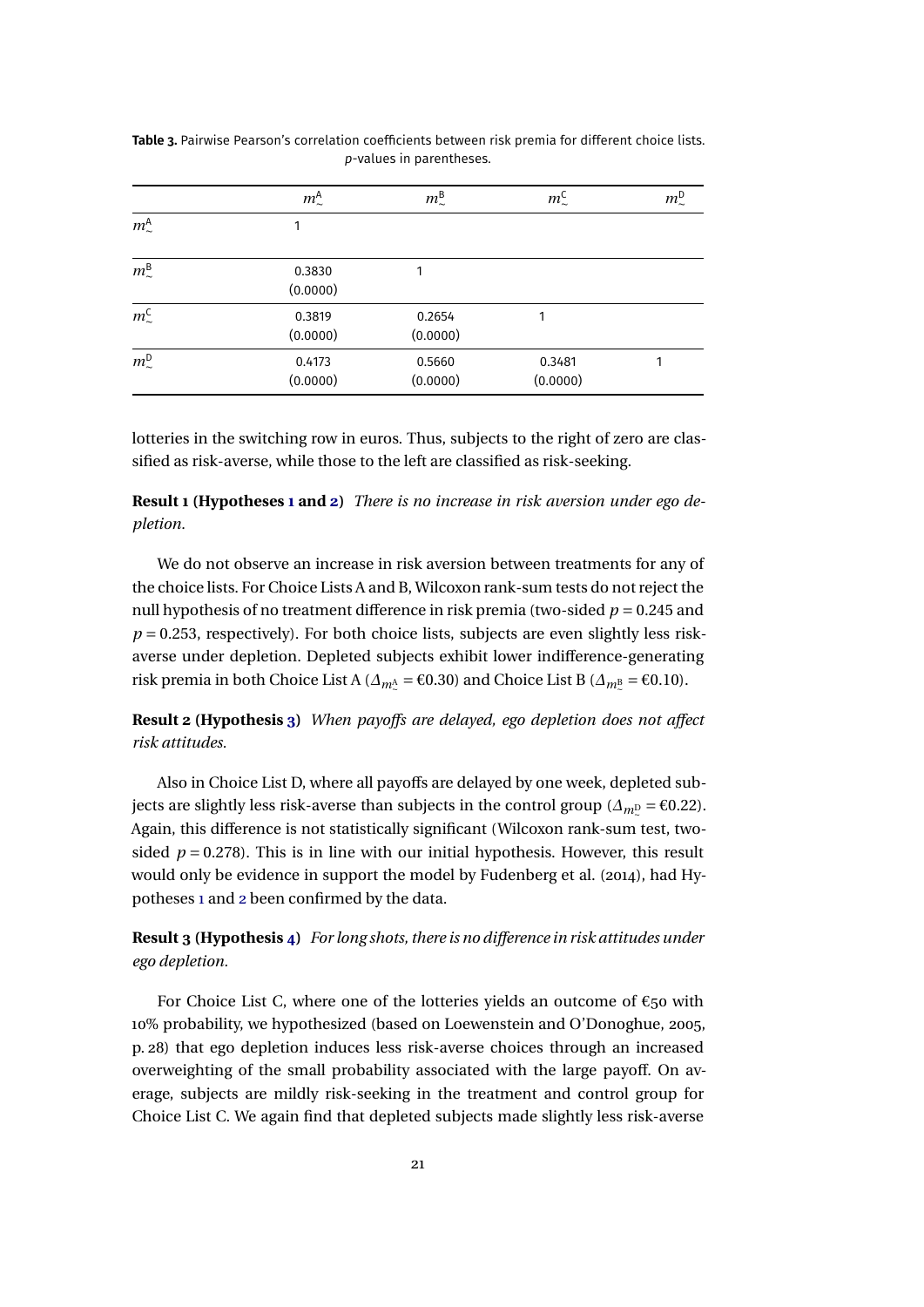<span id="page-21-0"></span>

**Figure 2.** Treatment comparison of indifference-generating risk premia. The horizontal axis displays the indifference-generating risk premia *m*∼, i.e., the difference in the expected values of the more risky and the less risky lottery at the switching row (in euros). Left column: Histograms of observed risk premia. Right column: Estimated kernel densities (Epanechnikov kernel functions, optimal-bandwidth routine by Stata).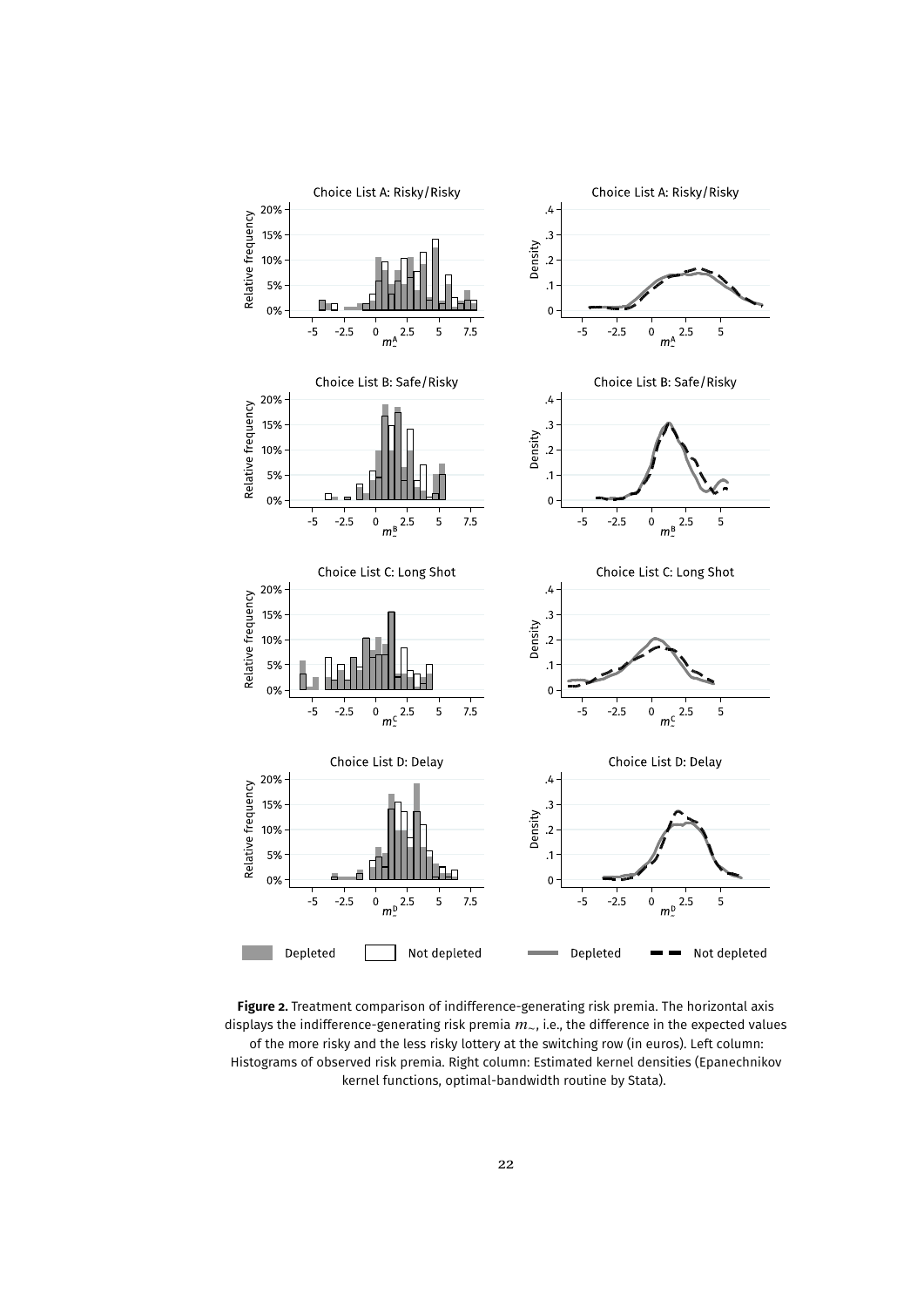<span id="page-22-0"></span>choices; however, the difference between the two groups is not statistically significant ( $\Delta_{m\text{C}}$  = €0.28, Wilcoxon rank-sum test, two-sided *p* = 0.335). Thus, we find no evidence in support of the prediction by Loewenstein and O'Donoghue [\(2005\)](#page-38-0).

**Summary.** Although our manipulation effectively depleted the self-control resources of subjects in the treatment group, we do not find any significant difference in risk attitudes between subjects in the treatment and control group. However, we observe the same tendency for all four choice lists:<sup>28</sup> Under depletion, subjects behave in a slightly *less* risk-averse manner, in contrast to the prediction of the Fudenberg–Levine model.

### **5 Discussion and conclusion**

Our goal in this paper is to investigate the causal influence of self-control on risk attitudes. Self-control, a concept from psychology, has been conceptualized and formalized in economics through dual-self models (in particular, Fudenberg and Levine, [2006,](#page-37-0) [2011,](#page-37-0) [2012\)](#page-37-0) and dual-system models (in particular, Loewenstein and O'Donoghue, [2005\)](#page-38-0). These models posit that a central determinant of risk attitudes is an individual's current level of self-control.

Using the "approximate dual-self model" by Fudenberg et al. [\(2014\)](#page-38-0), we derive hypotheses for choices between risky monetary payoffs in a state of low selfcontrol, compared to regular self-control. We show that the model predicts that lower levels of self-control induce stronger risk aversion for stakes within a particular range. We then test the hypotheses in a lab experiment with a large number of subjects by exogenously lowering self-control resources in half of our subjects via so-called ego depletion. We do not find any evidence for increased risk aversion after self-control depletion, contrary to the theoretical predictions. Neither do we find evidence in the opposite direction.

Before discussing the implications of our findings for the modeling of decision making under risk, we exclude several alternative explanations of our data.

A possible concern might be that some of the payoffs of our choice lists were not chosen optimally, i.e., the respective choices did not reflect the case in which, at least in one of the two lotteries, one payoff was below and another above the theoretical cutoff *z*ˆ. In these cases, the model of Fudenberg et al. [\(2014\)](#page-38-0) does not predict any effect of ego depletion on risk attitudes. The values of *z*ˆ that we measured in the vignettes suggest that this might be the case for about 33% of the total number of choices (85 per subject), while our payoff choices imply that ego depletion should affect risk attitudes in the remaining  $67\%$  of choices.<sup>29</sup> We find that our results are robust to excluding those choices for which we predict no effect of ego depletion

<sup>&</sup>lt;sup>28</sup> We create an aggregate measure of behavior over all four choice lists by standardizing the respective risk premia, averaging them, and standardizing again. Also this aggregate measure of risk attitudes reveals that depleted subjects are less risk-averse than control-group subjects but not significantly so (two-sided *t*-test,  $p = 0.138$ ).

<sup>&</sup>lt;sup>29</sup> We assign each subject the average  $\hat{z}$  from her answers to both vignettes.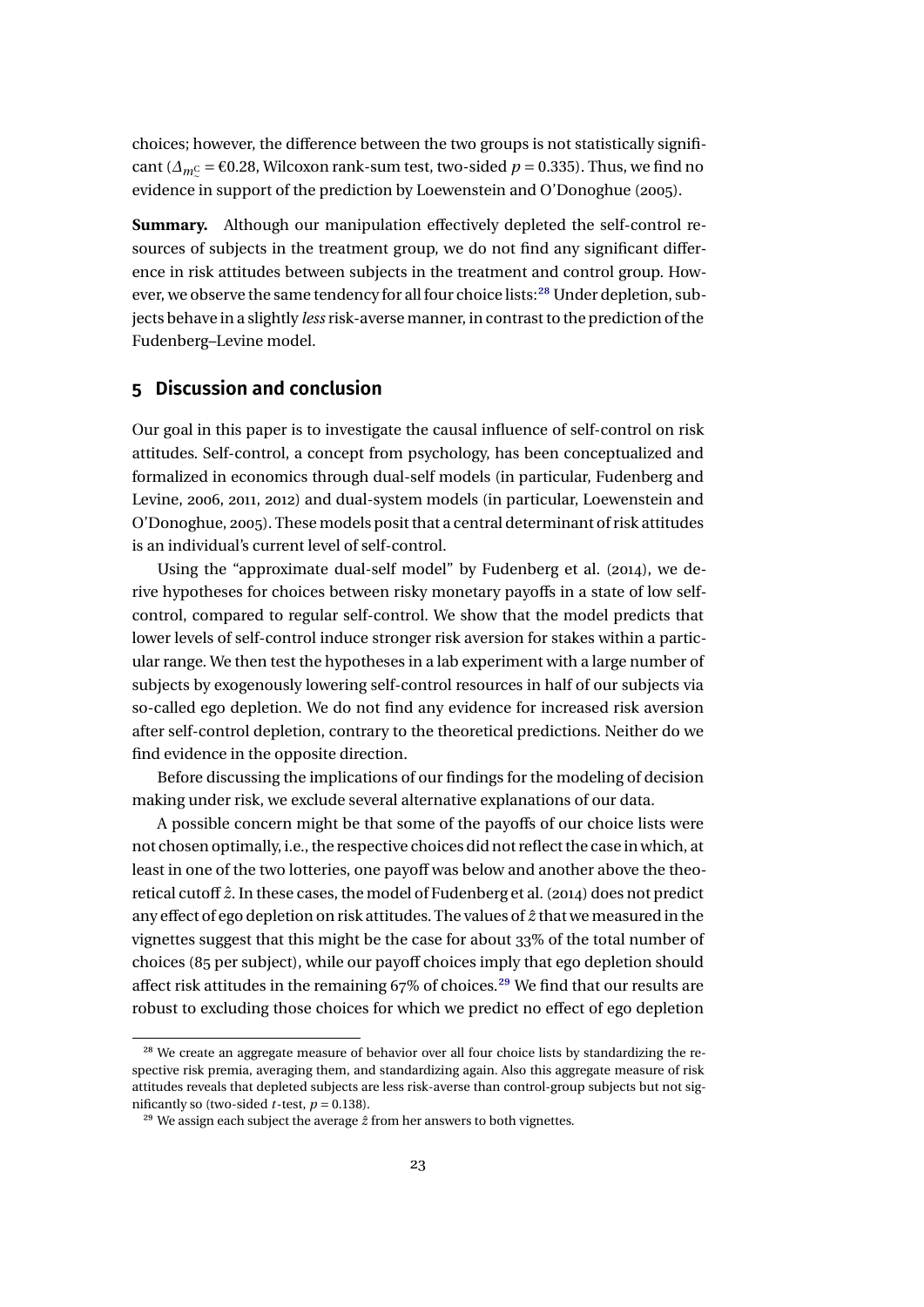<span id="page-23-0"></span>on risk attitudes based on the individual  $\hat{z}$ . In particular, we still do not find any significant difference in risk attitudes between treatment and control group for any of the choice lists (Wilcoxon rank-sum tests,  $p = 0.487$  for Choice List A,  $p = 0.915$  for Choice List B,  $p = 0.326$  for Choice List C, and  $p = 0.435$  for Choice List D).<sup>30</sup>

A further hypothesis is that self-control depletion has a different effect on risk attitudes than is suggested by the Fudenberg–Levine model. Rather than causing a shift in the distribution of risk preferences, it may make subjects more likely to make mistakes, leading to a higher variance in decisions under depletion. When testing for differences in variances between treatments for a given choice list, we do not find evidence in favor of this hypothesis (Levene's robust test statistic, *W*0, for the equality of variances,  $p = 0.310$  for Choice List A,  $p = 0.756$  for Choice List B, *p* = 0.999 for Choice List C, and *p* = 0.069 for Choice List D).

Alternatively, self-control as a stable character trait might explain heterogeneity in risk attitudes across individuals, $31$  even if temporary changes in self-control as induced by depletion tasks do not have a significant impact on risk preferences. We measure trait self-control in the questionnaire, using the German version of the scale by Tangney et al. [\(2004\)](#page-39-0) which was translated and validated by Bertrams and Dickhäuser [\(2009\)](#page-36-0). While trait self-control is, for example, a significant predictor of high school grade point average ("Abiturnote") in our data, it does not explain risk attitudes in any of our choice lists.

Moreover, decision making between treatments might differ in systematic ways which do not manifest themselves in choices. For example, subjects may rely on heuristics to a larger extent in the depletion than in the control treatment (e.g., Loewenstein and O'Donoghue, [2005\)](#page-38-0). It is likely that decision times using heuristics are shorter. We do not find any evidence for this. In fact, decision times in the depletion treatment are slightly longer, albeit insignificantly so (*t*-test, *p* = 0.149 for Choice List A,  $p = 0.219$  for Choice List B,  $p = 0.474$  for Choice List C, and  $p = 0.275$ for Choice List D).

In addition to rejecting these alternative explanations of our data, we have provided evidence on independent manipulation checks that document the effectiveness of our self-control manipulation: subjects in the treatment group were indeed significantly more depleted than those in the control group. Furthermore, our sample size of *N* = 308 exceeds the sample size of all but one of the 198 studies on the effects of ego depletion that are covered by the meta-analyses by Hagger et al. [\(2010\)](#page-38-0) and Carter and McCullough  $(2014)$ ,<sup>32</sup> and power analyses show that it yields sufficient power to document relevant effect sizes.

Still, we do not find any significant effect of a reduction in self-control resources—induced via ego depletion—on risk attitudes. Contrary to the predic-

<sup>&</sup>lt;sup>30</sup> Subjects are included if the condition that for at least one of the two lotteries one payoff is below and another above their individual average  $\hat{z}$  is fulfilled at their individual switching row.

<sup>&</sup>lt;sup>31</sup> Fudenberg and Levine [\(2011,](#page-37-0) p. 57) state, "One possible next step would be to try to more explicitly accountfor the evident heterogeneity of the population, and estimate distributions of self-control parameters ... ."

<sup>&</sup>lt;sup>32</sup> Actually, only 10 of the 198 studies have a sample size that exceeds 100.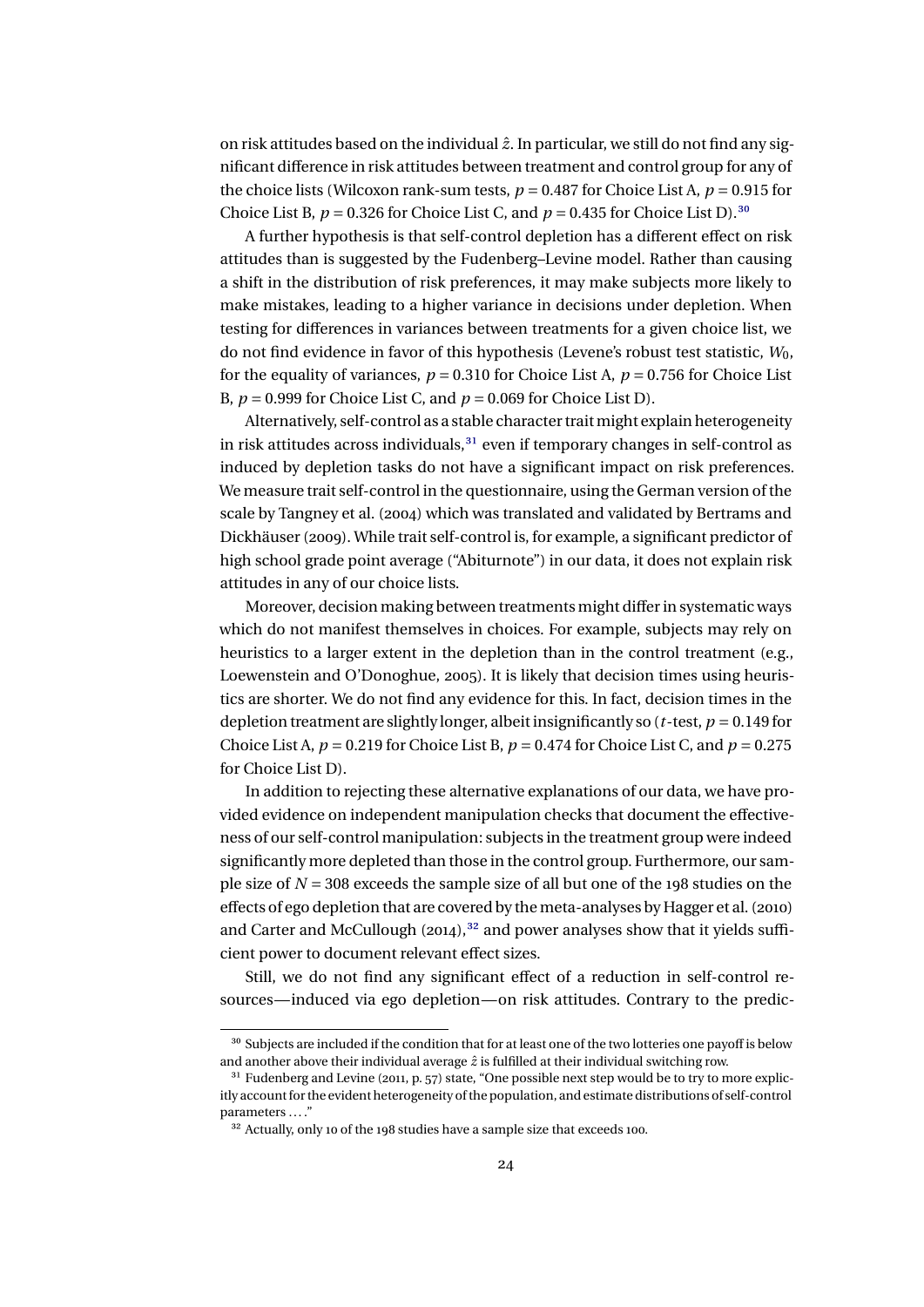<span id="page-24-0"></span>tions that we derive from the model by Fudenberg et al. [\(2014\)](#page-38-0) with convex selfcontrol costs, there is no evidence for increased risk aversion after ego depletion. Depleted subjects even tend to be less risk-averse, albeit insignificantly so. Due to the careful design of our experiment that was directly inspired by the model of Fudenberg et al. [\(2014\)](#page-38-0), we consider our results to be powerful null results.

Traditionally, economics has modeled decision makers without any reference to psychological concepts like "self-control". Due to the inability of the standard models of economic choice—expected-utility theory and discounted utility—to explain particular phenomena in intertemporal decision making and decision making under risk, concepts from psychology have been integrated into new models to increase their explanatory power. We have no doubt that economics can benefit from incorporating psychological concepts in general and self-control in particular. For instance, we consider it plausible that self-control plays an important role in savings decisions, addiction, and health-related behavior such as food choice. However, its influence in decision making under risk seems limited: Our results show that different levels of self-control do not carry over to different risk attitudes. Hence, the "unified explanation" offered by Fudenberg and Levine [\(2006\)](#page-37-0) does not seem to apply, i.e., risk attitudes and intertemporal choice are less interrelated than their model suggests. We also find no evidence for the explanation of probability weighting offered by Loewenstein and O'Donoghue [\(2005\)](#page-38-0). In this vein, we hope that our empirical results will prove useful in informing future theoretical modeling of decision making under risk.

Despite our findings, we regard developing models inspired by dual-system approaches a beneficial enterprise (see the recent review by Alós-Ferrer and Strack, [2014\)](#page-36-0). Importantly, our findings do not rule out the possibility that decision making under risk is produced by the interaction of multiple systems. They do indicate, however, that the relation between the involved systems is not one in which self-control resources are needed for one system to overwrite the response of the other.33 In summary, we consider both research on dual-self models and research on self-control phenomena important ways to extend standard economic theory, but the role of self-control in decision making under risk is most likely limited.

<sup>&</sup>lt;sup>33</sup> This is the very point in which Mukherjee [\(2010\)](#page-39-0) disagrees with Loewenstein and O'Donoghue [\(2005\)](#page-38-0): His model of the interaction between the "deliberative" and the "affective" system is *formally* identical to the one in Loewenstein and O'Donoghue. Still, he demarcates his work from the latter by pointing out that Loewenstein and O'Donoghue assume that the interaction of the two systems depends crucially on "the availability and cost of willpower", while his "treatment of the affective system is geared toward ... subjective feeling states" (p. 252).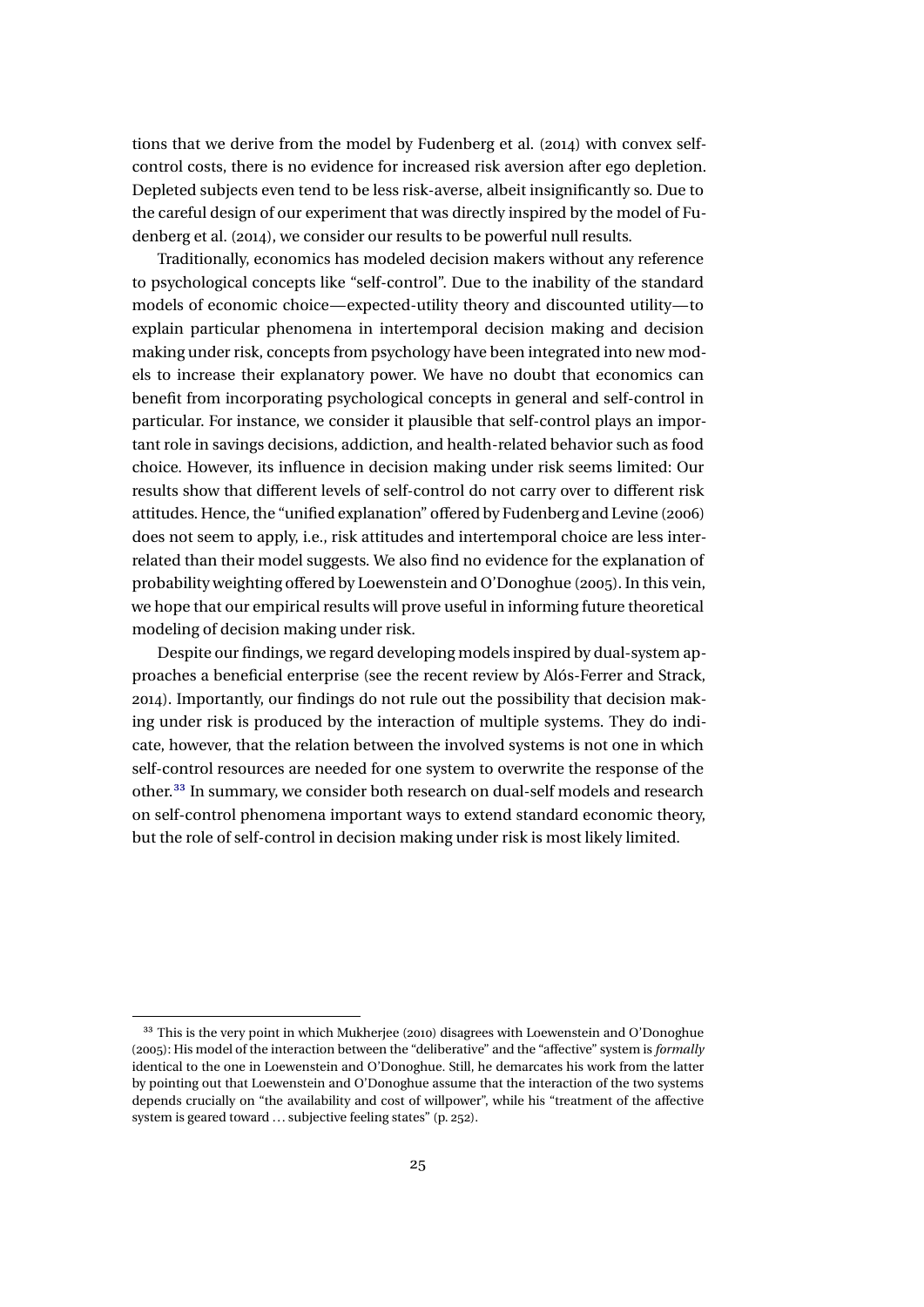### <span id="page-25-0"></span>**Appendix A Derivation of hypotheses from the approximate model by Fudenberg et al. (2014)**

We briefly sketched the Fudenberg–Levine model in Section [2.1.](#page-8-0) In the following, we describe the interaction between the long-run and the short-run self in greater detail. In particular, we examine pairwise choice between two-outcome lotteries in the approximate model developed by Fudenberg et al. [\(2014\)](#page-38-0). Finally, we explicitly incorporate self-control depletion in the model so that we can derive hypotheses concerning its effect on choices between two-outcome lotteries.

#### **A.1 The model in detail**

**A.1.1 Mental accounting.** Just like in Fudenberg and Levine [\(2006,](#page-37-0) [2011\)](#page-37-0), agents in the approximate model (Fudenberg et al., [2014\)](#page-38-0) use mental accounting—the mental assignment of expenditures to different accounts—as a means to avoid costly self-control.<sup>34</sup> An agent in this model lives for several periods. Each of these periods can be thought of as being mentally divided into two subperiods, a "banking period" for planning and a "nightclub period" for spending money. During the banking subperiod, there is no possibility for consumption. Instead, the long-run self plans how much "pocket cash" *x* to take to the night club and how much to save for future periods. In other words, it chooses an expenditure level for the second subperiod. During the night-club subperiod, the short-run self spends all "pocket cash", and no self-control costs arise.

There can be unanticipated income ("windfall profits") during the night-club period. This income can be stochastic, and it can present itself in the form of multiple income opportunities between which the agent can choose, such that the realized income depends on the agent's choice (e.g., accepting or declining the offer to substitute for a coworker who has called in sick on short notice). Following the notation in Fudenberg et al. [\(2014\)](#page-38-0), let consumption *c* refer to consumption on top of the planned consumption level *x*. In such a situation, once planned consumption *x* has been determined, the short-run self's choice between unanticipated income opportunities depends on *c* only. Hence, we suppress *x* in our notation and can denote the short-run self's consumption utility as a function *u*(*c*). It is assumed that  $u'(c) > 0$  and  $u''(c) < 0$ . Note that, unlike "standard" consumption levels, *c* can be negative, as long as *c* > −*x*.

**A.1.2 Lotteries.** In this setup, unexpectedly facing a set  $\Im$  of income opportunities is a situation in which self-control becomes relevant. Lotteries are denoted as discrete random variables  $Z \in \Im$  that can take on values  $z_1, \ldots, z_n$ , the lotteries' outcomes. Since the short-run self only cares about immediate consumption, its preferred plan of action is to spend all lottery gains immediately and, thus, to choose the lottery with the highest expected short-run utility  $Eu(Z)$ . The utility derived from this is called "temptation" and denoted  $u^*(\Im) \equiv \max_{Z \in \Im} Eu(Z)$ .<sup>35</sup> The long-run self, in contrast, prefers to smooth consumption over time. Its value function is therefore close to risk-neutral. Through use of self-control it enforces an action that balances the short-run self's want for immediate consumption and its own preference for consumption smoothing.

<sup>&</sup>lt;sup>34</sup> What is referred to as mental accounting here is only one component of mental accounting as described in Thaler and Shefrin [\(1981\)](#page-39-0).

<sup>&</sup>lt;sup>35</sup> For notational convenience, we suppress the dependence of temptation  $u^*$  on the menu  $\Im$  in the following.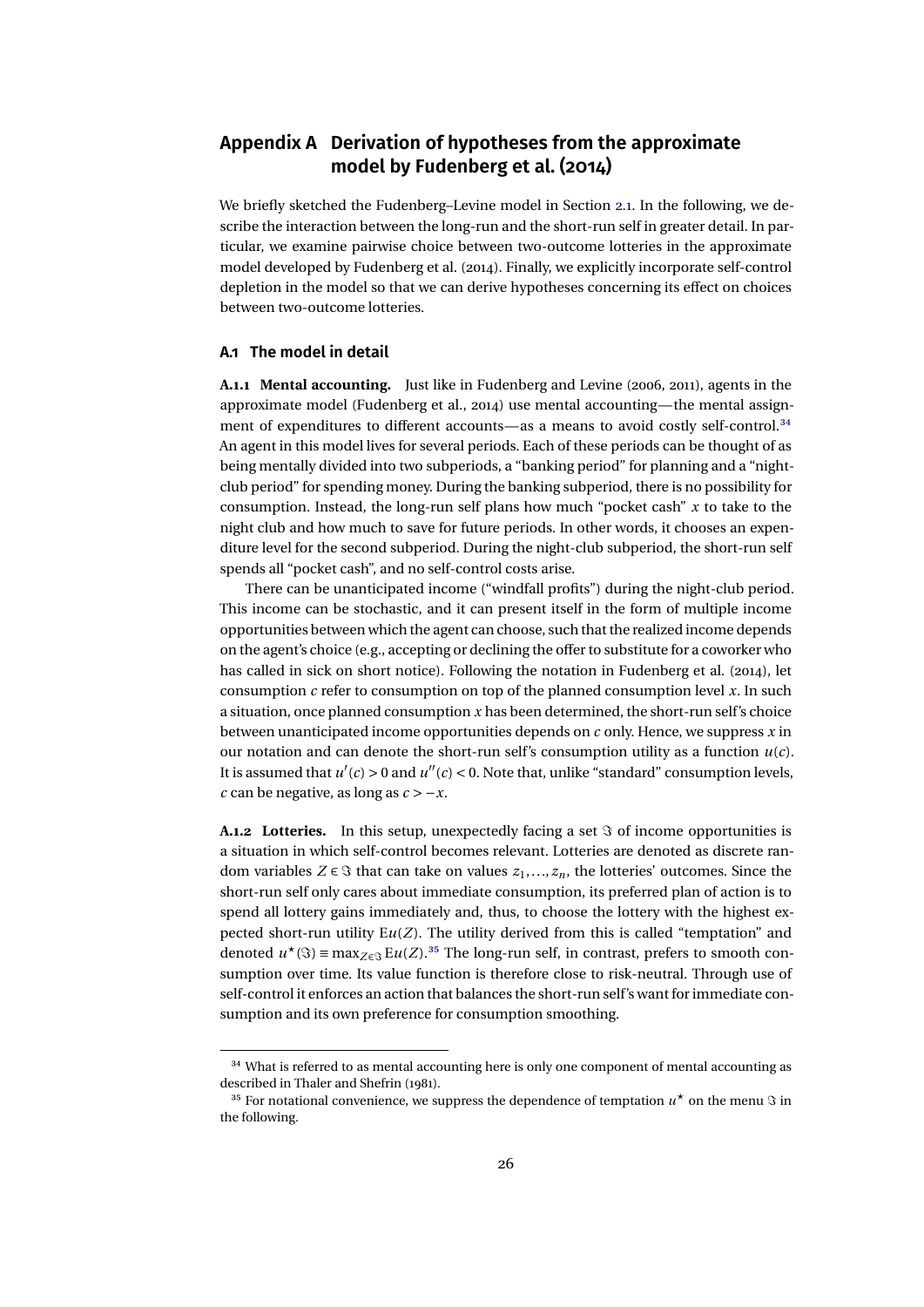<span id="page-26-0"></span>**A.1.3 Self-control.** This act of self-control is assumed to be costly, with the cost depending on the temptation  $u^*$  as well as the actual consumption plan  $\tilde{c}$  that the long-run self enforces. This cost enters the overall objective function through a self-control cost function  $g[u^* - Eu(\tilde{c})]$ . The function  $g[\cdot]$  is assumed to be smooth, nondecreasing, and weakly convex.<sup>36</sup> Its argument,  $u<sup>★</sup> - Eu(č)$ , can be interpreted as foregone utility: (expected) utility that the short-run self was not allowed to realize due to being restricted by the longrun self. If  $Eu(\tilde{c}) = u^*$ , no self-control is exerted and, consequently, no costs arise,  $g[0] = 0$ . Whenever the long-run self enforces an (expected) level of utility that is lower than the one desired by the short-run self, i.e., whenever  $Eu(\tilde{c}) < u^*$ , self-control costs are nonnegative:  $g[u^* - Eu(\tilde{c})] ≥ 0$ . It is important to note that this makes preferences over lotteries menu-dependent, because these preferences depend on self-control costs which depend on temptation  $u^\star$  which, in turn, depends on the menu of lotteries  $\Im.$ 

#### **A.2 Optimization**

We will now consider preferences over menus of unanticipated lotteries, which match the situation in the lab. We address the decision problem that an agent faces when picking a lottery *Z* from menu  $\Im$  in two steps. We first calculate optimal consumption for an arbitrary lottery. Then we derive how lotteries are ranked for two-outcome lotteries—the case that we employ in our experiment.

**A.2.1 Optimal consumption plan in the presence of self-control costs.** For each lottery in the menu  $\Im$ , the agent chooses a contingent consumption plan  $\tilde{c}$  with outcomes  $(c_1, \ldots, c_n)$ , where  $c_i$  is consumption in case the lottery outcome  $z_i$  realizes  $(i = 1, \ldots, n)$ . Note that choosing the optimal consumption plan is equivalent to choosing an optimal level of self-control for each of the *n* lottery outcomes. It is determined by equating the marginal cost from exerting self-control and the marginal gain from saving for future periods.

The first-period utility for each lottery is E $u(\tilde{c}) - g[u^{\star} - \text{E}u(\tilde{c})]$ . Representing all future utility using a value function  $\nu$ , the discounted present value of all future consumption is  $δ$ E*v*(*w*<sub>2</sub> + *Z* −  $\tilde{c}$ ). Here, *w*<sub>2</sub> denotes total wealth at the beginning of the next period,  $\delta$  is the discount factor, and  $Z - \tilde{c}$  is the random savings plan implied by consumption plan  $\tilde{c}$ .

Thus, we get an overall objective function of

$$
V(\tilde{c}, u^{\star}, Z, w_2) = \underbrace{\mathrm{E}u(\tilde{c}) - g[u^{\star} - \mathrm{E}u(\tilde{c})]}_{\mathrm{1}^{\mathrm{st}}\text{-period utility}} + \underbrace{\delta \mathrm{E}v(w_2 + Z - \tilde{c})}_{\mathrm{future utility}}.
$$

**A.2.2 Approximate model.** Fudenberg et al. [\(2014\)](#page-38-0) derive an approximate objective function from this as follows.

First, the authors define a "self-control gain function"  $h[Eu(\tilde{c}) - u^*]$  =  $Eu(\tilde{c}) - u^* - g[u^* - Eu(\tilde{c})]$  which is substituted into the objective function. It captures the effect of exerting self-control on first-period utility. At  $Eu(\tilde{c}) = u^*$ , no self-control is exerted, and neither a cost nor a benefit arises. Exerting an additional unit of self-control both increases the cost of self-control,  $g[u^* - Eu(\tilde{c})]$ , and lowers  $Eu(\tilde{c}) - u^*$ , the expected utility for consumption plan  $\tilde{c}$  compared to succumbing to temptation completely, i.e., receiving  $u^*$ . The function  $h[\cdot]$  is nonpositive, smooth, strictly increasing, and weakly

<sup>&</sup>lt;sup>36</sup> In order to model potential effects of varying levels of self-control, a convex self-control cost function is the relevant—and realistic—case to consider (see Fudenberg and Levine, [2006,](#page-37-0) Section V).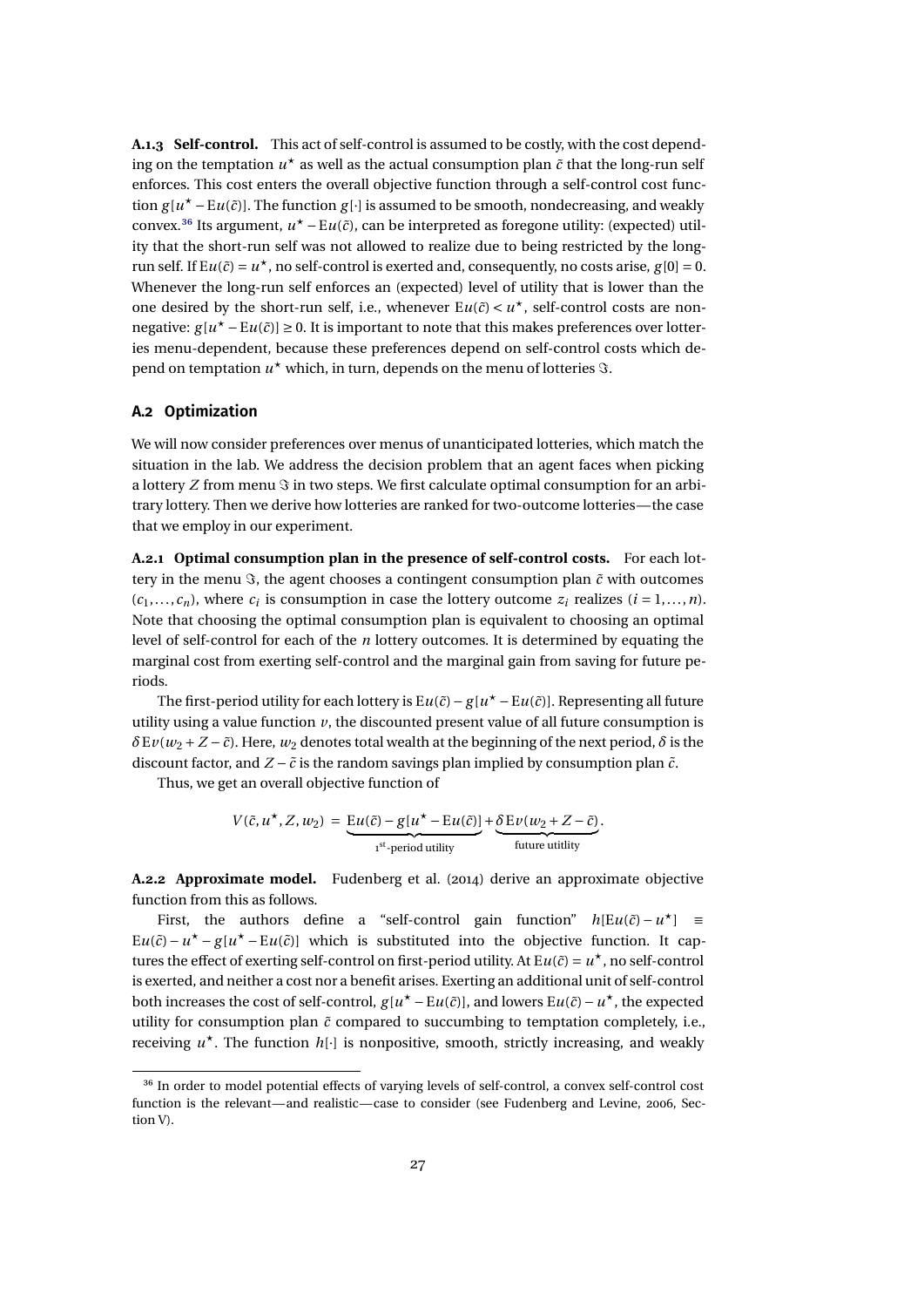<span id="page-27-0"></span>concave, while its argument is nonpositive by definition. Furthermore, it holds that  $h'(0) \geq 1.$ 

Additionally, the authors perform a first-order Taylor approximation of the unknown value function *v*. It is by virtue of this approximation that the long-run self in the approximate model is completely risk-neutral—instead of only being very close to risk-neutral, as in the original model.

Note that, since the level of pocket cash was chosen optimally in the absence of selfcontrol problems, we know that at  $c = 0$  (no incremental consumption), it must hold that  $u'(0) = \delta v'(w_2)$ . This is a useful observation since the unknown expression  $\delta v'(w_2)$  can be replaced by  $u'(0)$ .

These two steps lead to the following approximate objective function:

$$
\max_{\tilde{c}} U^c(\tilde{c},u^\star,Z) = \max_{\tilde{c}} \{h[\mathrm{E} u(\tilde{c})-u^\star] + u'(0)(\mathrm{E} Z - \mathrm{E} \tilde{c})\}.
$$

This optimization problem over  $\tilde{c}$  is constrained by  $c_i \leq z_i$  for  $i = 1, 2, ..., n$ .

Fudenberg et al. [\(2014\)](#page-38-0)'s main theorem (p. 57) states that this optimization problem over the optimal consumption plan (a vector of dimension *n*) is equal to an optimization problem where the choice variable is a single threshold, denoted *z*. All lottery earnings are spent in full for realizations below *z*, while above *z*, self-control is exerted, and all earnings beyond *z* are saved:

$$
\max_{z} U(u^*, Z, z), \text{ where}
$$
  

$$
U(u^*, Z, z) \equiv h[Eu(Z) - u^* - E\max\{u(Z) - u(z), 0\}] + u'(0) E\max\{Z - z, 0\}. \tag{A.1}
$$

The optimal *z* that solves this problem is denoted

$$
\hat{z} \equiv \arg\max_{z} U(u^{\star}, Z, z).
$$

Note that this value is specific to each lottery and menu, as it depends on both *Z* and the menu-dependent  $u^*$ . Refer to the main theorem in Fudenberg et al. [\(2014\)](#page-38-0) for proof.

**A.2.3 Ranking two-outcome lotteries.** The final step in the agent's optimization problem is choosing between lotteries, taking into account the lottery-specific optimal consumption plans as they were derived above. That is, the agent ranks lotteries *Z* according to  $U(u^{\star}, Z, \hat{z})$ . While the preceding derivation was general, the following will be specific to the case that we use in our experiment: pairwise choice between two-outcome lotteries. Let us denote these lotteries as discrete random variables  $Z^A$  (with possible realizations  $z_1^A$  and  $z_2^A$ ) and  $Z^B$  (with possible realizations  $z_1^B$  and  $z_2^B$ ). Assume  $z_1^A \le z_2^A$  and  $z_1^B \le z_2^B$ , without loss of generality.

In our experiment, we test whether subjects' choices, i.e., their pairwise lottery rankings, change in response to an increase in self-control costs due to ego depletion. Formally, such preference reversals come about when the slope of an agent's indifference curve,  $dz_2/dz_1|_{U=\text{const}}$  (i.e., her willingness to accept a reduction in one payoff of the lottery in exchange for an increase in the second payoff, holding expected utility constant), changes. Thus, to derive predictions about how an increase in self-control costs affects agents' lottery choices, we need to consider the effect of increased self-control costs on the slope of their indifference curves.

Let us denote by  $\hat{z}^A$  the optimal cutoff value associated with Lottery  $Z^A$  and by  $\hat{z}^B$  the optimal cutoff value associated with Lottery  $Z^B$ , given that the menu is  $\Im = \{Z^A, Z^B\}$ . (Re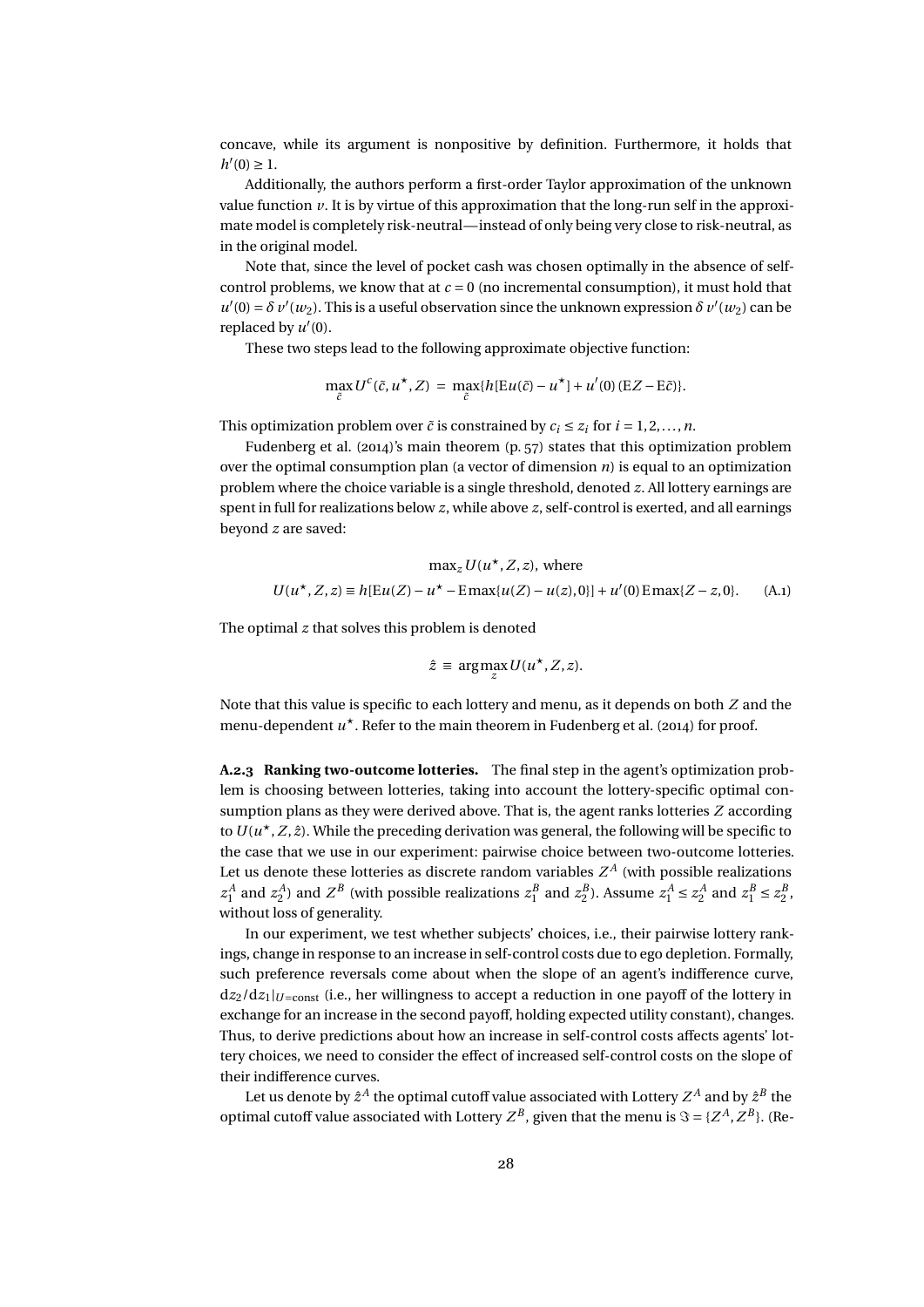member that each cutoff value, and thus the ranking of the lotteries, is menu-dependent through  $u^* = \max\{Eu(Z^A), Eu(Z^B)\}.$ 

The indifference set for a "reference lottery"  $Z^A$ ,  $\mathbb{I}(Z^A \,|\, \Im)$ , is the set of all lotteries  $Z^B$  for which the agent is indifferent when given the choice between  $Z^A$  and  $Z^B$ , i.e.,  $\mathbb{I}(Z^A \mid \Im) \equiv \{Z^B \mid U(u^{\star}, Z^A, \hat{z}^A) = U(u^{\star}, Z^B, \hat{z}^B)\}\.$  It is implicitly defined by

$$
\underbrace{U(u^\star, Z^A, \hat{z}^A) - U(u^\star, Z^B, \hat{z}^B)}_{\equiv \Phi(Z^A, Z^B, u^\star, \hat{z}^A, \hat{z}^B)} = 0.
$$

Note that  $\Phi(\cdot)$  is a function of  $z_1^B$  and  $z_2^B$  and the associated probabilities  $p$  and  $1-p$ , respectively—as well as  $Z^A$ ,  $u^\star$  ,  $\hat{z}^A$ , and  $\hat{z}^B$ . To be able to determine the slope of the indifference curve, i.e.,  $dz_2^B/dz_1^B$ , we use the implicit function theorem. One of its prerequisites is continuous differentiability of the function  $\Phi(\cdot)$  with respect to  $z_1^B$  and  $z_2^B$ , at least in some neighborhood of the point  $Z^A = Z^B$ , which is where we calculate the slope. It can be shown that at this point,  $d\Phi/du^* = 0$ . In addition, it holds for any  $Z^A$ ,  $Z^B$  that  $d\Phi/d\hat{z}^A = 0$  $d\Phi/d\hat{z}^B = 0$ . This is because  $\hat{z}^A$  and  $\hat{z}^B$  maximize  $U(u^{\star}, Z^A, z^A)$  and  $U(u^{\star}, Z^B, z^B)$ , respectively. Therefore, we only need to consider the dependence of  $\Phi(\cdot)$  on  $z_1^B$  and  $z_2^B$ through the *direct* dependence of  $U(u^\star, Z^B, \hat z^B)$  on these values, i.e., the partial derivatives  $\partial U(u^{\star}, Z^B, \hat{z}^B)/\partial z_i^B$  with  $i = 1, 2$ .

Via the implicit function theorem, it holds that

$$
\frac{d\Phi(\cdot)}{dz_1^B} + \frac{d\Phi(\cdot)}{dz_2^B} \frac{dz_2^B}{dz_1^B} = 0
$$
\n
$$
\Leftrightarrow \frac{dz_2^B}{dz_1^B} = -\frac{d\Phi(\cdot)}{dz_1^B} / \frac{d\Phi(\cdot)}{dz_2^B}
$$
\n
$$
\Leftrightarrow \frac{dz_2^B}{dz_1^B} = -\frac{\partial U(u^*, Z^B, \hat{z}^B)}{\partial z_1^B} / \frac{\partial U(u^*, Z^B, \hat{z}^B)}{\partial z_2^B}.
$$
\n(A.3)

Recall that the probability of payoff  $z_1^B$  is  $p$  and that of  $z_2^B$  is  $1-p$ . Then

$$
U(u^*, Z^B, \hat{z}^B) = h[Eu(Z^B) - u^* - E\max\{u(Z^B) - u(\hat{z}^B), 0\}] + u'(0)E\max\{Z^B - \hat{z}^B, 0\}
$$
\n(A.4)\n
$$
= h[p u(z_1^B) + (1 - p) u(z_2^B) - u^* -
$$

$$
p \max\{u(z_1^B) - u(\hat{z}^B), 0\} - (1 - p) \max\{u(z_2^B) - u(\hat{z}^B), 0\}\]
$$
  
+ 
$$
u'(0) \left[p \max\{z_1^B - \hat{z}^B, 0\} + (1 - p) \max\{z_2^B - \hat{z}^B, 0\}\right].
$$
 (A.5)

.

For the derivatives with respect to  $z_1^B$  and  $z_2^B$ , we get

$$
\frac{\partial U(u^\star, Z^B, \hat{z}^B)}{\partial z_1^B} = \begin{cases} h' \big[ \text{Eu}(Z^B) - u^\star - (1 - p) \max\{u(z_2^B) - u(\hat{z}^B), 0\} \big] p \, u'(z_1^B) & \text{if } z_1^B < \hat{z}^B \\ u'(0) \, p & \text{if } z_1^B > \hat{z}^B \end{cases}
$$

and

=⇒

$$
\frac{\partial U(u^\star,Z^B,\hat{z}^B)}{\partial z_2^B} \ = \ \left\{ \begin{array}{ll} h' \big[{\rm E} u(Z^B)-u^\star-p\max\{u(z_1^B)-u(\hat{z}^B),0\}\big](1-p)\,u'(z_2^B) & \mbox{if } z_2^B<\hat{z}^B \\ u'(0)\,(1-p) & \mbox{if } z_2^B>\hat{z}^B \end{array} \right.
$$

**A.2.4 Case distinctions.** Since thefollowing reasoning applies to arbitrary two-outcome lotteries  $Z$ , we now drop the superscript  $B$ . The dependence of utility on the cutoff  $\hat{z}$  im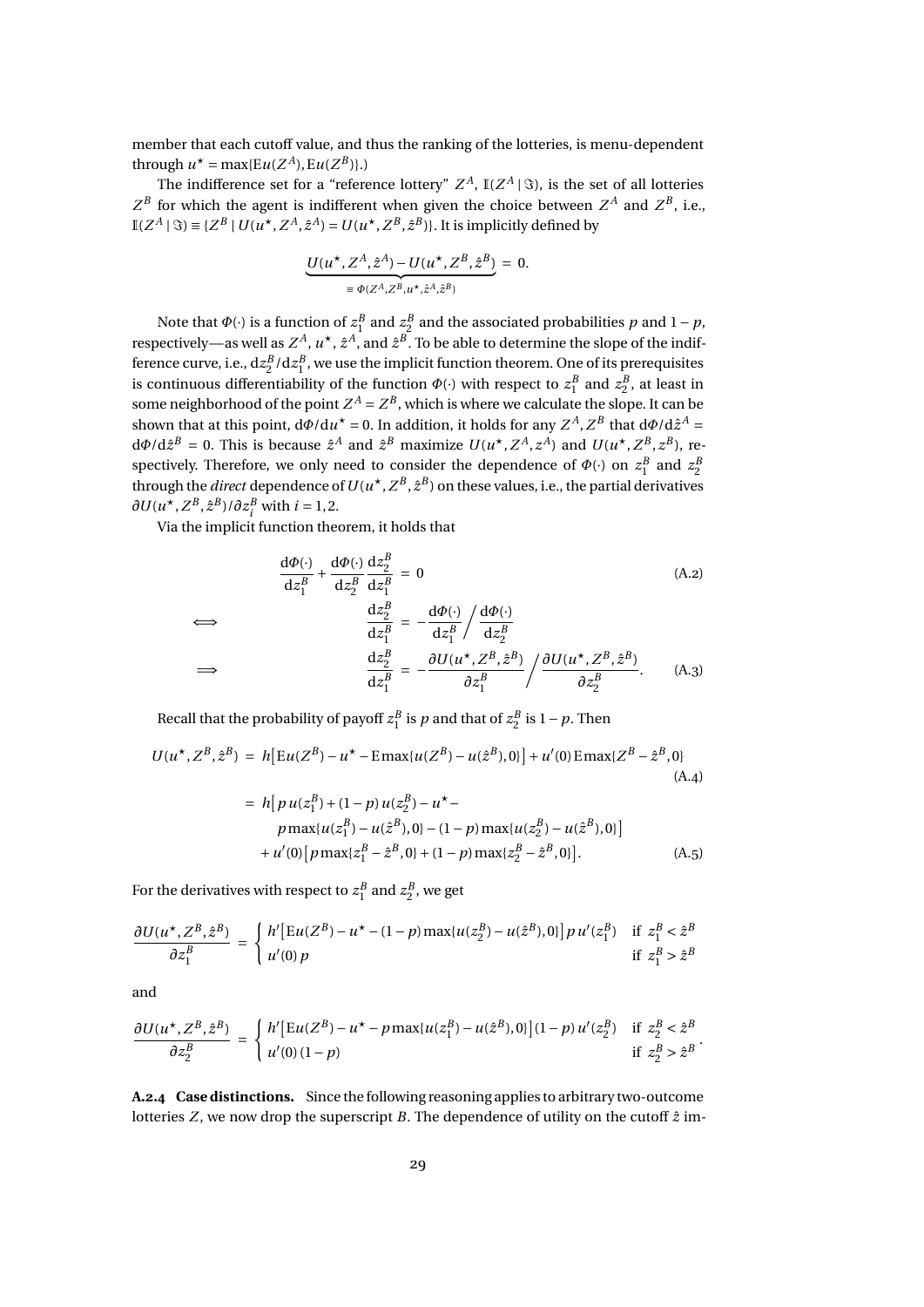<span id="page-29-0"></span>plies that when calculating the slopes of the indifference curves that describe preferences over two-outcome lotteries, we need to distinguish three cases. Remember that temptation  $u^*$  is menu-dependent but identical for both lotteries, while the threshold  $\hat{z}$  is menudependent (through  $u^*$ ) and at the same time lottery-specific. Hence, whenever it holds that  $z_1 < \hat{z} < z_2$  (the 3<sub>rd</sub> case below) for at least one of the two lotteries, self-control affects the curvature of the indifference curves and, thus, the agent's risk attitudes when she chooses among two lotteries.



**Figure A.1.** Illustration of the three cases. Displayed are indifference curves over two-outcome lotteries with payoffs  $z_1$  and  $z_2$ , associated probabilities  $p_1 = p_2 = 0.5$ , and cutoff  $z$ . The agent's indifference curves are linear for  $z_1 > z$  and  $z_2 > z$  while they are concave elsewhere. For  $z_1 < z$  and  $z_2 < z$  the curvature is strongest. Note that this graph only serves to illustrate the rationale of  $(A.6)$ ,  $(A.7)$ , and  $(A.8)$ . The optimal cutoff  $\hat{z}$  is lottery-dependent, and  $z$  will thus differ depending on which lottery is considered.

 $\mathbf{1}^{\mathbf{st}}$  **case:** max $\{z_1, z_2\} \leq \hat{z}$ . In this case, the short-run self spends all additional income. Hence, the slope of the indifference curve is

$$
\frac{dz_2}{dz_1} = -\frac{h'[Eu(Z) - u^\star]p u'(z_1)}{h'[Eu(Z) - u^\star](1 - p) u'(z_2)} = -\frac{p u'(z_1)}{(1 - p) u'(z_2)}.
$$
\n(A.6)

Thus, in the 1<sup>st</sup> case, the combined preferences of the two selves correspond to those of the short-run self, i.e., risk aversion. If all lotteries in the menu fall into this category, they are ranked according to E*u*(*Z*), expected utility with the short-run self's degree of risk aversion.

**2<sup>nd</sup> case:**  $\hat{z}$  ≤ min{*z*<sub>1</sub>, *z*<sub>2</sub>}. In this case, the amount that the short-run self is permitted by the long-run self to spend in addition to its initial allowance is smaller than all of the lottery outcomes. Thus, the short-run self derives the same utility from all outcomes, and the agent's combined preferences over lotteries correspond to those of the long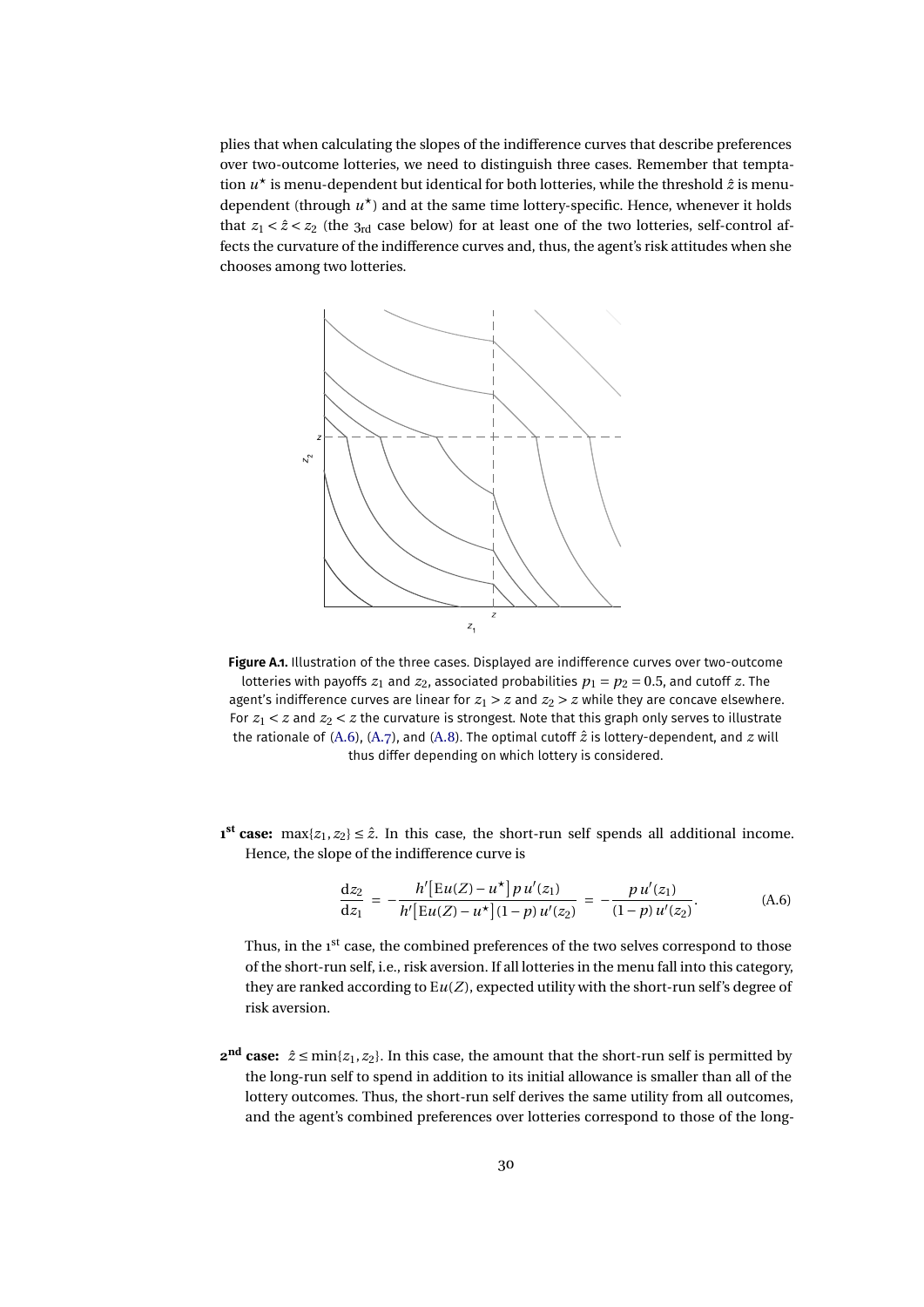<span id="page-30-0"></span>run self. Consequently, the slope of the indifference curve is

$$
\frac{\mathrm{d}z_2}{\mathrm{d}z_1} = -\frac{p u'(0)}{(1-p) u'(0)} = -\frac{p}{1-p}.\tag{A.7}
$$

Thus, if all lotteries in the menu fall into this category, the agent behaves in a riskneutral manner, and lotteries are ranked according to their expected value E(*Z*).

 $3^{\text{rd}}$  **case:**  $z_1 < \hat{z} < z_2$ . In this case, one outcome is below and the other is above the cutoff  $\hat{z}$ , so that the slope of the indifference curves depends on  $h'[\cdot]$ ,

$$
\frac{dz_2}{dz_1} = -\frac{h'[p u(z_1) - u^* + (1-p) u(\hat{z})] p u'(z_1)}{(1-p) u'(0)}.
$$
\n(A.8)

Only in this 3<sup>rd</sup> case does the slope of the self-control gain function enter the slope of the indifference curves.

Consequently, only in the  $3<sup>rd</sup>$  case does the slope of the indifference curves change under self-control depletion, such that depletion can lead to changes in lottery choices, i.e., measured risk attitudes.

#### **A.3 Depletion: Model predictions and hypotheses**

**A.3.1 Incorporating different levels of self-control.** We now apply the model's predictions for two-outcome lotteries to derive specific hypotheses concerning the effects of selfcontrol depletion. We incorporate depletion and the resulting increase in marginal selfcontrol costs into the model by defining different self-control cost functions *g* ND[·] and *g* <sup>D</sup>[·] for the nondepleted and the depleted state, respectively.

Recall that a greater  $u^* - \mathrm{E} u(\tilde{c})$  denotes a greater amount of exerted self-control. Also recall that  $u^* - Eu(\tilde{c}) \ge 0$ ,  $g[u^* - Eu(\tilde{c})] \ge 0$ , and  $g[0] = 0$ . We assume that

$$
g^{\text{ND}}[u^* - Eu(\tilde{c})] \leq g^{\text{D}}[u^* - Eu(\tilde{c})]
$$
 for all  $u^* - Eu(\tilde{c})$ .<sup>37</sup>

The "self-control gain function" was defined as  $h[Eu(\tilde{c}) - u^*] \equiv Eu(\tilde{c}) - u^*$  $g[u^* - Eu(\tilde{c})]$ ; hence,  $h[Eu(\tilde{c}) - u^*] \le 0$  and  $h[0] = 0$ . Thus, with  $h^{\text{ND}}[Eu(\tilde{c}) - u^*] \equiv$  $Eu(\tilde{c}) - u^* - g^{ND}[u^* - Eu(\tilde{c})]$  and  $h^D[Eu(\tilde{c}) - u^*] \equiv Eu(\tilde{c}) - u^* - g^D[u^* - Eu(\tilde{c})]$ , we have

$$
h^{\text{ND}}[\mathcal{E}u(\tilde{c}) - u^{\star}] \geq h^{\text{D}}[\mathcal{E}u(\tilde{c}) - u^{\star}] \text{ for all } \mathcal{E}u(\tilde{c}) - u^{\star}.
$$

The function  $g[u^* - \mathrm{E} u(\tilde{c})]$  was assumed to be weakly convex. Therefore,  $g^{\mathrm{ND}}[\cdot] \leq g^{\mathrm{D}}[\cdot]$ implies  $g^{ND'}$ [·] ≤  $g^{D'}$ [·]. It follows that  $h[Eu(\tilde{c}) – u^{\star}]$  is weakly concave and that

$$
h^{\text{ND}'}[\mathcal{E}u(\tilde{c}) - u^{\star}] \leq h^{\text{D}'}[\mathcal{E}u(\tilde{c}) - u^{\star}] \text{ for all } \mathcal{E}u(\tilde{c}) - u^{\star}.
$$

Intuitively, an increase in the marginal cost of self-control affects optimal choice by increasing the relative importance of the self-control costs in the current period compared to the benefit of saving for future periods. In other words, the short-run self's interest to consume right now becomes more important. This has two effects. The first is immediately apparent from (A.8). When plugging in a higher value for  $h'[\cdot]$  in (A.8), the slope of

<sup>&</sup>lt;sup>37</sup> This is conceptually very similar to the way in which Fudenberg and Levine [\(2006,](#page-37-0) Section V) incorporate cognitive load in their original model, by adding an amount *d* to  $u^* - Eu(\tilde{c})$ .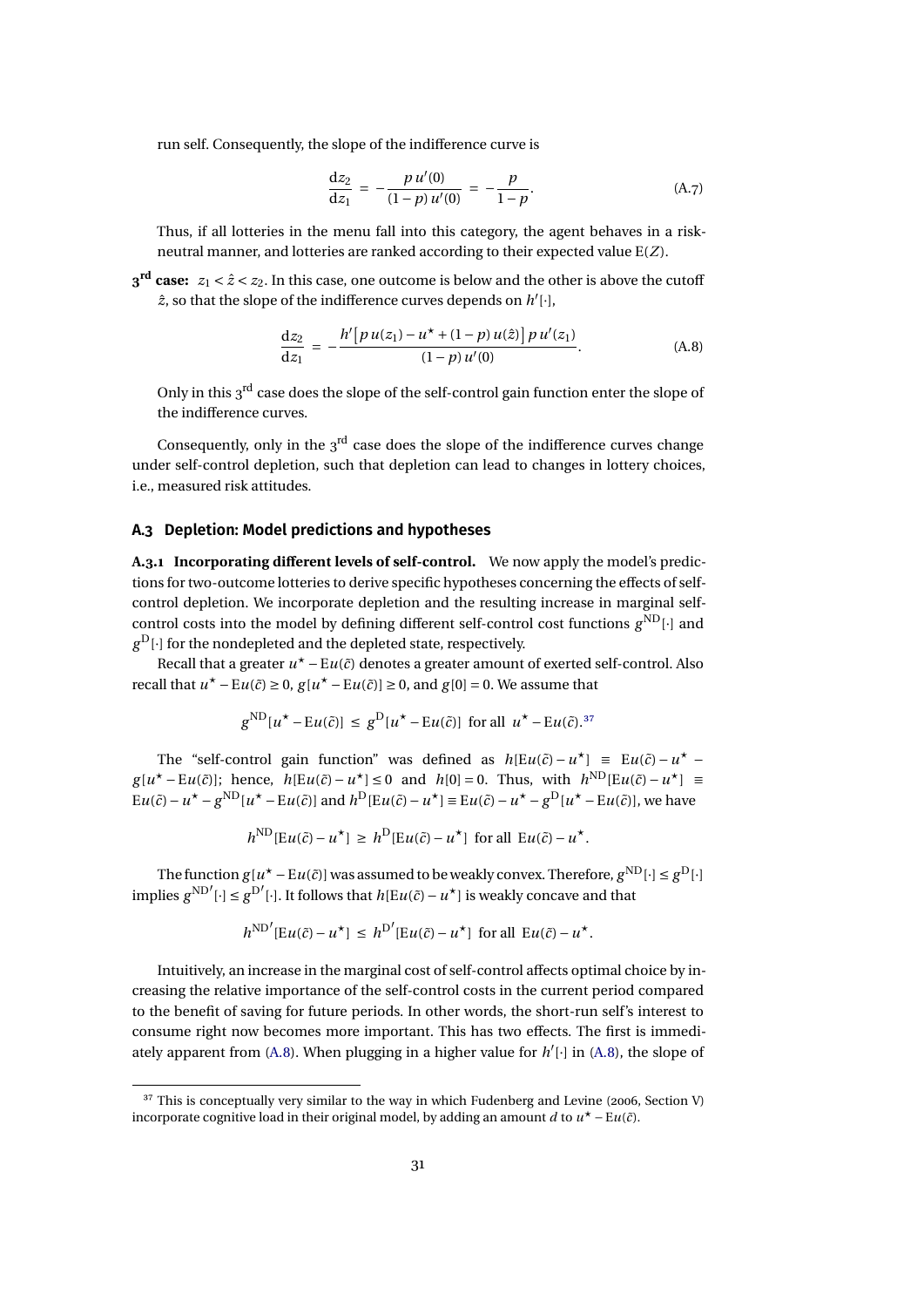<span id="page-31-0"></span>the indifference curve becomes steeper. Thus, the agent's combined risk attitudes exhibit more risk aversion. The second effect of an increase in marginal self-control costs is that *z*ˆ increases for each lottery. A higher  $\hat{z}$  implies that some lotteries will be evaluated by [\(A.6\)](#page-29-0) that were formerly evaluated by [\(A.8\)](#page-30-0) and some lotteries will be evaluated by [\(A.8\)](#page-30-0) that were formerly evaluated by [\(A.7\)](#page-30-0). Both effects result in increased aversion.

**A.3.2 Hypotheses.** For one or both of these mechanisms to affect choices, at least one of the two lotteries needs to be such that [\(A.8\)](#page-30-0) applies in at least one of the states (depletion or nondepletion). This leads us to our first hypothesis:

**Hypothesis 1** *Ego depletion leads to greater risk aversion for choices between lotteries if at least one of the lotteries contains a small payoff below and another larger payoff above a cutoff value z*ˆ*.*

Our second hypothesis refers to the case in which one of the lotteries is a sure payoff:

**Hypothesis 2** *The effect of ego depletion (i.e., increased risk aversion) is stronger when one "lottery" is a sure payoff.*

If the per-period utility function is concave, a sure payoff leads to higher short-run utility than a lottery with the same expected value. A sure payoff is, thus, more tempting. (See also Fudenberg and Levine, [2011,](#page-37-0) pp. 35, 46, 66.) With a more tempting reference lottery, the function  $g[u^* - Eu(\tilde{c})]$  is evaluated at a higher level  $u^* - Eu(\tilde{c})$  than for a less tempting reference lottery. Consequently,  $h[Eu(\tilde{c}) – u^{\star}]$  and  $h'[Eu(\tilde{c}) – u^{\star}]$  are evaluated for more negative E*u*(*č*) − *u*<sup>★</sup>. As *h*[E*u*(*č*) − *u*<sup>★</sup>] is weakly concave, the difference in the slopes of the indifference curves under depletion and nondepletion will be larger with a riskless reference lottery than with a risky reference lottery. Again, this holds only if for at least one of the two lotteries in the menu, one lottery outcome is below and the other is above the cutoff *z*ˆ.

Our third hypothesis serves to differentiate the dual-self model from other models that potentially make similar predictions as Hypotheses [1](#page-8-0) and [2.](#page-9-0) It does so by outlining a situation in which changes in self-control should show *no* effect according to the model, while, for instance, increased reliance on heuristics would generate an effect.

**Hypothesis 3** *When payoffs are delayed, ego depletion has no effect.*

The intuition for Hypothesis [3](#page-9-0) is provided in the main text.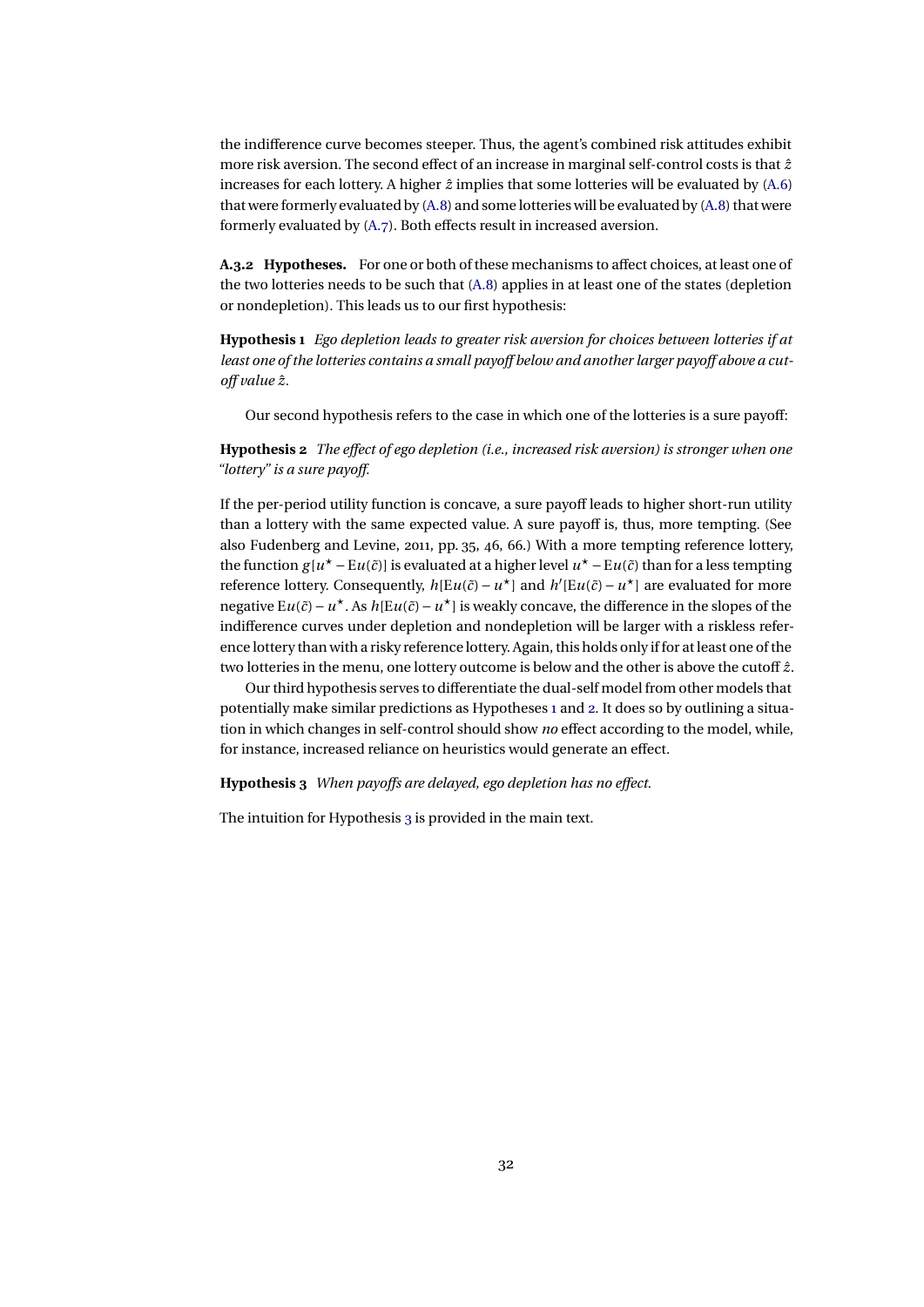<span id="page-32-0"></span>**Appendix B Example table**

| <b>Alternative A</b>                  |                                 | <b>Alternative B</b>                   |
|---------------------------------------|---------------------------------|----------------------------------------|
| 3.00 € mit 50 % oder 22.00 € mit 50 % | Alternative A C C Alternative B | 3.00 € mit 50 % oder 7.00 € mit 50 %   |
| 3.00 € mit 50 % oder 22.00 € mit 50 % | Alternative A C C Alternative B | 3.50 € mit 50 % oder 7.50 € mit 50 %   |
| 3.00 € mit 50 % oder 22.00 € mit 50 % | Alternative A C C Alternative B | 4.00 € mit 50 % oder 8.00 € mit 50 %   |
| 3.00 € mit 50 % oder 22.00 € mit 50 % | Alternative A C C Alternative B | 4.50 € mit 50 % oder 8.50 € mit 50 %   |
| 3.00 € mit 50 % oder 22.00 € mit 50 % | Alternative A C C Alternative B | 5.00 € mit 50 % oder 9.00 € mit 50 %   |
| 3.00 € mit 50 % oder 22.00 € mit 50 % | Alternative A C C Alternative B | 5.50 € mit 50 % oder 9.50 € mit 50 %   |
| 3.00 € mit 50 % oder 22.00 € mit 50 % | Alternative A C C Alternative B | 6.00 € mit 50 % oder 10.00 € mit 50 %  |
| 3.00 € mit 50 % oder 22.00 € mit 50 % | Alternative A C C Alternative B | 6.50 € mit 50 % oder 10.50 € mit 50 %  |
| 3.00 € mit 50 % oder 22.00 € mit 50 % | Alternative A C C Alternative B | 7.00 € mit 50 % oder 11.00 € mit 50 %  |
| 3.00 € mit 50 % oder 22.00 € mit 50 % | Alternative A C C Alternative B | 7.50 € mit 50 % oder 11.50 € mit 50 %  |
| 3.00 € mit 50 % oder 22.00 € mit 50 % | Alternative A C C Alternative B | 8.00 € mit 50 % oder 12.00 € mit 50 %  |
| 3.00 € mit 50 % oder 22.00 € mit 50 % | Alternative A C C Alternative B | 8.50 € mit 50 % oder 12.50 € mit 50 %  |
| 3.00 € mit 50 % oder 22.00 € mit 50 % | Alternative A C C Alternative B | 9.00 € mit 50 % oder 13.00 € mit 50 %  |
| 3.00 € mit 50 % oder 22.00 € mit 50 % | Alternative A C C Alternative B | 9.50 € mit 50 % oder 13.50 € mit 50 %  |
| 3.00 € mit 50 % oder 22.00 € mit 50 % | Alternative A C C Alternative B | 10.00 € mit 50 % oder 14.00 € mit 50 % |
| 3.00 € mit 50 % oder 22.00 € mit 50 % | Alternative A C C Alternative B | 10.50 € mit 50 % oder 14.50 € mit 50 % |
| 3.00 € mit 50 % oder 22.00 € mit 50 % | Alternative A C C Alternative B | 11.00 € mit 50 % oder 15.00 € mit 50 % |
| 3.00 € mit 50 % oder 22.00 € mit 50 % | Alternative A C C Alternative B | 11.50 € mit 50 % oder 15.50 € mit 50 % |
| 3.00 € mit 50 % oder 22.00 € mit 50 % | Alternative A C C Alternative B | 12.00 € mit 50 % oder 16.00 € mit 50 % |
| 3.00 € mit 50 % oder 22.00 € mit 50 % | Alternative A C C Alternative B | 12.50 € mit 50 % oder 16.50 € mit 50 % |
| 3.00 € mit 50 % oder 22.00 € mit 50 % | Alternative A C C Alternative B | 13.00 € mit 50 % oder 17.00 € mit 50 % |
| 3.00 € mit 50 % oder 22.00 € mit 50 % | Alternative A C C Alternative B | 13.50 € mit 50 % oder 17.50 € mit 50 % |
| 3.00 € mit 50 % oder 22.00 € mit 50 % | Alternative A C C Alternative B | 14.00 € mit 50 % oder 18.00 € mit 50 % |
| 3.00 € mit 50 % oder 22.00 € mit 50 % | Alternative A C C Alternative B | 14.50 € mit 50 % oder 18.50 € mit 50 % |
| 3.00 € mit 50 % oder 22.00 € mit 50 % | Alternative A C C Alternative B | 15.00 € mit 50 % oder 19.00 € mit 50 % |

**Figure B.1.** Choice List ("Table") A: Risky versus Risky. Translation: "Please choose one alternative in each row. Alternative A [first row:] €3.00 with 50% or €22.00 with 50% Alternative B [first row:] €3.00 with 50% or €7.00 with 50%".

### **Appendix C Translated instructions for the depletion [control] treatment**

#### **General Explanations**

Welcome to this economic experiment.

In the course of this experiment you can earn a nonnegligible amount of money. The exact amount strongly depends on your decisions. So please read the following instructions carefully! If you have any questions, please raise your hand and we will come to your seat.

During the whole experiment it is not allowed to talk to other participants, to use cell phones, or to launch any other programs on the computer. Disregarding any of these rules will lead to your exclusion from the experiment and from all payments.

In principle, the earnings resulting from your decisions will be paid out to you in cash at the end the experiment. Only in an exceptional case, you will receive your money later, either in cash or via a bank transfer according to which you choose. (More on that will be announced in a moment.)

On the following pages, we will describe the exact experimental procedure.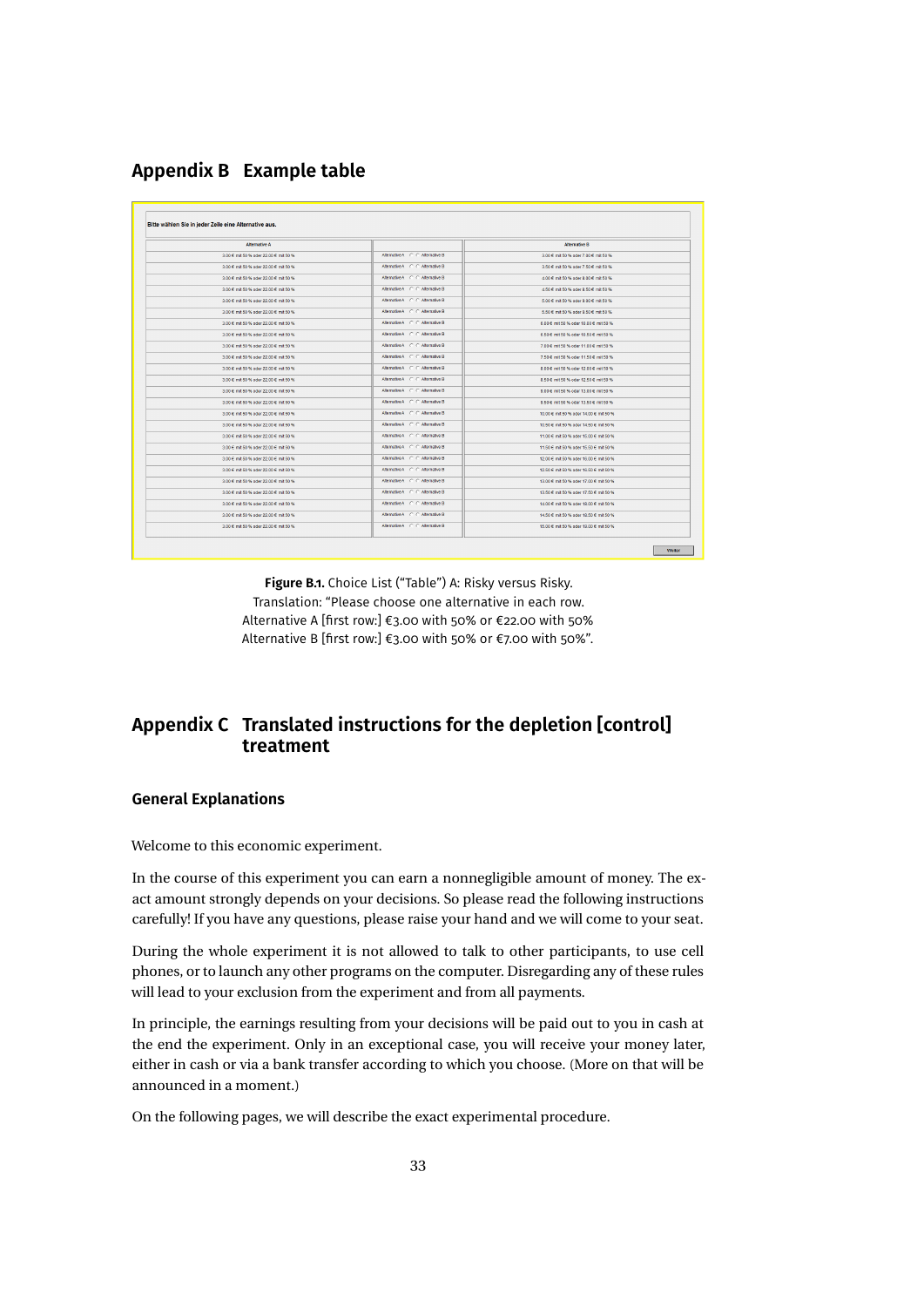#### **The Experiment: Your Decisions**

In this experiment you will make 85 different decisions, each between two alternatives: A and B. Each of these two alternatives is a lottery. Here is an example of such a lottery: With a probability of 50% you win  $\epsilon$ 9 and with a probability of 50% you win  $\epsilon$ 12. Winning probabilities and the amounts in euro that you can win will vary between decisions.

The 85 decisions are summarized in four large tables, with about 20 rows each. Each row represents one decision. The four tables will be shown to you on four subsequent decision screens.

This is a decision screen with one such table. This table only serves as an example and is, therefore, shortened to five rows.

| <b>Alternative A</b>                  |                   |               | <b>Alternative B</b>                  |
|---------------------------------------|-------------------|---------------|---------------------------------------|
| 4.00 € mit 50 % oder 19.00 € mit 50 % | Alternative A C G | Alternative B | 7.00 € mit 50 % oder 23.00 € mit 50 % |
| 4.00 € mit 50 % oder 19.00 € mit 50 % | Alternative A C G | Alternative B | 6.50 € mit 50 % oder 22.50 € mit 50 % |
| 4.00 € mit 50 % oder 19.00 € mit 50 % | Alternative A C G | Alternative B | 6.00 € mit 50 % oder 22.00 € mit 50 % |
| 4.00 € mit 50 % oder 19.00 € mit 50 % | Alternative A C G | Alternative B | 5.50 € mit 50 % oder 21.50 € mit 50 % |
| 4.00 € mit 50 % oder 19.00 € mit 50 % | Alternative A C G | Alternative B | 5.00 € mit 50 % oder 21.00 € mit 50 % |

**Figure C.1.** Screenshot of an example choice list ("table") that subjects were given as part of the written instructions. Translation of the depicted table: "Please choose one alternative in each row. Alternative A [first row:] €4.00 with 50% or €19.00 with 50% Alternative B [first row:] €7.00 with 50% or €23.00 with 50%".

Please choose whether you prefer Alternative A or B for every row by checking the respective option with your mouse. Alternative B becomes either more or less attractive when moving from the top to the bottom, depending on the table. Therefore, the respective rows are filled out automatically, as soon as you have switched from alternative A to B, or from Alternative B to A, for the first time.

As long as you have not hit the "continue" button, you can still change your decisions. Once you have made all decisions in one of the large tables, please click the "continue" button in the lower right corner of the screen. You will then see the next decision screen containing another large table.

Your payment from the experiment is determined in a two-step process: In Step 1, **one of your 85 decisions** (i.e., one row from one of the four tables) will be drawn randomly. This is the only decision that will affect your payment. That means you should make your decision in every single row as if it were your only decision. All decisions are drawn with the same probability ( $1/85$ ).

For the drawn decision, it is determined whether you selected alternative A or B. In Step 2 the lottery you have chosen is played, determining your payment. An example: Assume decision 4 from the table shown above is drawn in Step 1. Alternative B was chosen in decision 4. In Step 2 it is—according to the lottery—randomly determined whether you receive €5.50 or €21.50. In this example, the payoffs of €5.50 and €21.50 are equally likely (both have a probability of 50%).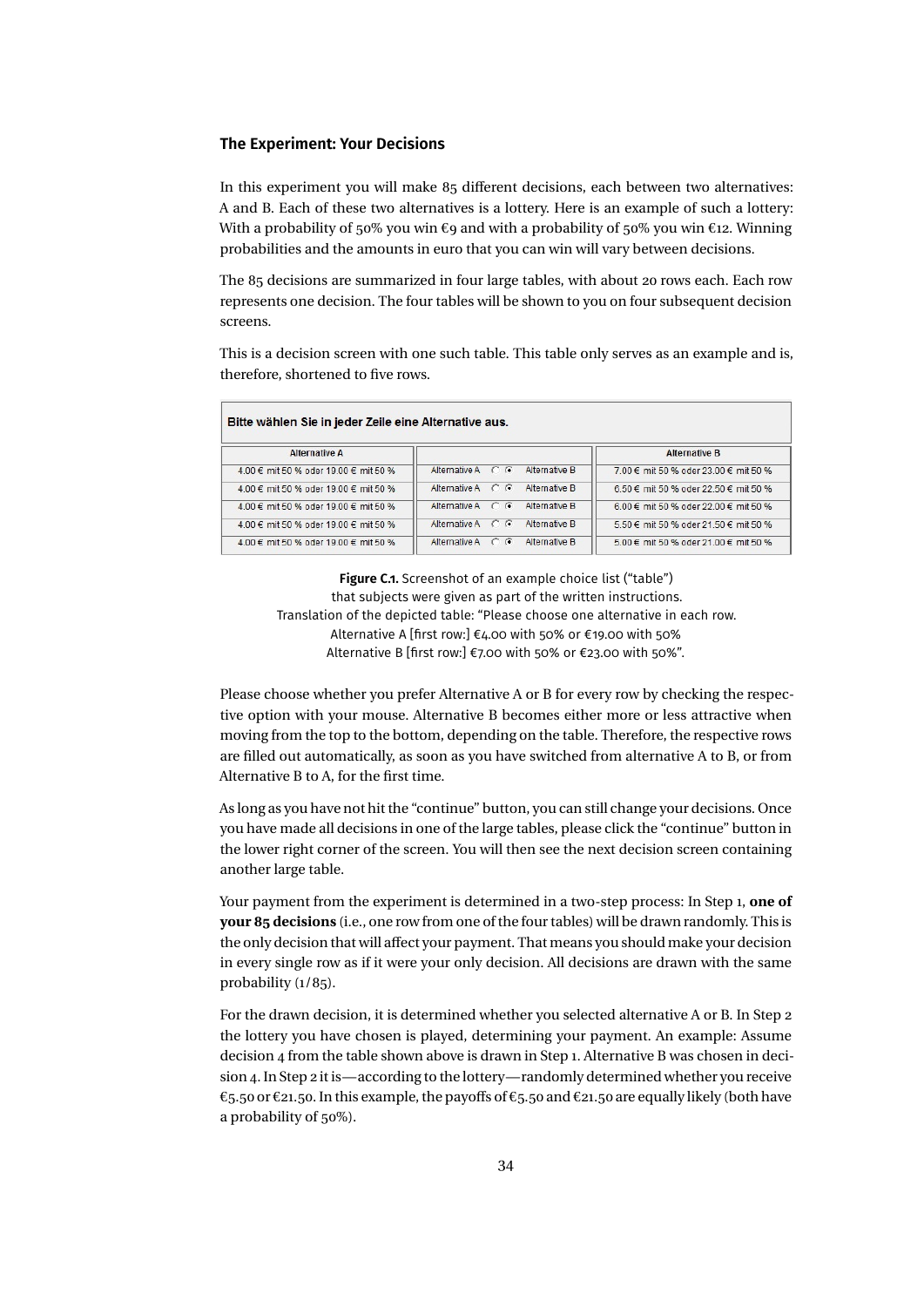Following those four large tables we will show you additional, smaller tables. The purpose of those smaller tables is to learn about your decisions in more detail. You will receive a more detailed description and explanation regarding these tables on your screen during the course of the experiment.

#### **Further Tasks**

**Before you make your decision (as described above), there are two additional tasks to be completed.** It is very important for the experiment that you make an effort to complete the tasks diligently and correctly. For each task, you will be handed out a sheet of paper containing text that you should work on. We will collect both sheets of paper at the end of the experiment. Moreover, you will receive private feedback about your performance in the two tasks on screen at the end of the experiment.

**First Task** You will receive a first sheet of paper containing text. **Please cross out each instance of the letter "e" (including "E") in the text.** Start the task with working on the first paragraph and continue paragraph by paragraph.

You have 3 minutes to work on this task. Rather work conscientiously on few paragraphs than try to work on many paragraphs. The time remainingfor the task is shown in the upper right corner of your screen.

**Second Task** After having finished the first task, you will receive a second sheet of paper containing text. **Now you have to cross out each instance of the letter "e" according to the following set of rules:**

Generally, you cross out the letter "e"; there are, however, the following exceptions:

(a) there is a vowel in the text after the letter "e", or (b) there is a vowel in the text two letters after the letter "e", or (c) there is a vowel in the text two letters in front of the letter "e".

If there is a vowel directly in front of the "e" (as, for instance, in case of "circa **e**lf"), the "e" is to be crossed out.

In counting letters, disregard full stops, commas, hyphens, or spaces. Vowels comprise: A, Ä, E, I, O, Ö, U, Ü.

The following schematic representation summarizes the rules:

$$
\begin{array}{c}\n - -e \\
- \\
12 \quad 34\n \end{array}
$$

Cross out all instances of "e" in principle. Exceptions: Do not cross out the "e" if there is a vowel on position 1, 3, or 4.

As in the first task, please start with the first paragraph and continue paragraph by paragraph.

You have 7 minutes to work on this task. Rather work conscientiously on few paragraphs than try to work on many paragraphs. The time remaining for the task is shown in the upper right corner of your screen.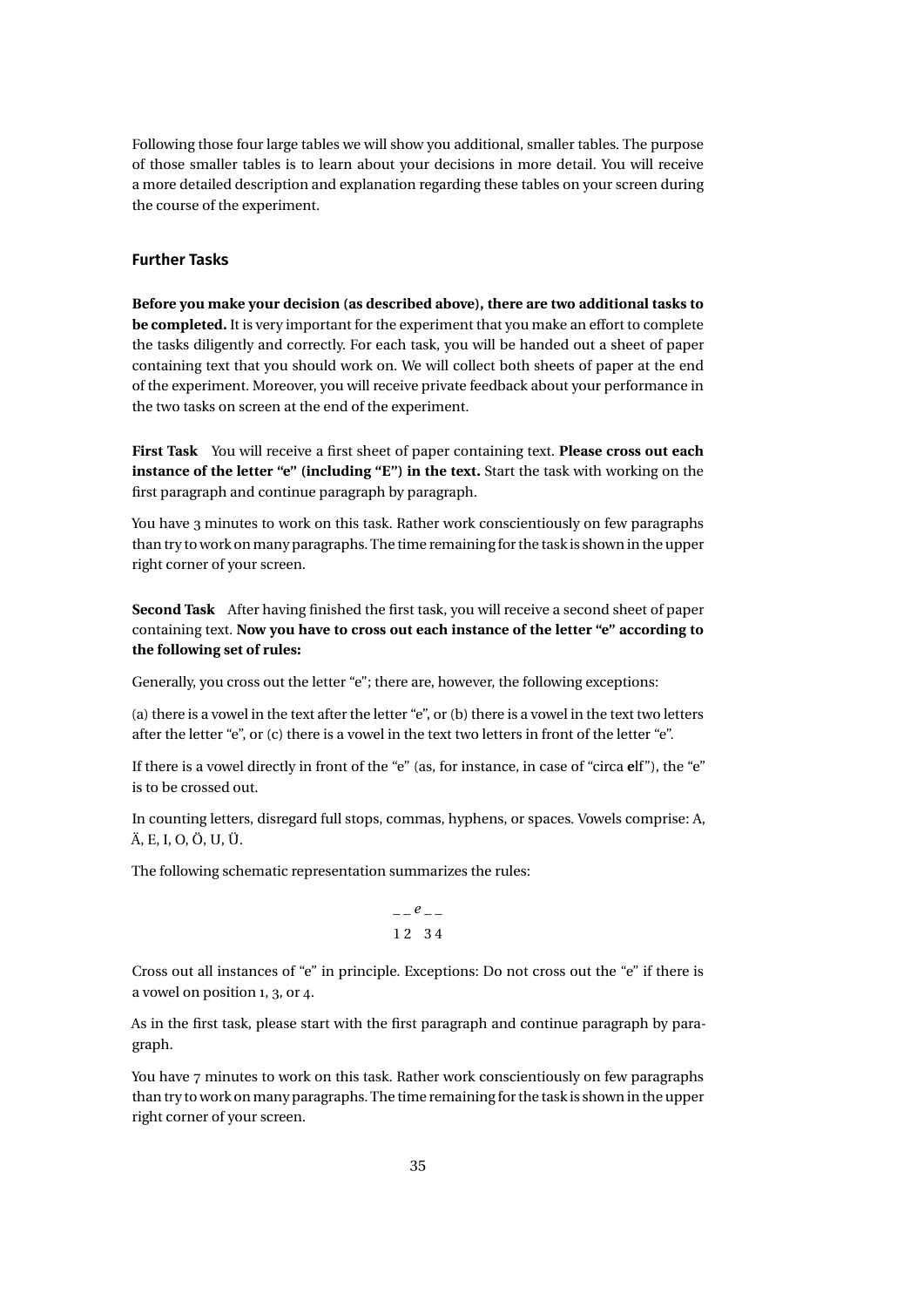Following these two tasks, you will make the 85 decision described previously.

*Second Task [Control] After having finished the first task, you will receive a second sheet of paper containing text. Please cross out each instance of the letter "e" (including "E") in the text again. This is the same instruction as in the first task. As in the first task—please start with the first paragraph and continue paragraph by paragraph.*

*You have 7 minutes to work on this task. Rather work conscientiously on few paragraphs than try to work on many paragraphs. The time remaining for the task is shown in the upper right corner of your screen.*

*Following these two tasks, you will make the 85 decision described previously.*

#### **Training and Comprehension Questions**

Before you start working on both tasks, we ask you to answer a few training questions regarding the decisions. Answering those questions will make it easier to acquaint yourself with the decision situation.

At the end of today's experiment—following your decisions—there are a few screens with questions and the like, before the money you earned is paid out.

In case you have any questions—now or while working on the training tasks—please raise your hand. We will come to your seat to answer your questions.

**Please do not ask any questions aloud!**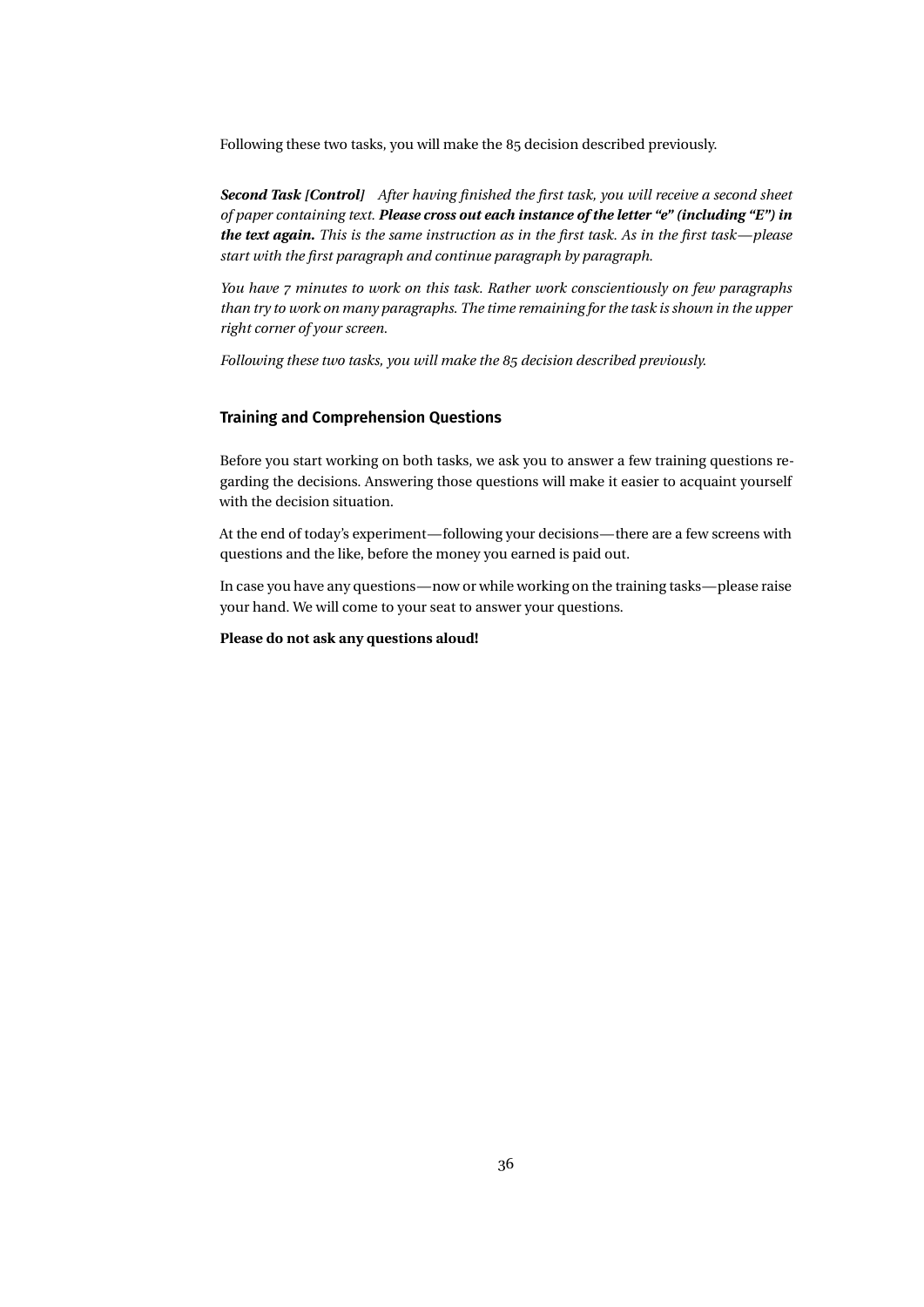#### <span id="page-36-0"></span>**References**

- Achtziger, Anja, Alós-Ferrer, Carlos, and Wagner, Alexander K. (2015). "Money, Depletion, and Prosociality in the Dictator Game." *Journal of Neuroscience, Psychology, and Economics*, 8(1), 1–14. DOI: [10.1037/npe0000031.](http://dx.doi.org/10.1037/npe0000031) [\[12\]](#page-11-0)
- Allais, Maurice (1953). "Le Comportement de l'Homme Rationnel devant le Risque: Critique des Postulats et Axiomes de l'École Américaine." *Econometrica*, 21(4), 503–546. DOI: [10.2307/](http://dx.doi.org/10.2307/1907921) [1907921.](http://dx.doi.org/10.2307/1907921) [\[6,](#page-5-0) [9,](#page-8-0) [10\]](#page-9-0)
- Alonso, Ricardo, Brocas, Isabelle, and Carrillo, Juan D. (2014). "Resource Allocation in the Brain." *Review of Economic Studies*, 81(2), 501–534. DOI: [10.1093/restud/rdt043.](http://dx.doi.org/10.1093/restud/rdt043) [\[7\]](#page-6-0)
- Alós-Ferrer, Carlos and Strack, Fritz (2014). "From dual processes to multiple selves: Implications for economic behavior." *Journal of Economic Psychology*, 41, 1–11. DOI: [10.1016/j.joep.2013.12.](http://dx.doi.org/10.1016/j.joep.2013.12.005) [005.](http://dx.doi.org/10.1016/j.joep.2013.12.005) [\[25\]](#page-24-0)
- Anderson, Lisa R. and Mellor, Jennifer M. (2008). "Predicting health behaviors with an experimental measure of risk preference." *Journal of Health Economics*, 27(5), 1260–1274. DOI: [10.1016/j.](http://dx.doi.org/10.1016/j.jhealeco.2008.05.011) [jhealeco.2008.05.011.](http://dx.doi.org/10.1016/j.jhealeco.2008.05.011) [\[4\]](#page-3-0)
- Andersson, Ola, Tyran, Jean-Robert, Wengström, Erik, and Holm, Håkan J. (2013). "Risk Aversion Relates to Cognitive Ability: Fact or Fiction?" IFN Working Paper no. 964. Stockholm, Sweden: Research Institute of Industrial Economics. [http://www.ifn.se/eng/publications/wp/2013/964.](http://www.ifn.se/eng/publications/wp/2013/964) (Forthcoming in the *Journal of the European Economic Association*.) [\[15\]](#page-14-0)
- Barsky, Robert B., Juster, F. Thomas, Kimball, Miles S., and Shapiro, Matthew D. (1997). "Preference Parameters and Behavioral Heterogeneity: An Experimental Approach in the Health and Retirement Study." *Quarterly Journal of Economics*, 112(2), 537–579. DOI: [10.1162/](http://dx.doi.org/10.1162/003355397555280) [003355397555280.](http://dx.doi.org/10.1162/003355397555280) [\[4\]](#page-3-0)
- Baumeister, Roy F., Bratslavsky, Ellen, Muraven, Mark, and Tice, Dianne M. (1998). "Ego Depletion: Is the Active Self a Limited Resource?" *Journal of Personality and Social Psychology*, 74(5), 1–15. DOI: [10.1037/0022-3514.74.5.1252.](http://dx.doi.org/10.1037/0022-3514.74.5.1252) [\[4,](#page-3-0) [5,](#page-4-0) [7,](#page-6-0) [12\]](#page-11-0)
- Benjamin, Daniel J., Brown, Sebastian A., and Shapiro, Jesse M. (2013). "Who Is 'Behavioral'? Cognitive Ability and Anomalous Preferences." *Journal of the European Economic Association*, 11(6), 1231–1255. DOI: [10.1111/jeea.12055.](http://dx.doi.org/10.1111/jeea.12055) [\[6,](#page-5-0) [7\]](#page-6-0)
- Bertrams, Alex and Dickhäuser, Oliver (2009). "Messung dispositioneller Selbstkontroll-Kapazität." *Diagnostica*, 55(1), 2–10. DOI: [10.1026/0012-1924.55.1.2.](http://dx.doi.org/10.1026/0012-1924.55.1.2) [\[18,](#page-17-0) [24\]](#page-23-0)
- Brocas, Isabelle and Carrillo, Juan D. (2008). "The Brain as a Hierarchical Organization." *American Economic Review*, 98(4), 1312–1346. DOI: [10.1257/aer.98.4.1312.](http://dx.doi.org/10.1257/aer.98.4.1312) [\[6\]](#page-5-0)
- Bruyneel, Sabrina D., Dewitte, Siegfried, Franses, Philip Hans, and Dekimpe, Marnik G. (2009). "I Felt Low and My Purse Feels Light: Depleting Mood Regulation Attempts Affect Risk Decision Making." *Journal of Behavioral Decision Making*, 22(2), 153–170. DOI: [10.1002/bdm.619.](http://dx.doi.org/10.1002/bdm.619) [\[7\]](#page-6-0)
- Buckert, Magdalena, Schwieren, Christiane, Kudielka, Brigitte M., and Fiebach, Christian J. (2014). "Acute stress affects risk taking but not ambiguity aversion." *Frontiers in Neuroscience*, 8, Article 82 (1–11). DOI: [10.3389/fnins.2014.00082.](http://dx.doi.org/10.3389/fnins.2014.00082) [\[6\]](#page-5-0)
- Carter, Evan C., Kofler, Lilly M., Forster, Daniel E., and McCullough, Michael E. (2015). "A Series of Meta-Analytic Tests of the Depletion Effect: Self-Control Does Not Seem to Rely on a Limited Resource." *Journal of Experimental Psychology: General*, 144(4), 796–815. DOI: [10.1037/](http://dx.doi.org/10.1037/xge0000083) [xge0000083.](http://dx.doi.org/10.1037/xge0000083) [\[16\]](#page-15-0)
- Carter, Evan C. and McCullough, Michael E. (2014). "Publication bias and the limited strength model of self-control: has the evidence for ego depletion been overestimated?" *Frontiers in Psychology*, 5, Article 823 (1–11). DOI: [10.3389/fpsyg.2014.00823.](http://dx.doi.org/10.3389/fpsyg.2014.00823) [\[8,](#page-7-0) [16,](#page-15-0) [24\]](#page-23-0)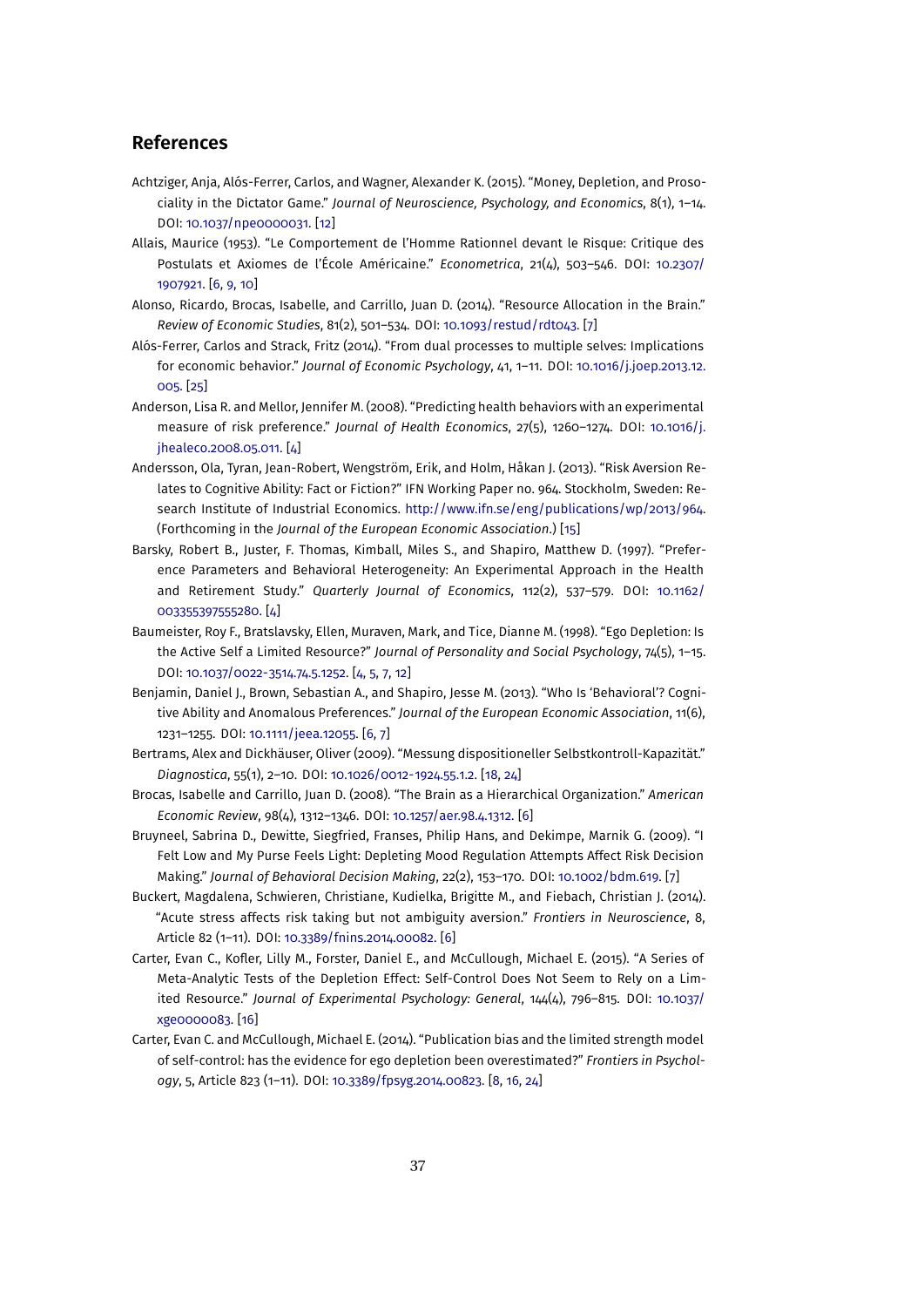- <span id="page-37-0"></span>Cohn, Alain, Engelmann, Jan, Fehr, Ernst, and Maréchal, Michel André (2015). "Evidence for Countercyclical Risk Aversion: An Experiment with Financial Professionals." *American Economic Review*, 105(2), 860–885. DOI: [10.1257/aer.20131314.](http://dx.doi.org/10.1257/aer.20131314) [\[6\]](#page-5-0)
- Conte, Anna, Levati, M. Vittoria, and Nardi, Chiara (2013). "The Role of Emotions on Risk Preferences: An Experimental Analysis." Jena, Germany. [http://pubdb.wiwi.uni-jena.de/pdf/wp%5C\\_2013%](http://pubdb.wiwi.uni-jena.de/pdf/wp%5C_2013%5C_046.pdf) [5C\\_046.pdf.](http://pubdb.wiwi.uni-jena.de/pdf/wp%5C_2013%5C_046.pdf) [\[6\]](#page-5-0)
- De Langhe, Bart, Sweldens, Steven, Van Osselaer, Stijn M. J., and Tuk, Mirjam (2008). "The Emotional Information Processing System is Risk Averse: Ego-Depletion and Investment Behavior." Working Paper. Erasmus Research Institute of Management (ERIM), Erasmus Universiteit Rotterdam. [http://hdl.handle.net/1765/13614.](http://hdl.handle.net/1765/13614) [\[7\]](#page-6-0)
- Deck, Cary and Jahedi, Salar (2015). "The effect of cognitive load on economic decision making: A survey and new experiments." *European Economic Review*, 78, 97–119. DOI: [10.1016/j.](http://dx.doi.org/10.1016/j.euroecorev.2015.05.004) [euroecorev.2015.05.004.](http://dx.doi.org/10.1016/j.euroecorev.2015.05.004) [\[6\]](#page-5-0)
- Dekel, Eddie, Lipman, Barton L., and Rustichini, Aldo (2009). "Temptation-Driven Preferences." *Review of Economic Studies*, 76(3), 937–971. DOI: [10.1111/j.1467-937X.2009.00560.x.](http://dx.doi.org/10.1111/j.1467-937X.2009.00560.x) [\[6\]](#page-5-0)
- Diamond, Peter and Kőszegi, Botond (2003). "Quasi-hyperbolic discounting and retirement." *Journal of Public Economics*, 87(9–10), 1839–1872. DOI: [10.1016/S0047-2727\(02\)00041-5.](http://dx.doi.org/10.1016/S0047-2727(02)00041-5) [\[6\]](#page-5-0)
- Dohmen, Thomas, Falk, Armin, Huffman, David, Sunde, Uwe, Schupp, Jürgen, and Wagner, Gert G. (2011). "Individual Risk Attitudes: Measurement, Determinants, and Behavioral Consequences." *Journal of the European Economic Association*, 9(3), 522–550. DOI: [10.1111/j.1542-](http://dx.doi.org/10.1111/j.1542-4774.2011.01015.x) [4774.2011.01015.x.](http://dx.doi.org/10.1111/j.1542-4774.2011.01015.x) [\[4\]](#page-3-0)
- Ebert, Sebastian and Wiesen, Daniel (2011). "Testing for Prudence and Skewness Seeking." *Management Science*, 57(7), 1334–1349. DOI: [10.1287/mnsc.1110.1354.](http://dx.doi.org/10.1287/mnsc.1110.1354) [\[13\]](#page-12-0)
- Ebert, Sebastian and Wiesen, Daniel (2014). "Joint measurement of risk aversion, prudence, and temperance." *Journal of Risk and Uncertainty*, 48(3), 231–252. DOI: [10.1007/s11166-014-9193-0.](http://dx.doi.org/10.1007/s11166-014-9193-0) [\[5,](#page-4-0) [13\]](#page-12-0)
- Eeckhoudt, Louis and Schlesinger, Harris (2006). "Putting Risk in Its Proper Place." *American Economic Review*, 96(1), 280–289. DOI: [10.1257/000282806776157777.](http://dx.doi.org/10.1257/000282806776157777) [\[5,](#page-4-0) [13\]](#page-12-0)
- Falk, Armin and Zimmermann, Florian (2014). "Consistency as a Signal of Skills." Working paper. University of Bonn, Germany, and University of Zurich, Switzerland. [https://sites.google.](https://sites.google.com/site/econflorianzimmermann/ConsistencySkills4.0.pdf) [com/site/econflorianzimmermann/ConsistencySkills4.0.pdf.](https://sites.google.com/site/econflorianzimmermann/ConsistencySkills4.0.pdf) (Forthcoming in *Management Science*.) [\[12\]](#page-11-0)
- Fischbacher, Urs (2007). "z-Tree: Zurich toolbox for ready-made economic experiments." *Experimental Economics*, 10(2), 171–178. DOI: [10.1007/s10683-006-9159-4.](http://dx.doi.org/10.1007/s10683-006-9159-4) [\[18\]](#page-17-0)
- Freeman, Nicholas and Muraven, Mark (2010). "Self-Control Depletion Leads to Increased Risk Taking." *Social Psychological and Personality Science*, 1(2), 175–181. DOI: [10.1177/](http://dx.doi.org/10.1177/1948550609360421) [1948550609360421.](http://dx.doi.org/10.1177/1948550609360421) [\[7,](#page-6-0) [8,](#page-7-0) [12\]](#page-11-0)
- Friehe, Tim and Schildberg-Hörisch, Hannah (2014). "Crime and Self-Control Revisited: Disentangling the Effect of Self-Control on Risk and Social Preferences." IZA Discussion Paper. Bonn, Germany: University of Bonn. [http://ftp.iza.org/dp8109.pdf.](http://ftp.iza.org/dp8109.pdf) [\[7\]](#page-6-0)
- Fudenberg, Drew and Levine, David K. (2006). "A Dual-Self Model of Impulse Control." *American Economic Review*, 96(5), 1449–1476. DOI: [10.1257/aer.96.5.1449.](http://dx.doi.org/10.1257/aer.96.5.1449) [\[4](#page-3-0)[–11,](#page-10-0) [23](#page-22-0)[–27,](#page-26-0) [31\]](#page-30-0)
- Fudenberg, Drew and Levine, David K. (2011). "Risk, Delay, and Convex Self-Control Costs." *American Economic Journal: Microeconomics*, 3(3), 34–68. DOI: [10.1257/mic.3.3.34.](http://dx.doi.org/10.1257/mic.3.3.34) [\[4,](#page-3-0) [6,](#page-5-0) [8–](#page-7-0)[10,](#page-9-0) [23,](#page-22-0) [24,](#page-23-0) [26,](#page-25-0) [32\]](#page-31-0)
- Fudenberg, Drew and Levine, David K. (2012). "Timing and Self-Control." *Econometrica*, 80(1), 1–42. DOI: [10.3982/ECTA9655.](http://dx.doi.org/10.3982/ECTA9655) [\[4,](#page-3-0) [6,](#page-5-0) [7,](#page-6-0) [9,](#page-8-0) [23\]](#page-22-0)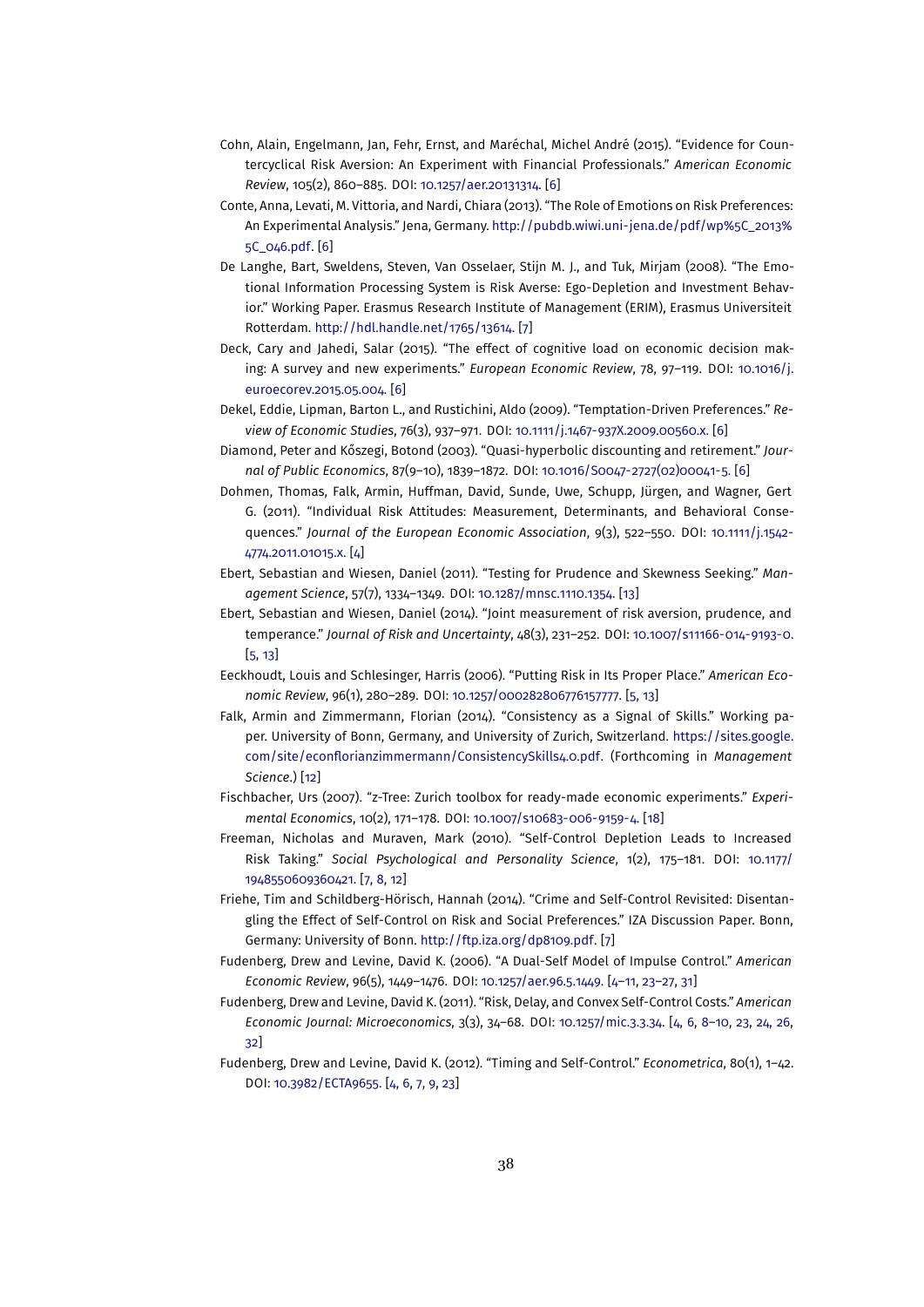- <span id="page-38-0"></span>Fudenberg, Drew, Levine, David K., and Maniadis, Zacharias (2014). "An approximate dual-self model and paradoxes of choice under risk." *Journal of Economic Psychology*, 41, 55–67. DOI: [10.1016/j.joep.2013.02.007.](http://dx.doi.org/10.1016/j.joep.2013.02.007) [\[4](#page-3-0)[–10,](#page-9-0) [21,](#page-20-0) [23,](#page-22-0) [25–](#page-24-0)[28\]](#page-27-0)
- Greiner, Ben (2004). "An Online Recruitment System for Economic Experiments." In *Forschung und wissenschaftliches Rechnen – Beiträge zum Heinz-Billing-Preis 2003*, edited by Kurt Kremer and Volker Macho. GWDG-Bericht. Gesellschaft für wissenschaftliche Datenverarbeitung Göttingen, 79–93. [http://www.gwdg.de/fileadmin/inhaltsbilder/Pdf/Publikationen/](http://www.gwdg.de/fileadmin/inhaltsbilder/Pdf/Publikationen/GWDG-Berichte/gwdg-bericht-63.pdf) [GWDG-Berichte/gwdg-bericht-63.pdf.](http://www.gwdg.de/fileadmin/inhaltsbilder/Pdf/Publikationen/GWDG-Berichte/gwdg-bericht-63.pdf) [\[18\]](#page-17-0)
- Guiso, Luigi, Sapienza, Paola, and Zingales, Luigi (2014). "Time Varying Risk Aversion." Working paper. University of Chicago, USA, et al. [http://faculty.chicagobooth.edu/luigi.zingales/papers/](http://faculty.chicagobooth.edu/luigi.zingales/papers/research/Time%7B%5C_%7DVarying%7B%5C_%7DRisk%7B%5C_%7DAversion.pdf) [research/Time%7B%5C\\_%7DVarying%7B%5C\\_%7DRisk%7B%5C\\_%7DAversion.pdf.](http://faculty.chicagobooth.edu/luigi.zingales/papers/research/Time%7B%5C_%7DVarying%7B%5C_%7DRisk%7B%5C_%7DAversion.pdf) [\[6\]](#page-5-0)
- Gul, Faruk and Pesendorfer, Wolfgang (2007). "Harmful Addiction." *Review of Economic Studies*, 74(1), 147–172. DOI: [10.1111/j.1467-937X.2007.00417.x.](http://dx.doi.org/10.1111/j.1467-937X.2007.00417.x) [\[6\]](#page-5-0)
- Hagger, Martin S. and Chatzisarantis, Nikos L. D. (2014). "It is premature to regard the ego-depletion effect as 'Too Incredible'." *Frontiers in Psychology*, 5(Article 298), 1–2. DOI: [10.3389/fpsyg.2014.](http://dx.doi.org/10.3389/fpsyg.2014.00298) [00298.](http://dx.doi.org/10.3389/fpsyg.2014.00298) [\[16\]](#page-15-0)
- Hagger, Martin S., Wood, Chantelle, Stiff, Chris, and Chatzisarantis, Nikos L. D. (2010). "Ego Depletion and the Strength Model of Self-Control: A Meta-Analysis." *Psychological Bulletin*, 136(4), 495– 525. DOI: [10.1037/a0019486.](http://dx.doi.org/10.1037/a0019486) [\[4,](#page-3-0) [7,](#page-6-0) [8,](#page-7-0) [12,](#page-11-0) [16,](#page-15-0) [17,](#page-16-0) [19,](#page-18-0) [24\]](#page-23-0)
- Harbaugh, William T., Krause, Kate, and Vesterlund, Lise (2010). "The Fourfold Pattern of Risk Attitudes in Choice and Pricing Tasks." *Economic Journal*, 120(545), 595–611. DOI: [10.1111/j.1468-](http://dx.doi.org/10.1111/j.1468-0297.2009.02312.x) [0297.2009.02312.x.](http://dx.doi.org/10.1111/j.1468-0297.2009.02312.x) [\[11,](#page-10-0) [19\]](#page-18-0)
- Hauge, Karen Evelyn, Brekke, Kjell Arne, Johansson, Lars-Olof, Johansson-Stenman, Olof, and Svedsäter, Henrik (2014). "Keeping others in our mind or in our heart? Distribution games under cognitive load." Working Papers in Economics, No. 600. Göteborg, Sweden: University of Gothenburg. [http://hdl.handle.net/2077/36279.](http://hdl.handle.net/2077/36279) [\[18\]](#page-17-0)
- Heidhues, Paul and Kőszegi, Botond (2009). "Futile Attempts at Self-Control." *Journal of the European Economic Association*, 7(2/3), 423–434. DOI: [10.1162/JEEA.2009.7.2-3.423.](http://dx.doi.org/10.1162/JEEA.2009.7.2-3.423) [\[6\]](#page-5-0)
- Holt, Charles A. and Laury, Susan K. (2002). "Risk Aversion and Incentive Effects." *American Economic Review*, 92(5), 1644–1655. DOI: [10.1257/000282802762024700.](http://dx.doi.org/10.1257/000282802762024700) [\[14\]](#page-13-0)
- Kandasamy, Narayanan, Hardy, Ben, Page, Lionel, Schaffner, Markus, Graggaber, Johann, Powlson, Andrew S., Fletcher, Paul C., Gurnell, Mark, and Coates, John (2014). "Cortisol shifts financial risk preferences." *Proceedings of the National Academy of Sciences USA*, 111(9), 3608–3613. DOI: [10.1073/pnas.1317908111.](http://dx.doi.org/10.1073/pnas.1317908111) [\[6\]](#page-5-0)
- Kimball, Miles S., Sahm, Claudia R., and Shapiro, Matthew D. (2008). "Imputing Risk Tolerance From Survey Responses." *Journal of the American Statistical Association*, 103(483), 1028–1038. DOI: [10.1198/016214508000000139.](http://dx.doi.org/10.1198/016214508000000139) [\[4\]](#page-3-0)
- Kostek, John and Ashrafioun, Lisham (2014). "Tired Winners: The Effects of Cognitive Resources and Prior Winning on Risky Decision Making." *Journal of Gambling Studies*, 30(2), 423–434. DOI: [10.1007/s10899-013-9365-x.](http://dx.doi.org/10.1007/s10899-013-9365-x) [\[7\]](#page-6-0)
- Kouchaki, Maryam and Smith, Isaac H. (2014). "The Morning Morality Effect: The Influence of Time of Day on Unethical Behavior." *Psychological Science*, 25(1), 95–102. DOI: [10.1177/](http://dx.doi.org/10.1177/0956797613498099) [0956797613498099.](http://dx.doi.org/10.1177/0956797613498099) [\[18\]](#page-17-0)
- Laibson, David (1997). "Golden Eggs and Hyperbolic Discounting." *Quarterly Journal of Economics*, 112(2), 443–477. DOI: [10.1162/003355397555253.](http://dx.doi.org/10.1162/003355397555253) [\[6\]](#page-5-0)
- Loewenstein, George and O'Donoghue, Ted (2005). "Animal Spirits: Affective and Deliberative Processes in Economic Behavior." Working paper. Carnegie Mellon University and Cornell